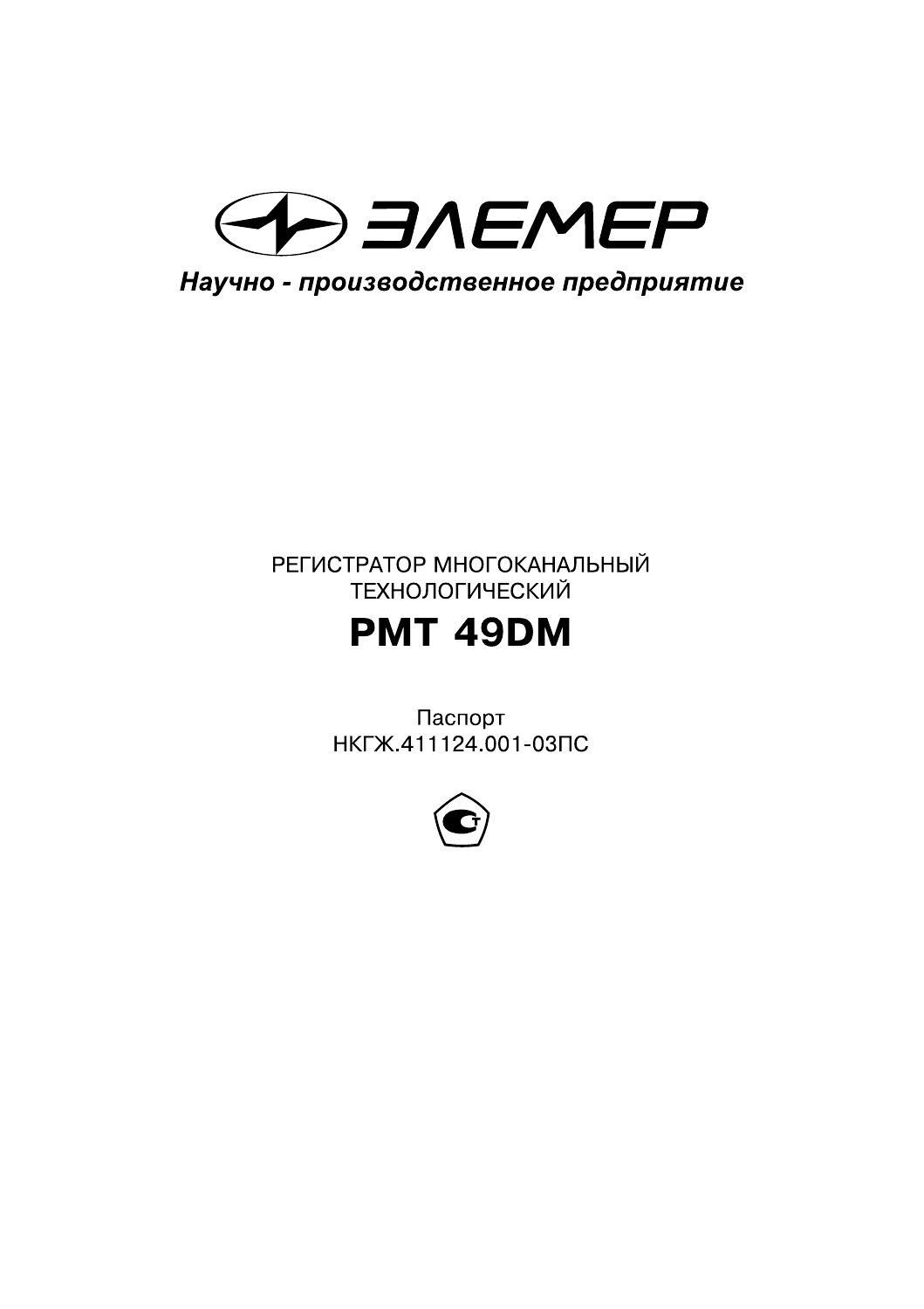# СОДЕРЖАНИЕ

|               | 10. Правила транспортирования и хранения 47                                                                                                   |  |  |  |  |  |  |
|---------------|-----------------------------------------------------------------------------------------------------------------------------------------------|--|--|--|--|--|--|
|               |                                                                                                                                               |  |  |  |  |  |  |
|               |                                                                                                                                               |  |  |  |  |  |  |
|               |                                                                                                                                               |  |  |  |  |  |  |
|               | 14. Ресурсы, сроки службы и хранения и                                                                                                        |  |  |  |  |  |  |
|               | ПРИЛОЖЕНИЕ А. Схемы подключения РМТ 49DM.                                                                                                     |  |  |  |  |  |  |
|               | ПРИЛОЖЕНИЕ Б. Назначение контактов и<br>схема подключения<br>первичных преобразователей.<br>Назначение контактов<br>интерфейсного разъема  53 |  |  |  |  |  |  |
| ПРИЛОЖЕНИЕ В. | Схемы подключения                                                                                                                             |  |  |  |  |  |  |
| ПРИЛОЖЕНИЕ Г. | Параметры конфигурации                                                                                                                        |  |  |  |  |  |  |
| ПРИЛОЖЕНИЕ Д. | Пример записи обозначения                                                                                                                     |  |  |  |  |  |  |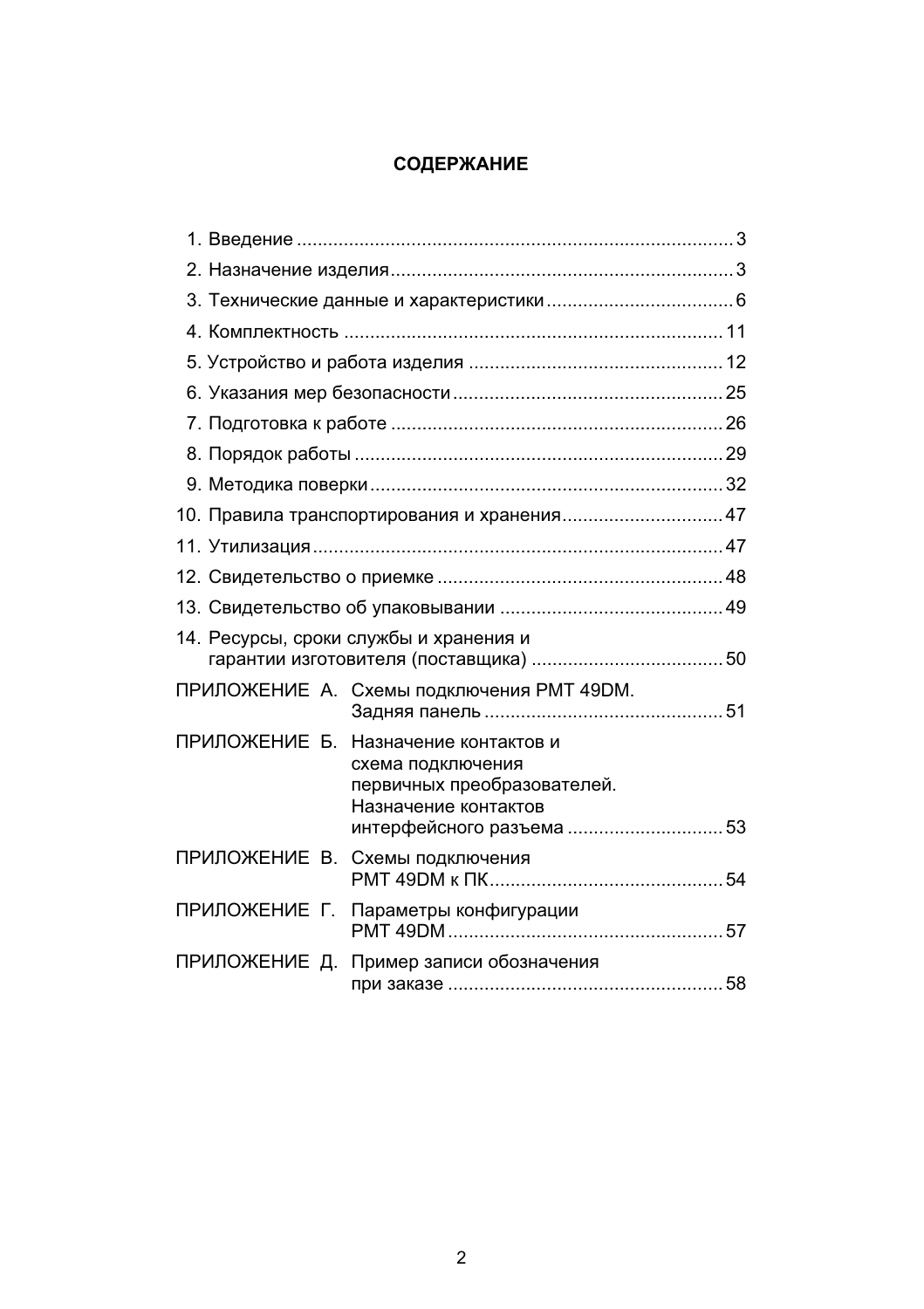#### **RHUMAHUFI**

- 1. К эксплуатации РМТ 49DM допускается персонал, изучивший настояший паспорт.
- 2. Удаление транспортировочных вкладышей, установку пишущего узла, работу с рулонной диаграммной лентой и техническое обслуживание производить при необходимости в строгом соответствии с указаниями раздела 8 настоящего паспорта.
- 3. При эксплуатации РМТ 49DM запрещается касаться реохордов во избежание их поломки.

#### 1. ВВЕДЕНИЕ

1.1. Настоящий паспорт предназначен для ознакомления с устройством и правилами эксплуатации регистратора многоканального технологического РМТ 49DM (далее - РМТ 49DM) и содержит сведения, удостоверяющие гарантии изготовителя.

## 2. НАЗНАЧЕНИЕ ИЗДЕЛИЯ

2.1. PMT 49DM предназначен для измерения и регистрации температуры и других неэлектрических величин, преобразованных в электрические сигналы силы, напряжения постоянного тока и активное сопротивление постоянному току.

2.2. РМТ 49DM (повышенной надежности) используется в составе систем управления технологическими процессами в промышленности.

2.3. РМТ 49DM является аналого-цифровым показывающим, самопишущим, регистрирующим и регулирующим измерительным прибором, который конфигурируется по типу входного сигнала, диапазонам измеряемой величины и типу шкалы с помощью клавиатуры или по последовательному интерфейсу.

2.4. PMT 49DM предназначен для работы с термометрами сопротивления (TC) 50M, 100M, 50П, 100П по ГОСТ 6651-2009 или Pt100 DIN N43760, преобразователями термоэлектрическими (ТП) по ГОСТ Р 8.585-2001 и преобразователями с унифицированными выходными сигналами по ГОСТ 26.011-80.

2.5. Зависимость измеряемой и регистрируемой величины от унифицированного входного сигнала для РМТ 49DM может быть как линейная, так и с функцией извлечения квадратного корня.

2.6. Конструкция РМТ 49DM обеспечивает установку его в шите.

2.7. PMT 49DM имеет один или три канала измерения и записи различных физических величин для варианта исполнения РМТ 49DM/1 или РМТ 49DM/3 соответственно.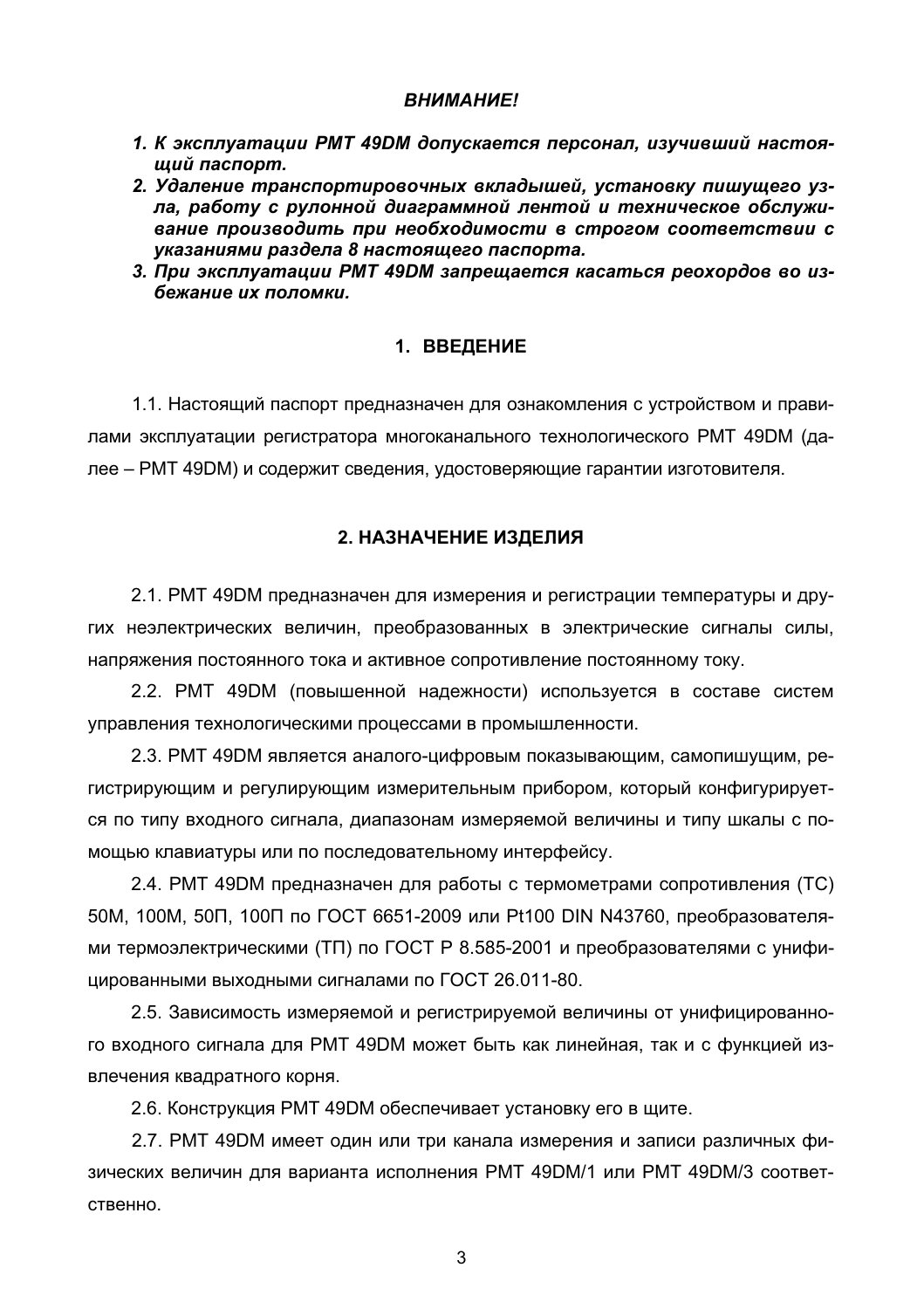PMT 49DM имеет сигнализацию достижения заданных уставок.

Количество уставок в каждом канале - 4.

Количество цепей сигнализации в каждом канале - 4.

Исполнительные реле каналов сигнализации обеспечивают коммутацию:

- переменного тока сетевой частоты:

- при напряжении 250 В до 5А на активную нагрузку.
- при напряжении 250 В до 2 А на индуктивную нагрузку ( $cos \varphi \ge 0.4$ );

- постоянного тока:

- при напряжении 250 В до 0.1 А на активную и индуктивную нагрузки.
- при напряжении 30 В до 2 А на активную и индуктивную нагрузки.

2.8. В соответствии с ГОСТ 9999-94 PMT 49DM является:

- вторичным самопишущим электроизмерительным прибором;
- в соответствии с типом носителя диаграммы с записью на ленту:
- в соответствии со способом записи с записью пером. питаемым жидкими чернилами:
- в соответствии с характером записи с непрерывной записью.

По зашишенности от воздействия окружающей среды РМТ 49DM в соответствии с:

- ГОСТ 15150-69 выполнен в коррозионно-стойком исполнении Т III;
- ГОСТ 14254-96 степень зашиты от попадания внутрь РМТ 49DM пыли, твердых тел и воды:

| - корпуса                           | IP54: |
|-------------------------------------|-------|
| - клеммных колодок на задней панели | IP20. |

- клеммных колодок на задней панели

В соответствии с ГОСТ 25804.1-83 РМТ 49DM:

- по характеру применения относится к категории Б аппаратура непрерывного применения;
- по числу уровней качества функционирования относится к виду I аппаратура, имеющая два уровня качества функционирования - номинальный уровень и отказ.

В соответствии с НП -001 - 97 (ОПБ - 88/97) РМТ 49DM относится:

- по назначению к элементам нормальной эксплуатации классов 2, 3 или 4;
- по характеру выполняемых функций к управляющим элементам.
- по влиянию на безопасность к элементам важным для безопасности классов 2, 2НУ, 2У, 2Н, 3, 3НУ, 3У, 3Н или 4.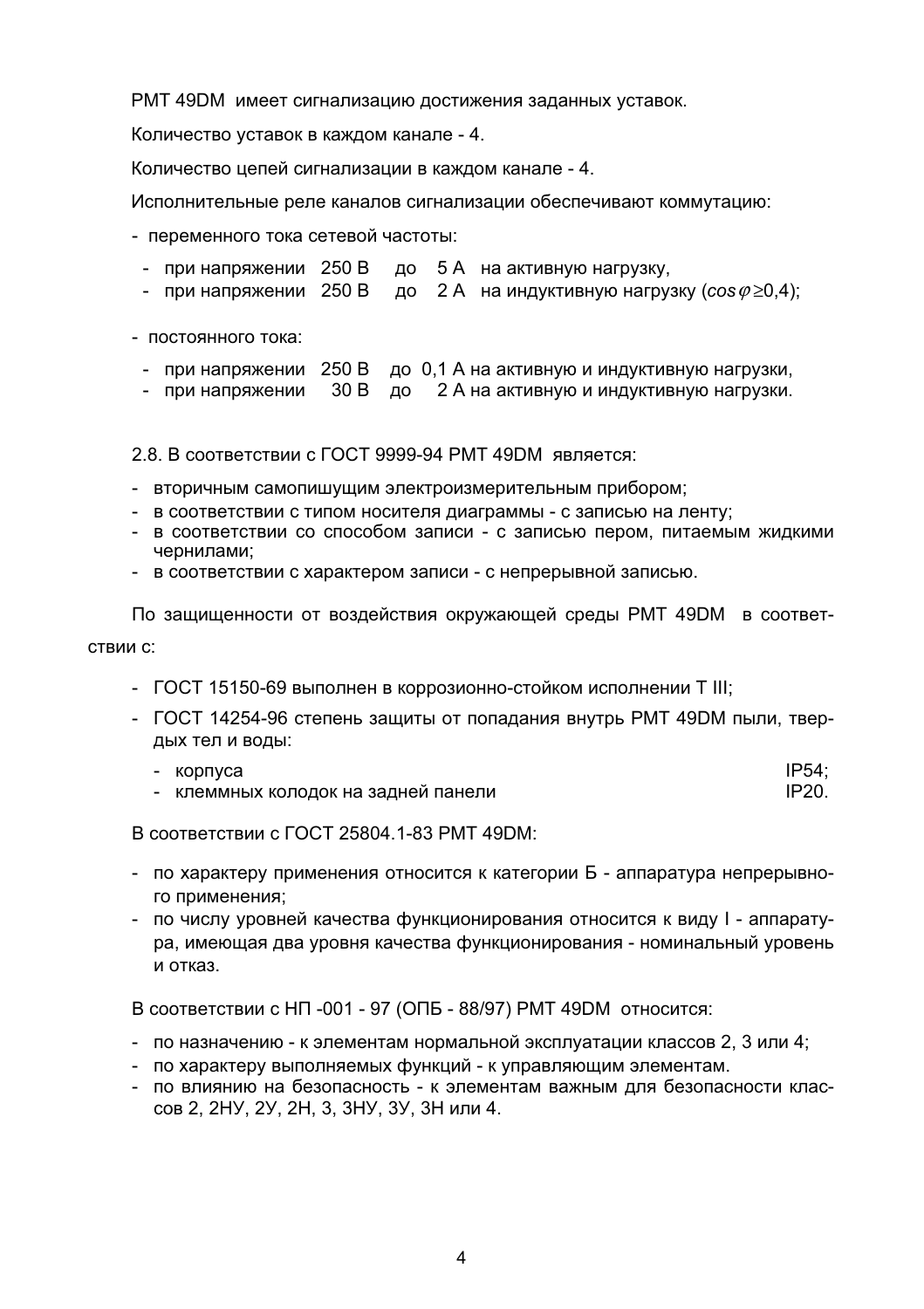По устойчивости к климатическим воздействиям при эксплуатации РМТ 49DM соответствует требованиям 3 группы средств измерений по ГОСТ 22261-94 при температуре окружающей среды от 0 до плюс 50 °С или виду климатического исполнения Т3 по ГОСТ 15150-69 при температуре окружающей среды от 0 до плюс 60 °С.

По устойчивости к механическим воздействиям при эксплуатации РМТ 49DM относится к группе исполнения М6 согласно ГОСТ 17516.1-90.

РМТ 49DM относится к III категории сейсмостойкости по НП-031-01 и к группе Б исполнения 3 по РД 25 818-87.

РМТ 49DM является стойким, прочным и устойчивым к воздействию землетрясения с уровнем сейсмичности 8 баллов по шкале MSK-64 на уровне установки над нулевой отметкой до 20 м в соответствии с ГОСТ 25804.3-80.

По устойчивости к электромагнитным помехам РМТ 49DM соответствует группе исполнения III по ГОСТ Р 50746-2000. Критерий качества функционирования - А.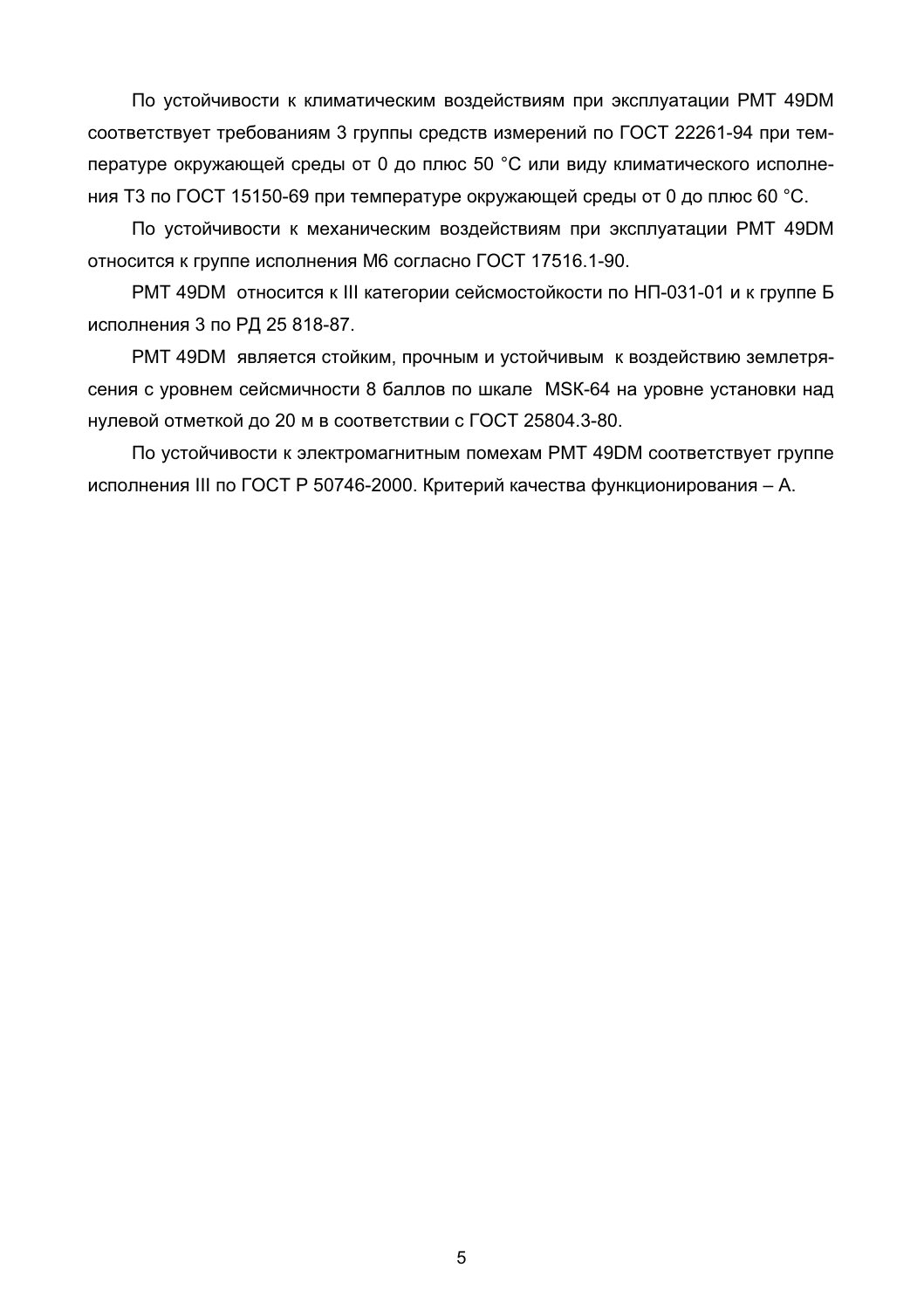## 3. ТЕХНИЧЕСКИЕ ДАННЫЕ И ХАРАКТЕРИСТИКИ

3.1. Диапазоны измерений и преобразования, входные параметры и пределы допускаемой основной приведенной погрешности с учетом конфигураций РМТ 49DM соответствуют приведенным в таблице 3.1 и таблице 3.2.

|                           |                             |                  |                       | Входные параметры |                         | Пределы допускаемой ос-                 |  |
|---------------------------|-----------------------------|------------------|-----------------------|-------------------|-------------------------|-----------------------------------------|--|
| Тип первич-               | $\alpha$ , °C <sup>-1</sup> | Диапазон         | по HCX                |                   | входное                 | новной приведенной по-                  |  |
| ного преоб-<br>разователя | $(W_{100})$                 | измерений,<br>°C | сопротивление,<br>Oм. | т.э.д.с., мВ      | сопротив-<br>ление, кОм | грешности относительно<br><b>HCX, %</b> |  |
| 50M                       | 0,00428***                  |                  | 39,2392,8             |                   |                         |                                         |  |
| 53M                       |                             |                  | 41.5898.34            |                   |                         |                                         |  |
| 50M                       | $(1,4260)$ ****             | $-50+200$        | 39,3592,62            |                   |                         | $\pm(0,25^{+})$                         |  |
| 53M                       |                             |                  | 41,7198,17            |                   |                         |                                         |  |
| 50 <sub>0</sub>           | $0,00391***$                |                  | 40,0088,52            |                   |                         |                                         |  |
| 100M                      | $0,00428***$                |                  | 78,46185,60           |                   |                         |                                         |  |
|                           | $(1,4260)$ ****             | $-50+200$        | 78,69185,23           |                   |                         |                                         |  |
| 100 <sub>U</sub>          | 0,00391***                  |                  | 80,00177,04           |                   |                         | $\pm (0, 2+*)$                          |  |
| Pt100                     | 0.00385***                  |                  | 80,31175,86           |                   |                         |                                         |  |
| 50 <sub>II</sub>          | 0,00391***                  |                  | 29,82158,555          |                   |                         |                                         |  |
| 100 <sub>U</sub>          | $-100+600$                  |                  | 59,64317,11           |                   |                         | $\pm (0, 2+*)$ **                       |  |
| Pt100                     | $0.00385***$                |                  | 60,26313,71           |                   |                         |                                         |  |
| TXKK(J)                   |                             | $-50+1100$       |                       | $-2,43163,792$    |                         |                                         |  |
| TXK XK(L)                 |                             | $-50+600$        |                       | $-3,00549,108$    |                         |                                         |  |
| TXA XA(K)                 |                             | $-50+1300$       |                       | $-1,88952,410$    |                         |                                         |  |
| $T \Pi \Pi \Pi \Pi(R)$    |                             | $0+1700$         |                       | 020,222           | Не менее                |                                         |  |
| TNN NN(S)                 |                             | $0+1700$         |                       | 017,947           | 100                     | $+(0.5+*)$                              |  |
| TNP $\Pi P(B)$            |                             | $+300+1800$      |                       | 0,43113,591       |                         |                                         |  |
| TBP $BP(A-1)$             |                             | $0+2500$         |                       | 033,640           |                         |                                         |  |
| TMK(T)                    |                             | $-50400$         |                       | $-1,81920,872$    |                         |                                         |  |

#### Таблица 3.1 - РМТ 49DM с входными сигналами от ТС и ТП

Примечания

1 - \* Одна единица последнего разряда, выраженная в процентах от диапазона измерений.

- 2 - \*\* За исключением поддиапазона (-50...+200) °С.<br>2 - \*\* За исключением поддиапазона (-50...+200) °С.<br>3 \*\*\* В соответствии с ГОСТ 6651-2009.

14 \*\*\*\* В соответствии с ГОСТ 6651-94 (для ТС, находящихся в эксплуатации и разработанных по указанному стандарту).

|  | Таблица 3.2 - РМТ 49DM с входными электрическими сигналами в виде силы, напря- |  |  |
|--|--------------------------------------------------------------------------------|--|--|
|  | жения постоянного тока и сопротивления постоянному току                        |  |  |

|                    |              | Диапазон измерений               |                                            | Входные параметры |                    | Максималь-                              | Пределы                     |  |  |
|--------------------|--------------|----------------------------------|--------------------------------------------|-------------------|--------------------|-----------------------------------------|-----------------------------|--|--|
|                    | Диапазон     | для зависимости измеряемой вели- |                                            | Входное           |                    | ный ток че-                             | допускаемой                 |  |  |
| Входной            | преобразова- |                                  | чины от входного сигнала:                  |                   | сопротивление, кОм |                                         | основной                    |  |  |
| сигнал             | ния          | линейной                         | с функцией извлечения<br>квадратного корня | не менее          | не более           | рез измеря-<br>емое сопро-<br>тивление. | приведенной<br>погрешности, |  |  |
|                    | $05$ MA      | $05$ MA                          | $0, 15$ MA                                 |                   |                    |                                         |                             |  |  |
| Ток                | $420$ MA     | $420$ MA                         | 4,3220 MA                                  |                   | 0,01               |                                         |                             |  |  |
|                    | $020$ MA     | $020$ MA                         | $0.420$ MA                                 |                   |                    |                                         |                             |  |  |
|                    | $075$ MB     | $075$ MB                         | $1, 575$ MB                                |                   |                    |                                         | $\pm(0,2 + \star)$          |  |  |
| Напряже-<br>ние    | $0100$ MB    | $0100$ MB                        | $2100$ MB                                  | 100               |                    |                                         |                             |  |  |
|                    | 010B         | 010B                             | 0, 210 B                                   |                   |                    |                                         |                             |  |  |
| Сопро-<br>тивление | $0320$ Om    | $0320$ O <sub>M</sub>            |                                            |                   |                    | $0,33\pm0,02$                           |                             |  |  |
|                    | Примечания   |                                  |                                            |                   |                    |                                         |                             |  |  |

1- \* Одна единица последнего разряда, выраженная в процентах от диапазона измерений.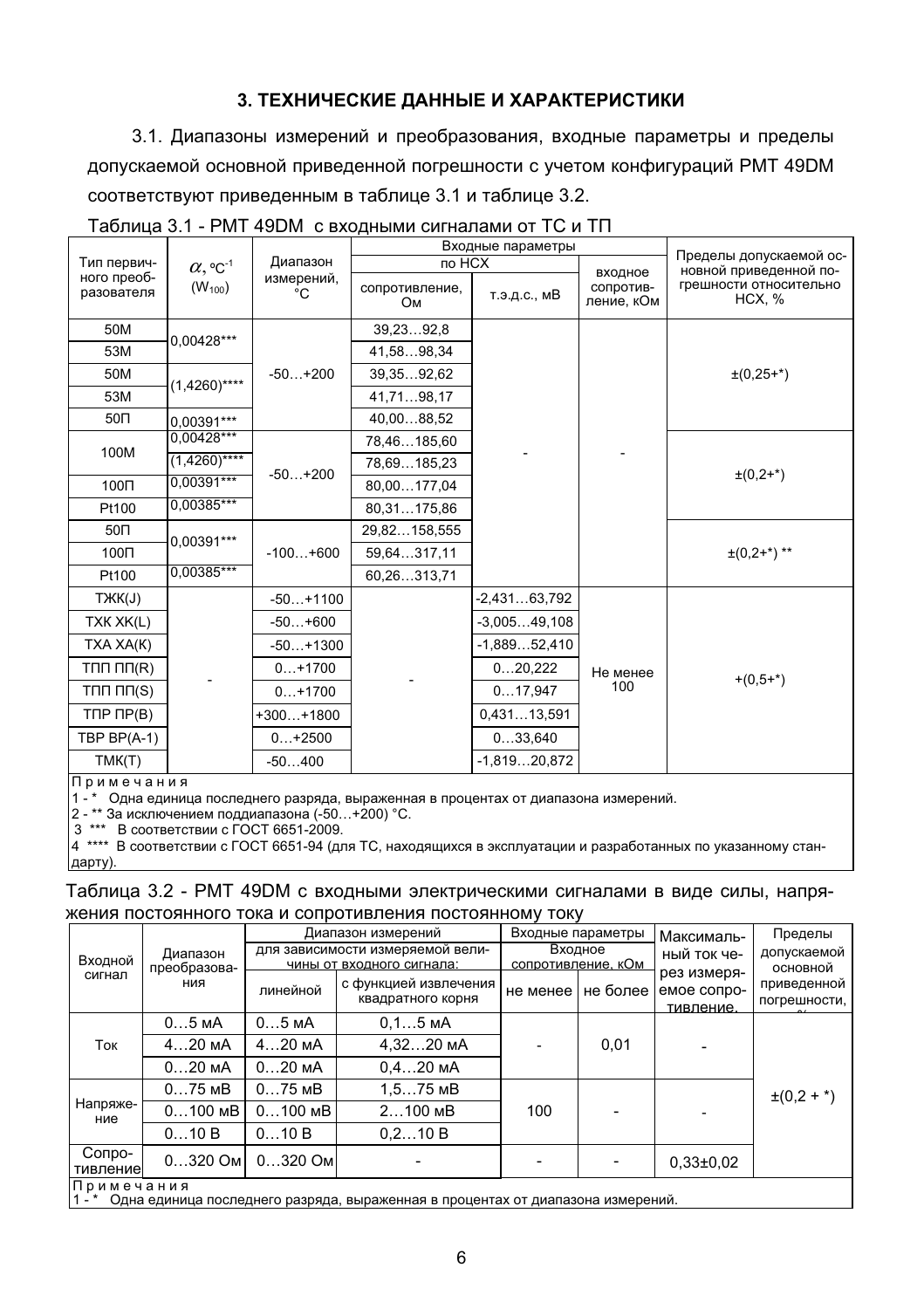3.2. Пределы допускаемой основной приведенной погрешности по записи измеряемой величины ± 1%.

3.3. Отклонение средней скорости перемещения диаграммной ленты не превышает ±0,1 % от номинальной средней скорости за время, соответствующее перемещению диаграммной ленты не менее чем 1000 мм.

3.4. Зона нечувствительности РМТ 49DM не превышает  $\pm 0.3$  % в части записи величины.

3.5. Максимальное значение эффекта трения, выраженное в процентах от длины градуировки (ширины поля записи), не превышает 0.3 %.

3.6. Воспроизводимость результатов измерений не более 0.2 %.

3.7. Нестабильность показаний РМТ 49DM за 10 сут (длительный дрейф) не превышает ±0.4 % в части записи величины и 0.5 предела допускаемой основной погрешности измеряемых величин в части измерений.

3.8. Время установления рабочего режима не более 30 мин.

3.9. Пределы допускаемой вариации показаний РМТ 49DM не превышают  $\pm 0.5$  % в части записи величины и 0.5 предела допускаемой основной погрешности измеряемых величин в части измерений.

3.10. Пределы допускаемой дополнительной погрешности РМТ 49DM, вызванной изменением температуры окружающего воздуха от нормальной (20 ± 5) °С до любой температуры в пределах (0...+50) °С [или (0...+60) °С] на каждые 10 °С изменения температуры, не превышают  $\pm$  0,5 % в части записи величины и 0,5 предела допускаемой основной погрешности измеряемых величин в части измерений.

3.11. Пределы допускаемой дополнительной погрешности РМТ 49DM, предназначенных для работы с ТП, вызванной изменением температуры их свободных концов в диапазоне (0...+50) °С [или (0...+60) °С], в части записи и измерений величины не превышают предела допускаемой основной погрешности.

3.12. Пределы допускаемой дополнительной погрешности, вызванной изменением напряжения питания от номинального (220 В) в пределах (187...242) В, не превышают ±0.5 % в части записи величины и 0.5 предела допускаемой основной погрешности измеряемых величин в части измерений.

3.13. Предел допускаемой дополнительной погрешности РМТ 49DM, вызванной воздействием постоянных магнитных полей и (или) переменных полей сетевой частоты напряженностью до 400 А/м, не превышает ±0,5 % в части записи величины и 0,5 предела допускаемой основной погрешности измеряемых величин в части измерений.

 $\overline{7}$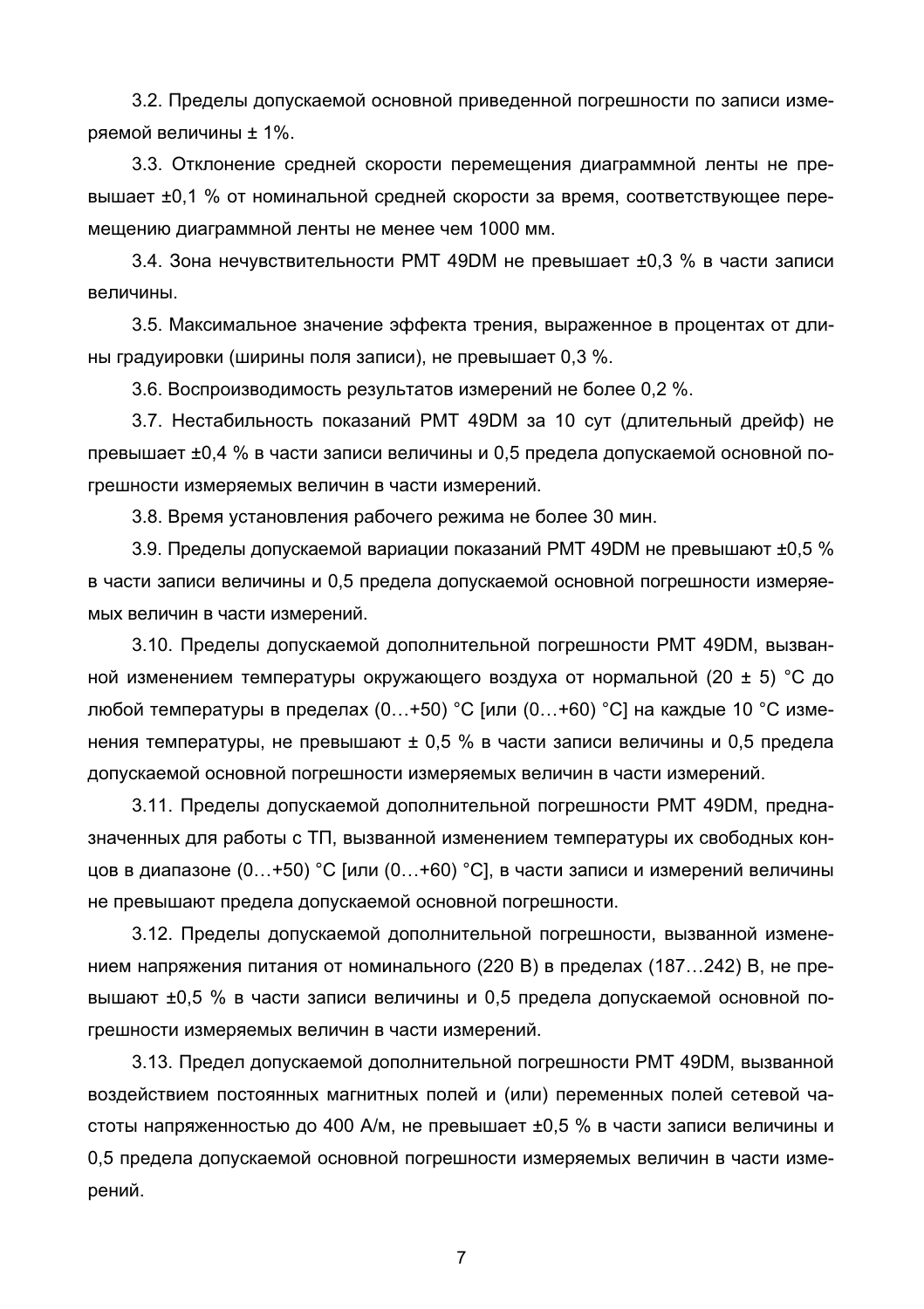3.14. Пределы допускаемой дополнительной погрешности РМТ 49DM. вызванной влиянием напряжения поперечной помехи переменного тока с эффективным значением, равным 50 % максимального значения электрического входного сигнала РМТ 49DM, действующего между входными измерительными зажимами последовательно с полезным сигналом и имеющего любой фазовый угол, не превышает ±0,5 % в части записи величины и 0.5 предела допускаемой основной погрешности измеряемых величин в части измерений.

3.15. Пределы допускаемой дополнительной погрешности РМТ 49DM, вызванной влиянием напряжения продольной помехи постоянного или переменного тока с эффективным значением, равным 100 % максимального значения электрического входного сигнала РМТ 49DM, действующего между любым измерительным зажимом и заземленным корпусом и имеющего любой фазовый угол, не превышает ±0.5 % в части записи величины и 0,5 предела допускаемой основной погрешности измеряемых величин в части измерений.

3.16. Область задания уставок соответствует диапазону измерений.

3.17. Предел допускаемой основной погрешности срабатывания сигнализации не превышает предела допускаемой основной погрешности измеряемых величин.

3.18. Предел допускаемой дополнительной погрешности срабатывания сигнализации, вызванной изменением температуры окружающего воздуха от нормальной до любой в пределах рабочих температур на каждые 10 °С изменения температуры, не превышает 0,5 предела допускаемой основной погрешности срабатывания сигнализации.

3.19. Предел допускаемой дополнительной погрешности срабатывания сигнализации, вызванной изменением напряжения питания от номинального до любого в пределах рабочих условий применения, не превышает 0,5 предела допускаемой основной погрешности срабатывания сигнализации.

3.20. Питание РМТ 49DM осуществляется от сети переменного тока с частотой  $(50 \pm 1)$  Гц и напряжением (220 $^{+22}_{-33}$ ) В.

3.21. Выходные характеристики встроенного стабилизатора напряжения:

| - напряжение холостого хода                   | $(36\pm0.72)$ B; |
|-----------------------------------------------|------------------|
| - напряжение при токе нагрузки 20 мА не менее | 32.9 B:          |
| - максимальный ток нагрузки                   | 22 мА.           |

3.22. Мощность, потребляемая РМТ 49DM от сети переменного тока при номинальном напряжении сети, не превышает 35 В·А.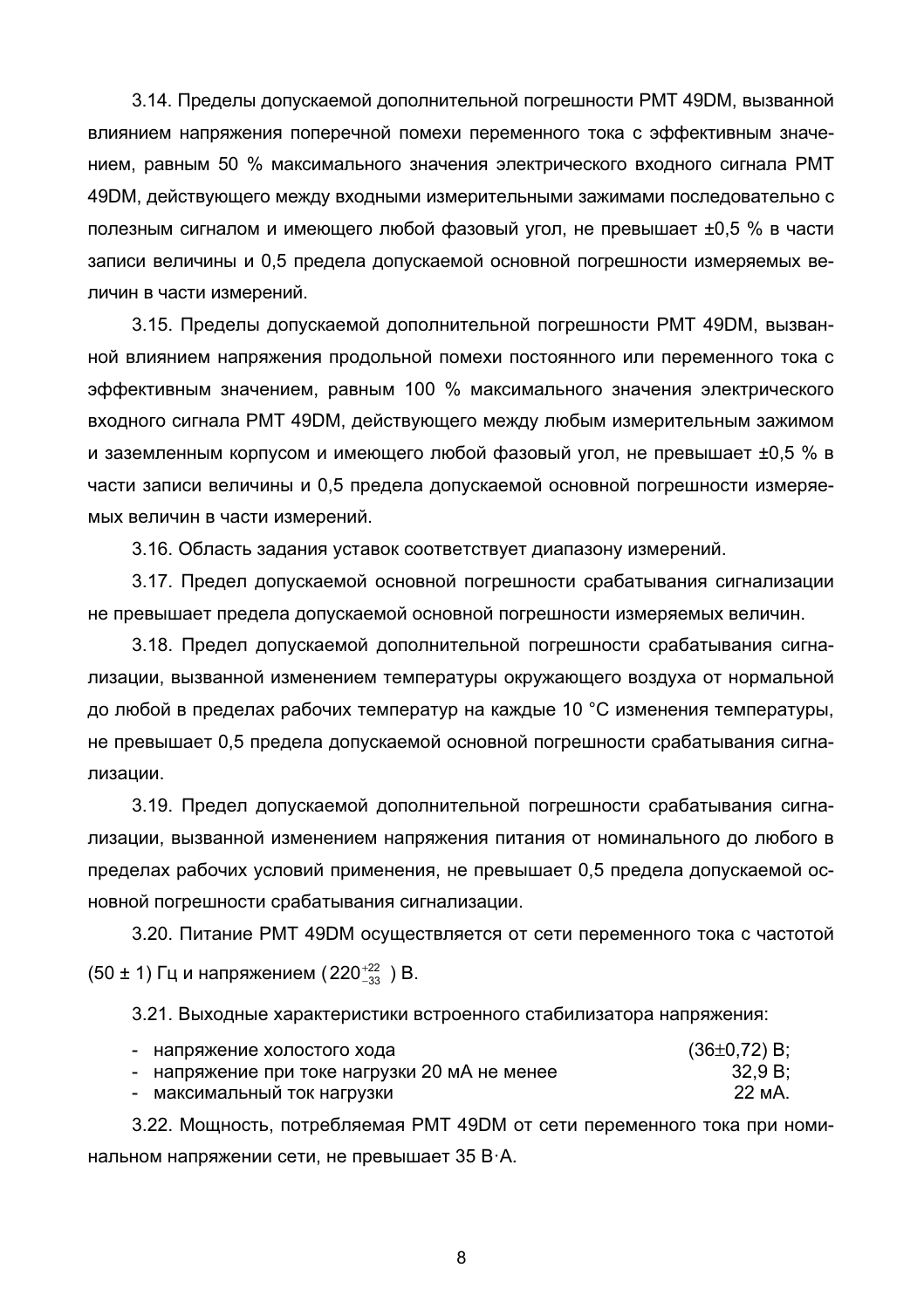3.23. Изоляция электрических цепей питания и электрических цепей сигнализации относительно корпуса в зависимости от условий испытаний выдерживает в течение 1 мин действие испытательного напряжения практически синусоидальной формы частотой от 45 до 65 Гц.

- $-$  1500 В при температуре окружающего воздуха (20  $\pm$  5) °С и относительной влажности от 30 до 80 %:
- $-$  900 В при относительной влажности (90  $\pm$  3) % и температуре окружающего воздуха  $(25 \pm 3)$  °C.

3.23.1. Изоляция входных и интерфейсных электрических цепей относительно корпуса и между собой в зависимости от условий испытаний выдерживает в течение 1 мин действие испытательного напряжения практически синусоидальной формы частотой от 45 ло 65  $\Gamma$ и:

- $-$  500 В при температуре окружающего воздуха (20  $\pm$  5) °С и относительной влажности от 30 до 80 %:
- 300 В при относительной влажности (90  $\pm$  3) % и температуре окружающего воздуха  $(25 \pm 3)$  °C.

3.24. Электрическое сопротивление изоляции токоведущих цепей PMT 49DM

относительно его корпуса не менее:

- $-$  20 МОм при температуре окружающего воздуха (20  $\pm$  5) °С и относительной влажности от 30 до 80 %:
- 5 МОм при температуре окружающего воздуха (50 ± 3) °С [или плюс 60 °С] и относительной влажности от 30 до 80 %;
- 1 МОм при относительной влажности (90  $\pm$  3) % и температуре окружающего воздуха (25 ± 3) °C.
- 3.25. Диаграммная лента:
- $-$  полезная ширина 100 мм:
- $-$  видимая длина записи 80 мм.

3.26. Скорость перемешения диаграммной ленты выбирается из ряда; 0, 10, 20,

60, 120, 240, 600, 1200, 3600, 7200, 14400 мм/ч.

3.27. Габаритные размеры, мм. не более:

| - передняя панель   | 144 x 144: |
|---------------------|------------|
| - монтажная глубина | 250:       |
| - вырез в щите      | 138 x 138. |

3.28. Масса РМТ 49DM не более 4.5 кг.

3.29. РМТ 49DM устойчив и прочен к воздействию температуры окружающего воздуха от 0 до плюс 50 °C или от 0 до плюс 60 °C и от минус 50 до плюс 50 °C (60 °C) COOTBATCTBAHHO

3.30. PMT 49DM устойчив и прочен к воздействию влажности до 90 % при температуре +25 °С и до 95 % при температуре окружающего воздуха +30 °С соответственно.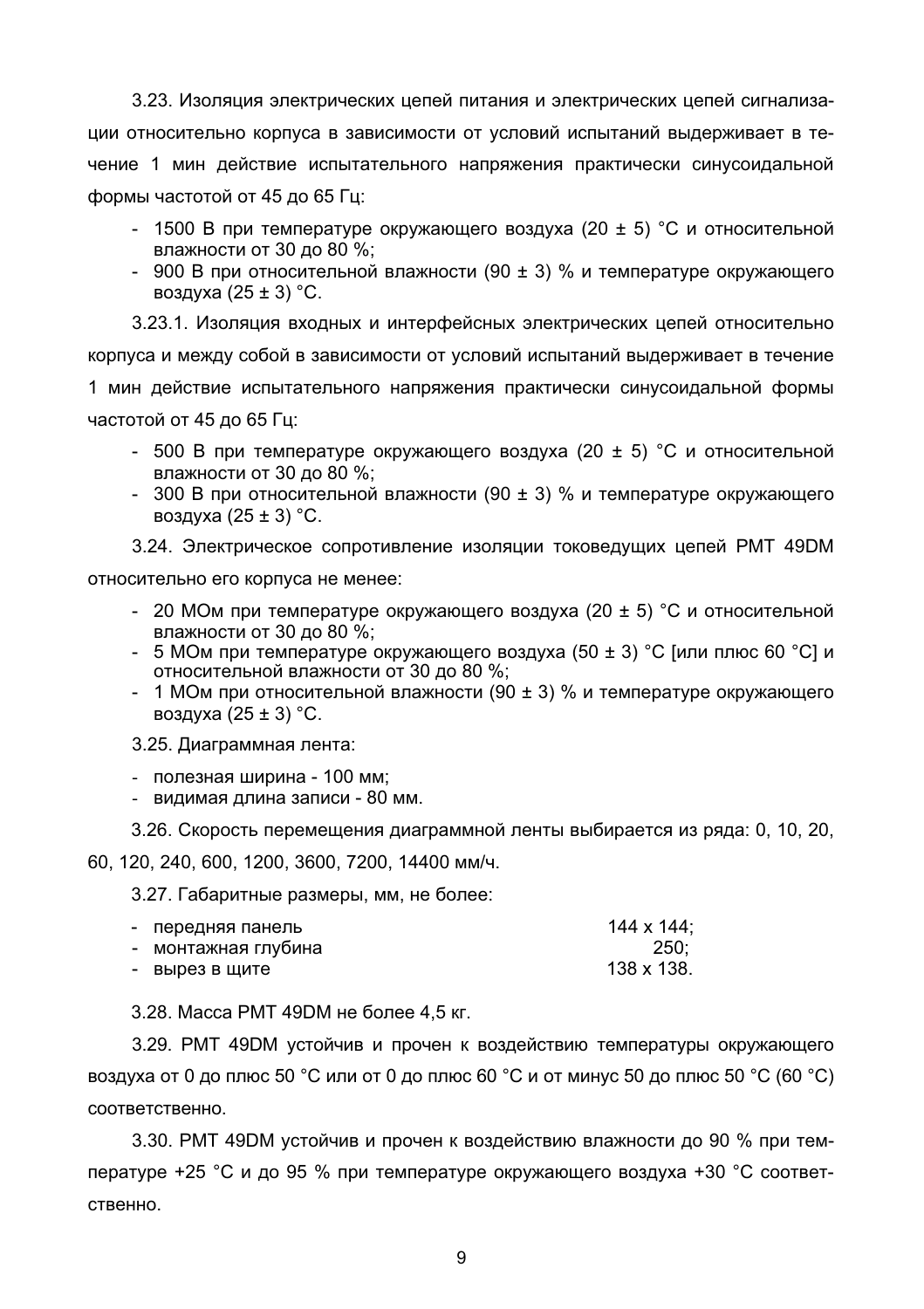3.31. РМТ 49DM обладает прочностью и устойчивостью к воздействию синусоидальной вибрации в диапазоне частот от 1 до 100 Гц при амплитуде виброускорения  $20 \text{ M/c}^2$ .

3.32. PMT 49DM не имеет конструктивных элементов и узлов с резонансными частотами от 5 до 25 Гц.

3.33. РМТ 49DM обладает прочностью и устойчивостью к воздействию механических ударов одиночного действия с пиковым ударным ускорением 20 м/с<sup>2</sup>. длительностью ударного импульса от 2 до 20 мс и общим количеством ударов 30.

3.34. РМТ 49DM обладает прочностью и устойчивостью к воздействию механических ударов многократного действия с пиковым ударным ускорением 30 м/с<sup>2</sup>. с предпочтительной длительностью действия ударного ускорения 10 мс (допускаемая длительность - от 2 до 20 мс) и количеством ударов в каждом направлении 20.

 $3.35.$  PMT 49DM обладают прочностью к воздействию ударной тряски с числом ударов в минуту 80. средним квадратическим значением ускорения 98 м/с<sup>2</sup> и продолжительностью воздействия 1 ч.

3.36. РМТ 49DM обладает прочностью при сейсмических воздействиях, эквивалентных воздействию вибрации с параметрами, указанными в таблице 3.3.

 $Ta6nula 3.3$ 

| Частота.                       |    |     |      | 4.U  | 5.0  | 6.0                 | 8.0  | 10.0 | 15.U | 20.<br>.0 | 30.0 |
|--------------------------------|----|-----|------|------|------|---------------------|------|------|------|-----------|------|
| Ускорение.<br>M/C <sup>2</sup> | 24 | 6.0 | 11.6 | 20.4 | 19.2 | 17.2 $\blacksquare$ | 15.2 | 12.4 | 8.0  | ี 6       | 5.6  |

3.37. Обеспечение электромагнитной совместимости и помехозашищенности

3.37.1. По устойчивости к электромагнитным помехам PMT 49DM соответствует группе исполнения III по ГОСТ Р 50746-2000.

При воздействии помех PMT 49DM удовлетворяет критерию качества функционирования A по ГОСТ Р 50746-2000.

 $3.37.2$ . PMT 49DM нормально функционирует и не создает помех в условиях совместной работы с аппаратурой систем и элементов, для которых он предназначен, а также с аппаратурой другого назначения, которая может быть использована совместно с данным РМТ 49DM в типовой помеховой ситуации.

3.38. Сведения о содержании драгоценных материалов

3.38.1. Содержание драгоценных материалов, г, менее:

 $-$  платина 0,0011.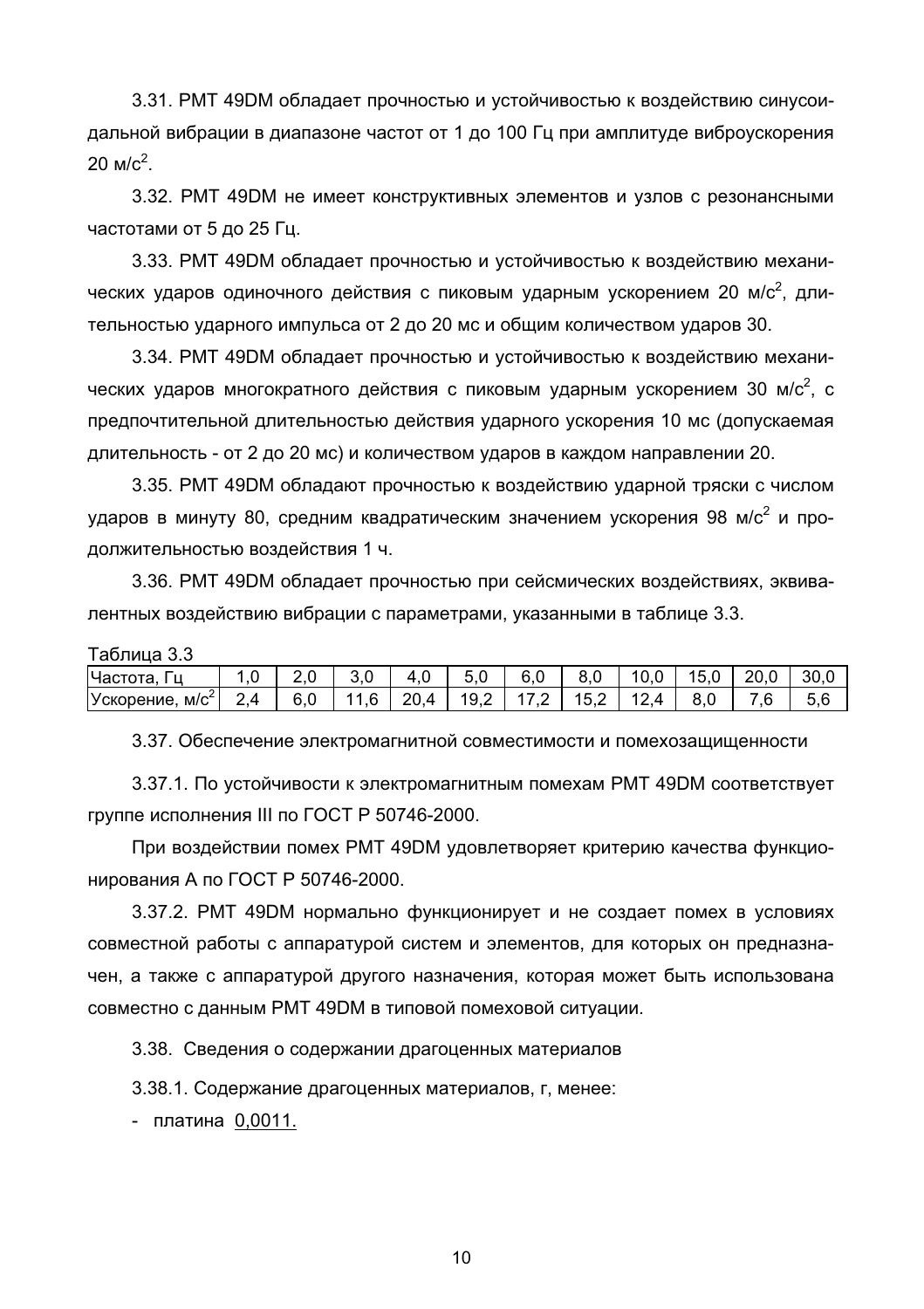# 4. КОМПЛЕКТНОСТЬ

# 4.1. РМТ 49DM поставляется в комплекте, указанном в таблице 4.1.

# Таблица 4.1 – Комплект поставки РМТ 49DM

|                                    |                        |                | Количество для |               |
|------------------------------------|------------------------|----------------|----------------|---------------|
| Наименование                       | Обозначение            | <b>PMT</b>     | <b>PMT</b>     | Примечание    |
|                                    |                        | 49DM/3         | 49DM/1         |               |
| 1. Регистратор многоканальный тех- |                        |                |                | Вариант ис-   |
| нологический                       |                        |                |                | полнения в    |
| <b>PMT 49DM/3</b>                  | HKTXK.411124.001-03    | 1              |                | СООТВЕТСТВИИ  |
| <b>PMT 49DM/1</b>                  | HKTXK.411124.001-03.01 |                |                | с заказом     |
| 2. Комплект инструмента и принад-  | HKTX.411914.003        |                |                |               |
| лежностей                          |                        |                |                |               |
| 2.1. Ключ для дверки               |                        | 1              | 1              |               |
| 2.2. Комплект пишущих перьевых уз- |                        |                |                |               |
| лов типа                           |                        |                |                |               |
| ZP410-ZP430                        |                        | 2              |                |               |
| 2.3. Компенсатор                   | НКГЖ405111.005         | 3              |                |               |
| 2.4. Крепежная скоба               |                        | $\overline{2}$ | $\overline{2}$ |               |
| 2.5. Розетка 2ESDV-03P             |                        |                |                |               |
| 2.6. Розетка 2ESDV-06P             |                        | 6              | $\overline{2}$ |               |
| 2.7. Розетка EC381V-05P            |                        |                |                |               |
| 2.8. Розетка EC381V-08P            |                        | 3              |                |               |
| 2.9. Рулонная бумага               |                        | 8              | 8              |               |
| 3. Комплект программного обеспече- | HKTX.411919.001        |                |                | Один на груп- |
| ния                                |                        |                |                | пу приборов   |
| 4. Регистратор многоканальный тех- |                        |                |                |               |
| нологический РМТ 49DM. Паспорт     | HKFX-411124.001-03 TC  | 1              | 1              |               |
| 5. Талон на гарантийный ремонт и   |                        |                |                |               |
| послегарантийное обслуживание      |                        |                |                |               |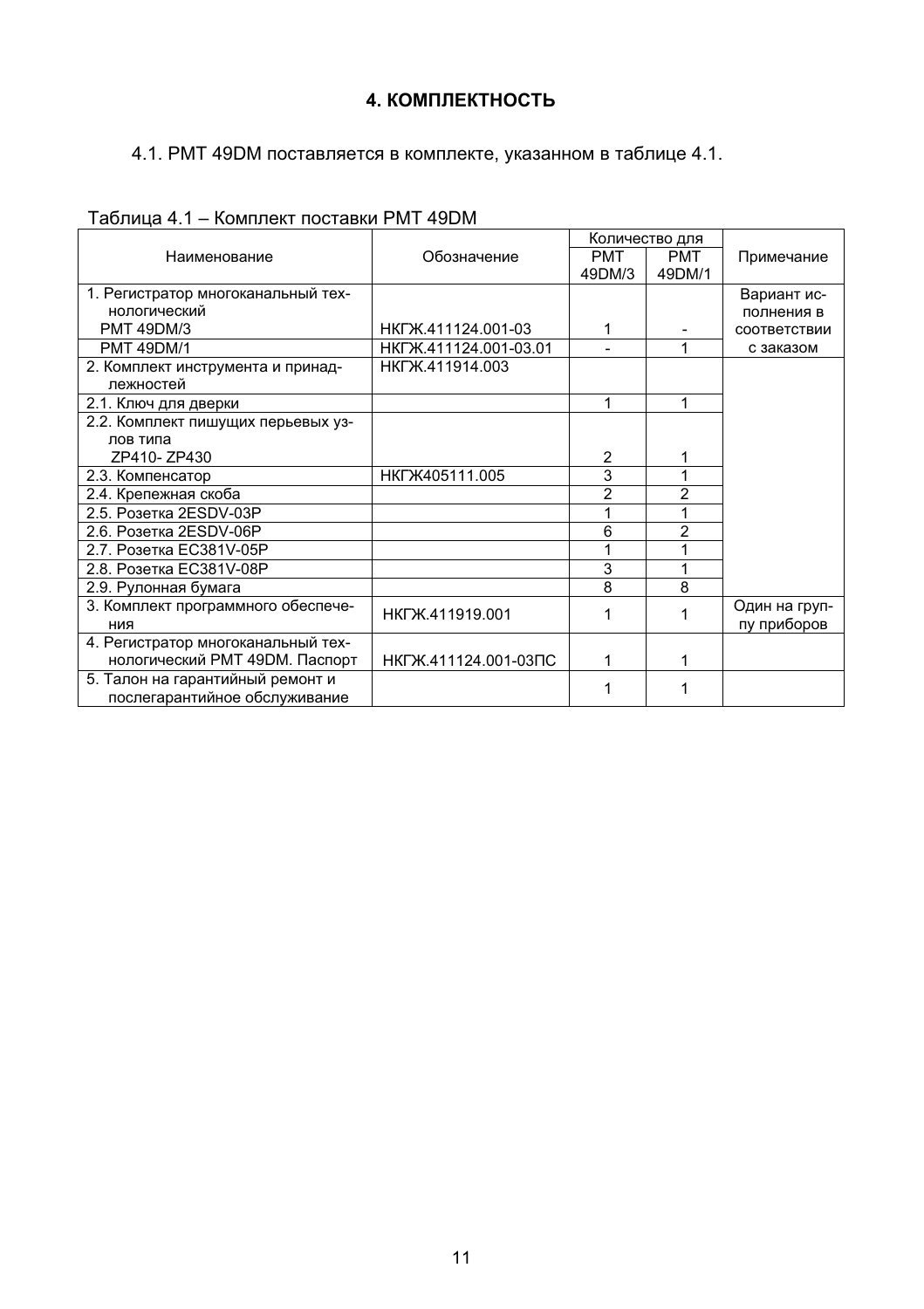## 5. УСТРОЙСТВО И РАБОТА ИЗДЕЛИЯ

#### 5.1. В состав РМТ 49DM входят:

- трансформаторный блок питания с импульсными стабилизаторами;
- аналого-цифровой преобразователь АЦП (по одному на измерительный канал):
- микропроцессорный блок;
- модуль индикации и клавиатуры:
- модуль цифро-аналоговых преобразователей.
- записывающие механизмы с линейными электродвигателями, пишущими узлами и сервоусилителями (по одному на измерительный канал):
- лентопротяжный механизм:
- по четыре исполнительных реле системы сигнализации на измерительный канал:
- модуль интерфейса RS 232 и RS 485 для связи с ЭВМ.

5.1.1. Трансформаторный блок питания преобразует сетевое напряжение 220 В в нестабилизированное +30 В, а импульсные стабилизаторы преобразуют это напряжение в стабилизированные +5 В, ±15 В, питающие все электронные узлы РМТ 49DM. Выключатель питания не предусмотрен, так как РМТ 49DM предназначен для работы в непрерывном режиме.

5.1.2. В модули АЦП и интерфейса встроены импульсные преобразователи, обеспечивающие гальваническую изоляцию внешних цепей подключения.

5.1.3. АЦП преобразует входной аналоговый сигнал в код, поступающий в микропроцессор через оптронную развязку.

5.1.4. Микропроцессорный блок, по результатам опроса АЦП в каждом канале. рассчитывает текущее значение измеряемой величины, выводит ее на индикатор, опрашивает клавиатуру, управляет модулем цифро-аналогового преобразователя и интерфейса RS 232 или RS 485 и исполнительными реле.

5.1.5. Исполнительные реле включаются (выключаются) при выходе измеряемой величины за пределы нижних I, II и верхних III, IV уставок.

Значения уставок вводятся с клавиатуры или по СОМ-порту и отображаются на индикаторном табло.

Исполнительные реле нижних уставок I, II включаются, если T<UStI, T<UStII и выключаются, если T> Ustl + GSt, T> Ustll + GSt соответственно. Исполнительные реле верхних уставок III, IV включаются, если T>UStIII, T>UstIV и выключаются, если T< UStIII - GSt, T< UStIV - GSt соответственно. Здесь:

Т - текушее значение измеряемой величины:

Ustl. Ustll. UStlll. UstlV - значения уставок І. ІІ. III. IV соответственно:

GSt - значение гистерезиса или зоны возврата (вводится индивидуально для каждого канала).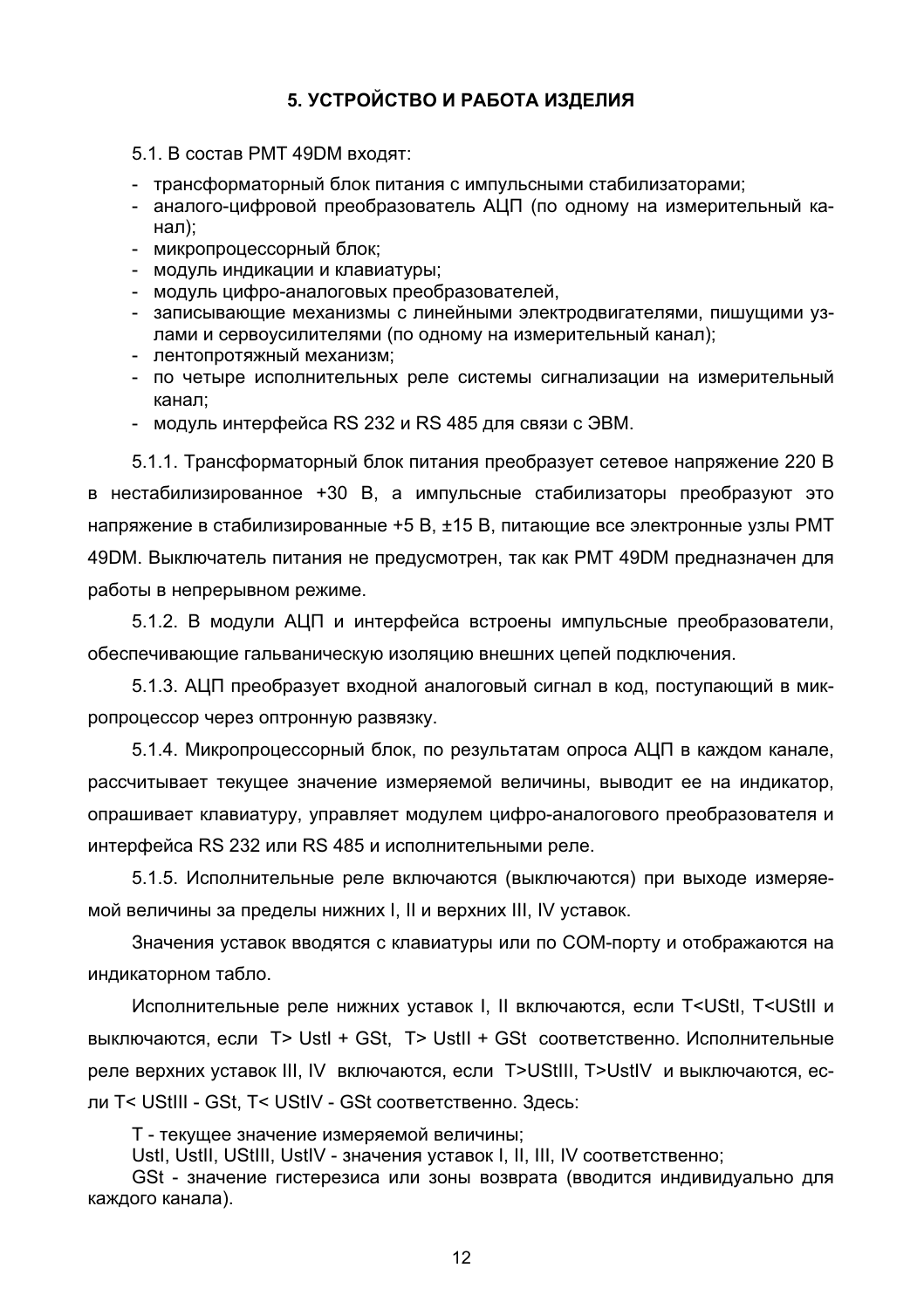5.1.6. Все исполнительные реле выведены нормально разомкнутыми контактными группами.

5.1.7. Если в процессе работы РМТ 49DM не удается измерить значение входной величины из-за обрыва входных цепей, выхода измеряемой величины за пределы диапазона измерений или неисправности АЦП, то реле 1, реле 2, реле 3 и реле 4 данного канала устанавливается в состояние, определяемое параметрами rLI, rL2, rL3. rL4 индивидуально для каждого реле каждого канала.

 $rL1 = 0$ ,  $rL2 = 0$ ,  $rL3 = 0$ ,  $rL4 = 0$  - соответствующее реле выключено;

rLI = 1, rL2 = 1, rL3 = 1, rL4 = 1 - соответствующее реле включено.

5.1.8. На рисунке 5.1 и 5.2 представлен внешний вид передней панели РМТ 49DM/1 и PMT 49DM/3



Регистратор многоканальный технологический РМТ 49DM/1.

Рисунок 5.1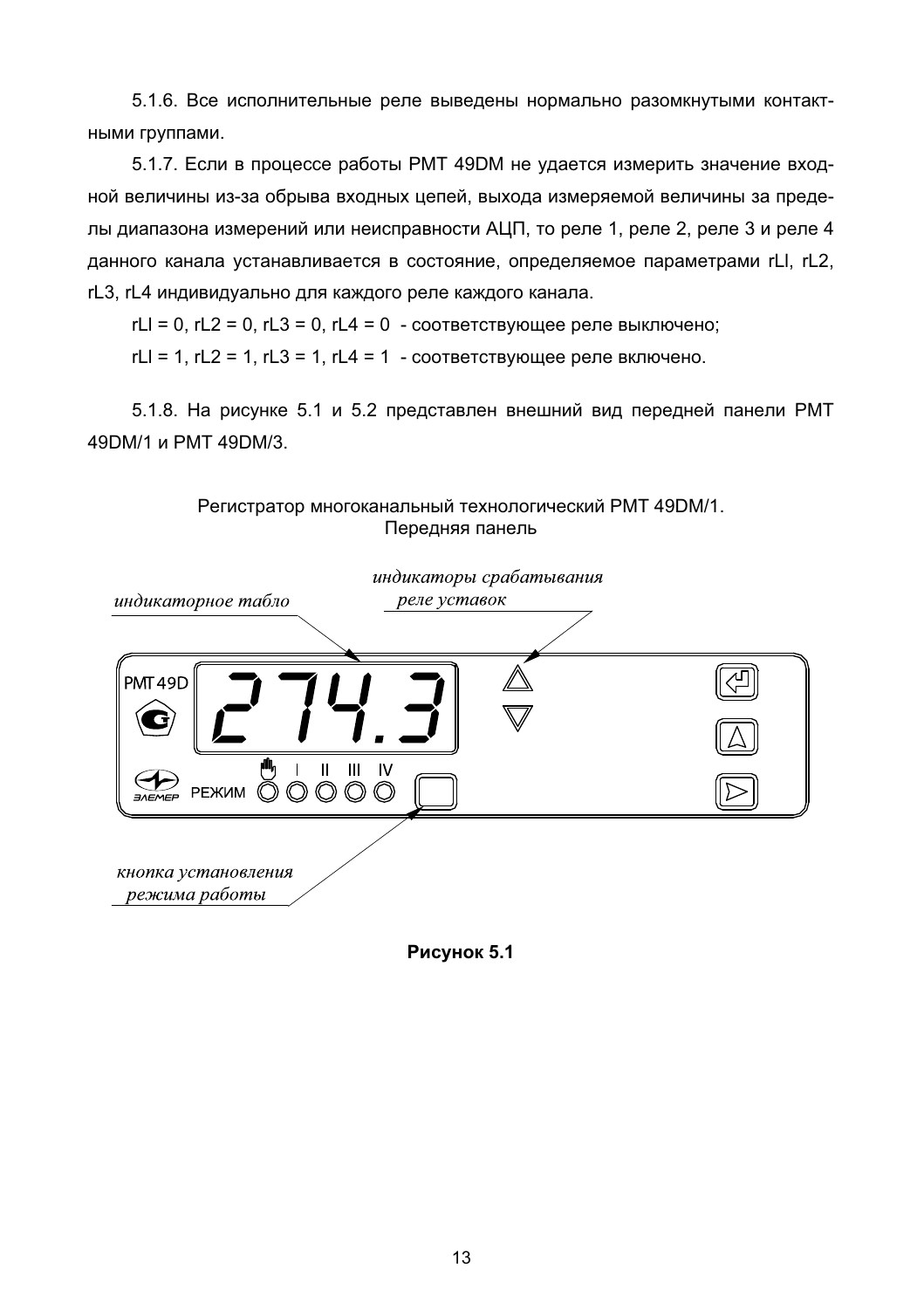#### Регистратор многоканальный технологический РМТ 49DM/3. Передняя панель



Рисунок 7.2

5.1.9. В состав модуля индикации и клавиатуры входят (в соответствии с рисунками 5.1, 5.2):

1) шесть круглых светодиодов зеленого цвета (пять для РМТ 49DM/1), отображающих режим индикации основного четырехразрядного индикатора; кнопка «PE-ЖИМ», позволяющая выбрать один из следующих режимов работы:

- $\sim$  « $\mathbb{Q}_n$  циклический опрос каналов по измеряемой величине (время индикации одного канала задается параметром tind от 2 до 100 с) (только для PMT 49DM/3):
- «<sup>ШИ</sup>» ручной опрос каналов по измеряемой величине;
- «I» индикация уставки I;
- «II» индикация уставки II;
- «III» индикация уставки III;
- «IV» индикация уставки IV.

2) три круглых светодиода зеленого цвета, отображающих номер канала; выбор канала производится кнопкой «КАНАЛ» (только для РМТ 49DM/3);

3) шесть светодиодов треугольной формы (два для РМТ 49DM/1), отображающих состояние реле. Светодиоды  $\Delta$  отображают состояние реле уставок III, IV, а светодиоды ∇ - состояние реле уставок I, II:

- красным цветом индицируется срабатывание реле аварийных уставок IV, I, независимо от состояния реле III, II соответственно;
- желтым цветом индицируется состояние реле предупредительных уставок III. II.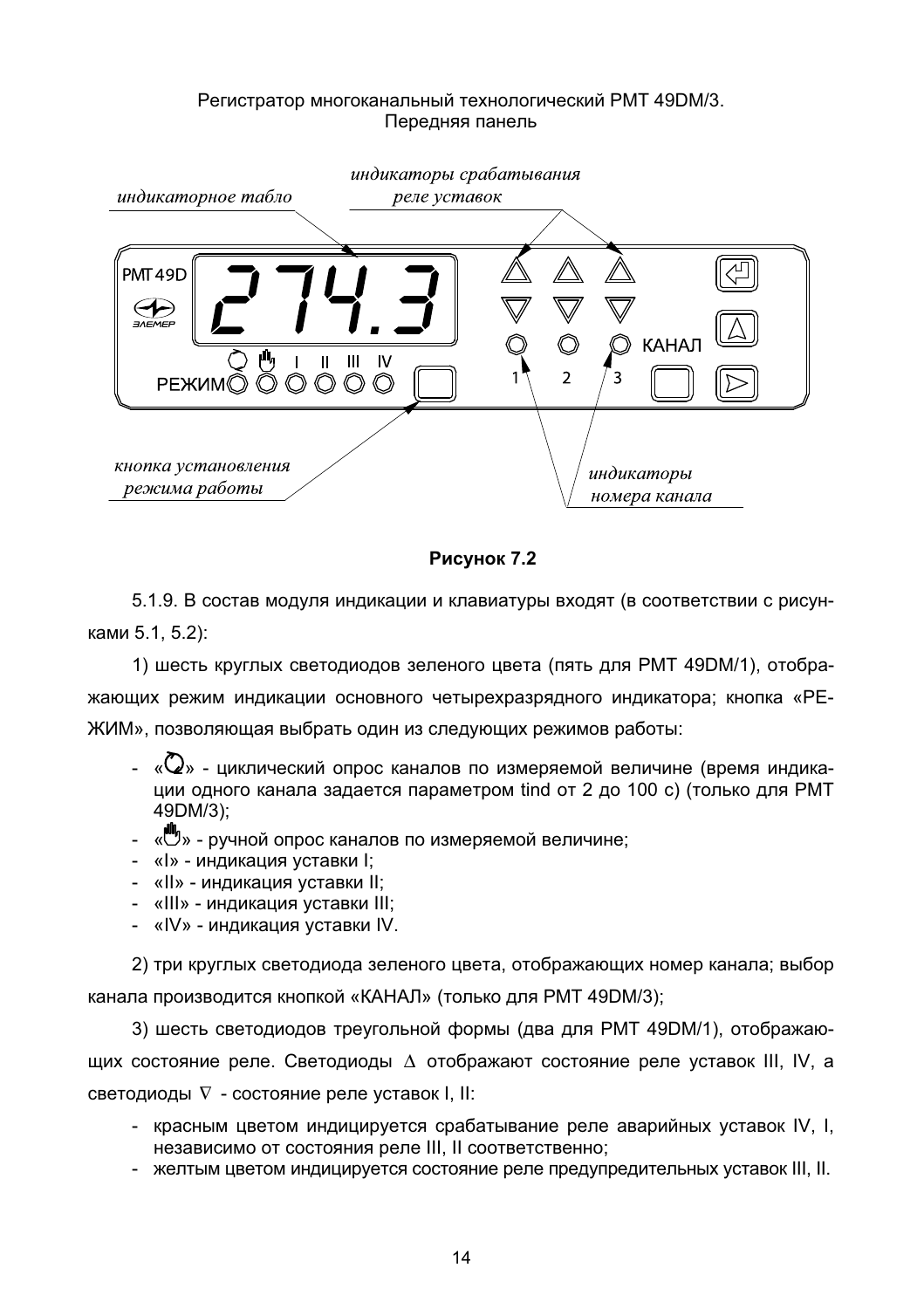Для обеспечения правильной логики работы индикации необходимо значения уставок располагать в следующем порядке: UStl< UStll< UStlll< UstlV.

4) Кнопки « $\bigoplus_{\mathcal{P},\emptyset}$  ( $\bigoplus_{\mathcal{P},\emptyset}$  « $\bigoplus_{\mathcal{P},\emptyset}$  использующиеся для ввода уставок, параметров конфигурации и проведения калибровки сопротивления линии при двухпроводной схеме подключения термопреобразователей сопротивления и R0 компенсатора для преобразователей термоэлектрических. Однократное нажатие на кнопку выбора редактируемого разряда « $\blacktriangleright$ » обеспечивает перемещение редактируемого (мигающего) разряда вправо. Однократное нажатие на кнопку « $\blacksquare$ » обеспечивает изменение значения редактируемого разряда на единицу или выбирает следующий параметр конфигурации. Кнопка «РЕЖИМ» в меню параметров конфигурации позволяет выбрать предыдущий параметр конфигурации.

5.1.9.1. Для программирования уставок:

- вывести на индикацию значение редактируемой уставки с помощью кнопок «РЕЖИМ» и «КАНАЛ»:
- нажать копку « $\blacksquare$ ». после чего на индикаторе высветится транспарант «PSU» - запрос пароля на изменение уставок;
- ввести пароль с помощью кнопок « $\blacktriangleright$ » и « $\blacktriangle$ » в соответствии с п. 5.1.9.3: если введенный пароль правильный, то осуществляется переход к программированию уставки, если пароль неверный, то осуществляется возврат к просмотру значения уставки. Если пароль «PSU» равен 0000, то нажатие на

кнопку «Ш» сразу же приведет к переходу к программированию уставки.

- отредактировать значение уставки с помощью кнопок « $\blacktriangleright$ » . « $\blacktriangle$ » в соответствии с п. 5.1.9.3;
- закончить редактирование уставки нажатием на кнопку « $\bigcirc$ »:
- выбрать для редактирования следующую уставку с помощью кнопок «PE-ЖИМ» и «КАНАЛ», и отредактировать ее без повторного ввода пароля.

Примечание-После перехода в режим ручного или циклического опроса каналов дальнейшее редактирование уставок потребует повторного ввода пароля.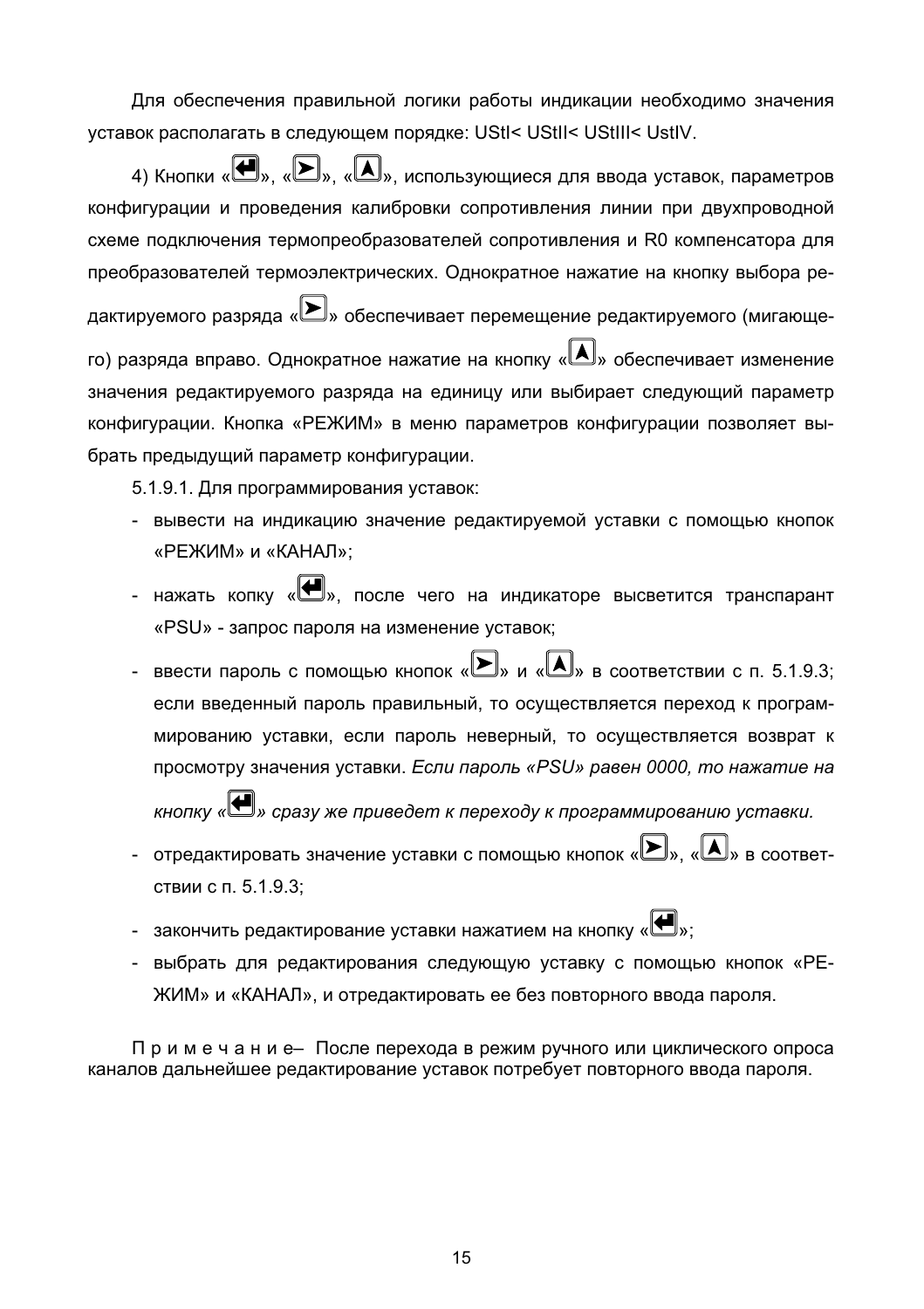## 5.1.9.2. Для программирования параметров конфигурации:

- находясь в режиме циклического или ручного опроса каналов, нажать кнопку «<sup>[4]</sup>» после чего на индикаторе высветится транспарант «PScF» - запрос пароля на конфигурацию;
- ввести пароль с помощью кнопок « $\sum$ », « $\langle A \rangle$ » в соответствии с п. 5.1.9.3; если введенный пароль правильный, то отобразится мнемоническое обозначение первого параметра конфигурации; если пароль неверный, то РМТ 49DM выдаст сообщение об ошибке ввода пароля «Err». Для возврата в режим измерения необходимо нажать кнопку « $\bigoplus_{\aleph}$ . Если пароль равен 0000. mo нажатие на кнопку « $\bigcup$ » сразу же приведет к индикации первого параметра конфигурации:
- кнопкой « $\blacksquare$ » или «РЕЖИМ» выбрать необходимый параметр;
- кнопкой «КАНАЛ» выбрать необходимый канал;
- нажать кнопку « $\blacktriangleright$ )» для просмотра значения параметра (нажатие кнопки «LA)» вызовет возврат к индикации наименования параметра и далее к выбору следующего параметра);
- повторно нажать кнопку « $\blacktriangleright$ » для редактирования выбранного параметра:
- отредактировать выбранный параметр в соответствии с п. 5.1.9.3:
- нажать кнопку « $\blacktriangle\|$ » для возврата к индикации наименования параметра;
- выбрать следующий параметр кнопками « $\Box$ », «РЕЖИМ» и «КАНАЛ»:
- выход из меню программирования конфигурации осуществляется нажатием кнопки «У» из любого пункта меню.

#### Примечания

- 1 При включении питания РМТ 49DM/3 переходит в циклический режим опроса каналов.
- 2 Если в течение пяти минут не производилось нажатие кнопок, то РМТ 49DM/3 переходит в режим циклического или ручного опроса каналов из любого другого режима индикации.
- 3 PMT 49DM производит измерение входных сигналов, управление реле и запись на диаграммную ленту в любом режиме индикации.
- 4 Изменение любой уставки или параметра конфигурации вступает в силу сразу же после его ввода.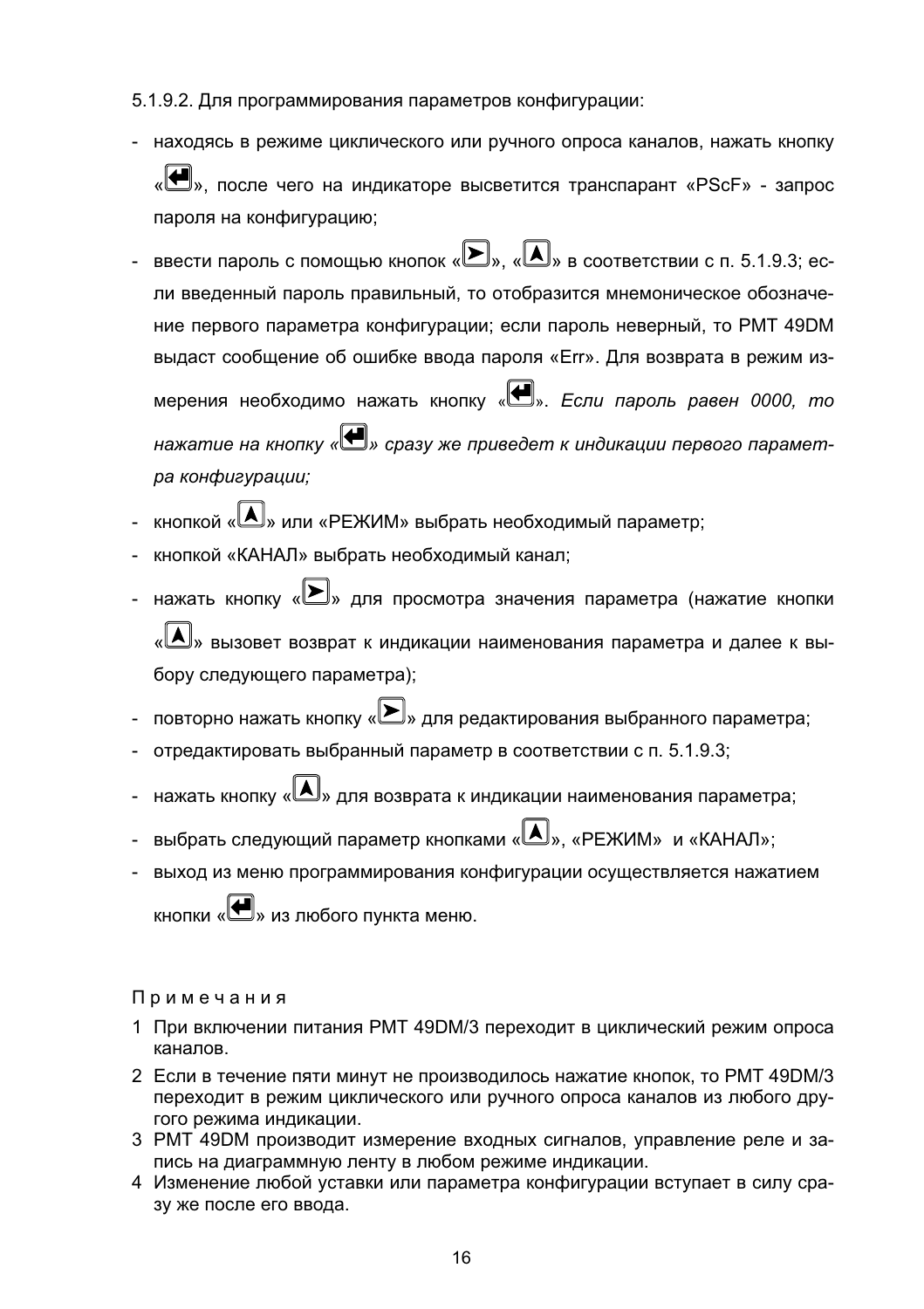5.1.9.3. Параметры конфигурации и их обозначение:

1) «Un» - сетевой номер, по которому РМТ 49DM отвечает на запрос ЭВМ. Значения сетевого номера от 1 до 254.

Заводская установка «Un» = 1.

2) «Spd» - скорость передачи по последовательному порту RS 232. Скорость передачи выбирается из ряда: «0,3»; «0,6»; «1,2»; «2,4»; «4,8»; «9,6» кБит/с.

Заводская установка «Spd» = «9.6».

3) «tind» - время индикации (с) 2-100 (только для РМТ 49DM/1).

Заводская установка «tind» = 3.

4) «PScF» - пароль на конфигурацию 0000÷9999.

Заводская установка «PScF» = «0000».

5) «PSU» - пароль на редактирование уставок 0000÷9999.

Заводская установка «PSU» = «0000».

6) «dAt.n» - тип первичного преобразователя канала *n*, где индекс « .*n*» в условном обозначении параметра конфигурации означает номер измерительного канала (от 1 до 3). Обозначения первичных преобразователей соответствуют приведенным в таблице 5.1.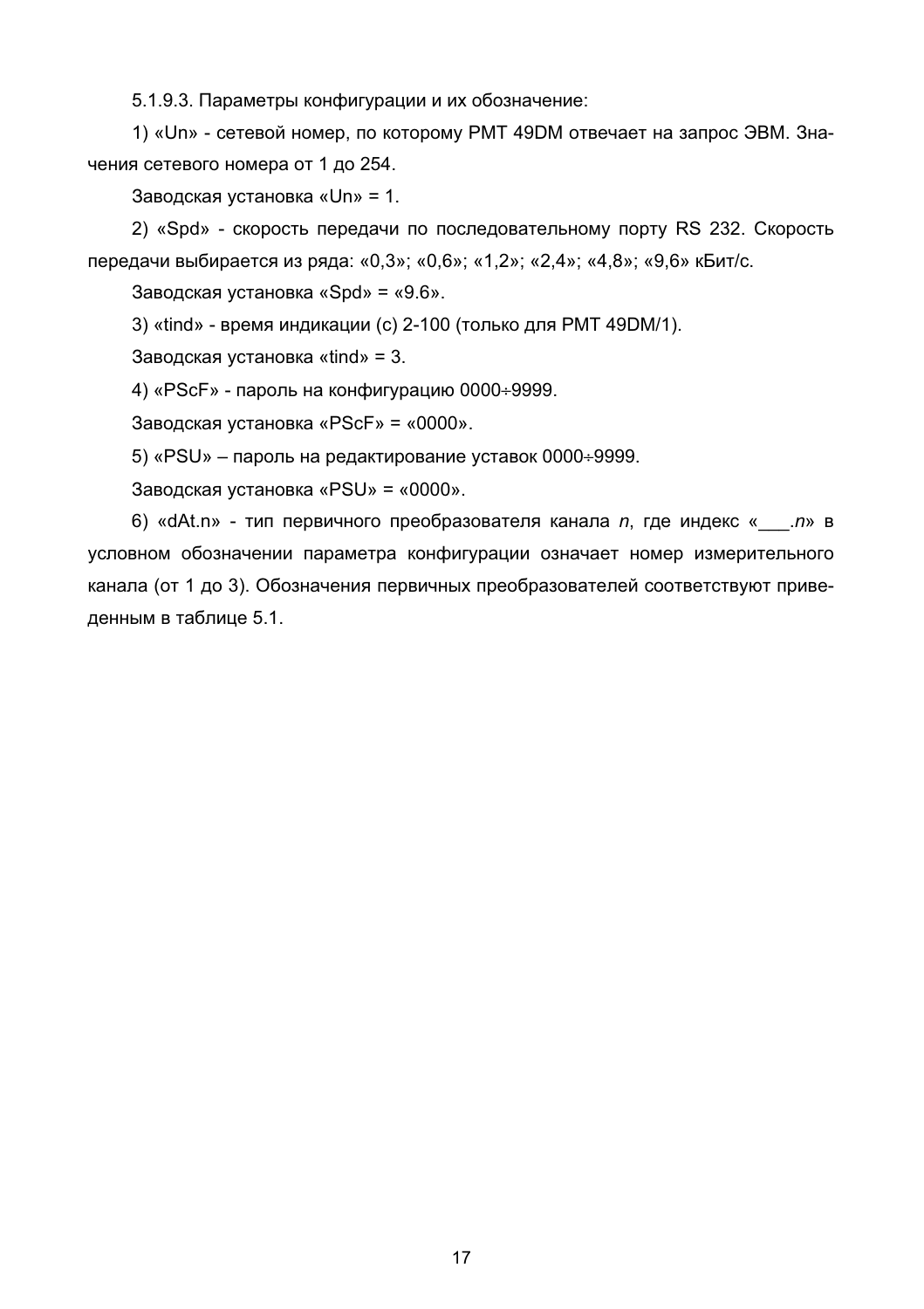Таблица 5.1

| Обозначение первичного<br>преобразователя | Условное обозначе-<br>ние НСХ | $W_{100}$                | Диапазон<br>измеряемых величин |  |
|-------------------------------------------|-------------------------------|--------------------------|--------------------------------|--|
| «Cu85»                                    | 50M                           | 1,4280                   | Минус 50200 °С                 |  |
| «Cu65»                                    | 50M                           | 1,4260                   | Минус 50200 °С                 |  |
| «Cu83»                                    | 53M                           | 1,4280                   | Минус 50200 °С                 |  |
| «Cu63»                                    | 53M                           | 1,4260                   | Минус 50200 °С                 |  |
| «Cu81»                                    | 100M                          | 1,4280                   | Минус 50200 °С                 |  |
| «Cu61»                                    | 100M                          | 1,4260                   | Минус 50200 °С                 |  |
| «PtH5»                                    | 50 <sub>II</sub>              | 1,3910                   | Минус 100600 °С                |  |
| «PtH1»                                    | 100 <sub>U</sub>              | 1,3910                   | Минус 100600 °С                |  |
| «Ptbl»                                    | Pt100                         | 1,3850                   | Минус 100600 °С                |  |
| «tc H»                                    | XA(K)                         |                          | Минус 501300 °С                |  |
| «tc L»                                    | XK(L)                         |                          | Минус 50600 °С                 |  |
| «tc r»                                    | $\Pi \Pi(R)$                  |                          | 01700 °C                       |  |
| «tc S»                                    | $\Pi(I(S))$                   |                          | 01700 °C                       |  |
| «tc b»                                    | $\Pi P(B)$                    | $\overline{a}$           | 3001800 °C                     |  |
| «tc J»                                    | TXKK(J)                       |                          | Минус 501100 °С                |  |
| «tcA1»                                    | $BP(A-I)$                     | $\overline{\phantom{0}}$ | 02500 °C                       |  |
| «tc t»                                    | MK(T)                         |                          | Минус 50400 °С                 |  |
| «t05»                                     |                               | $\overline{\phantom{0}}$ | $05$ MA                        |  |
| «t020»                                    |                               |                          | $020$ MA                       |  |
| «t420»                                    |                               |                          | $420$ MA                       |  |
| «U100»                                    |                               |                          | $0100$ MB                      |  |
| «U075»                                    |                               |                          | $075$ MB                       |  |
| «U010»                                    |                               | $\overline{a}$           | 010B                           |  |
| «rr»                                      |                               | $\overline{\phantom{0}}$ | $0320$ O <sub>M</sub>          |  |

Заводская установка - «t420».

7) «dAc.n» - тип компенсатора холодного спая для канала n.

«Си6» - термометр сопротивления медный  $W_{100}$  = 1,426; R<sub>0</sub> = 18...110 Ом. «Си8» - термометр сопротивления медный  $W_{100}$  = 1,428; R<sub>0</sub> = 18...110 Ом. «Ptb» - термометр сопротивления платиновый  $W_{100}$  = 1,385; R<sub>0</sub> = 40...110 Ом.

Заводская установка - «Ptb».

8) «Lc.n» - схема подключения ТС по каналу п.

«с2» - двухпроводная; «с3» - трехпроводная.

Заводская установка - «с3».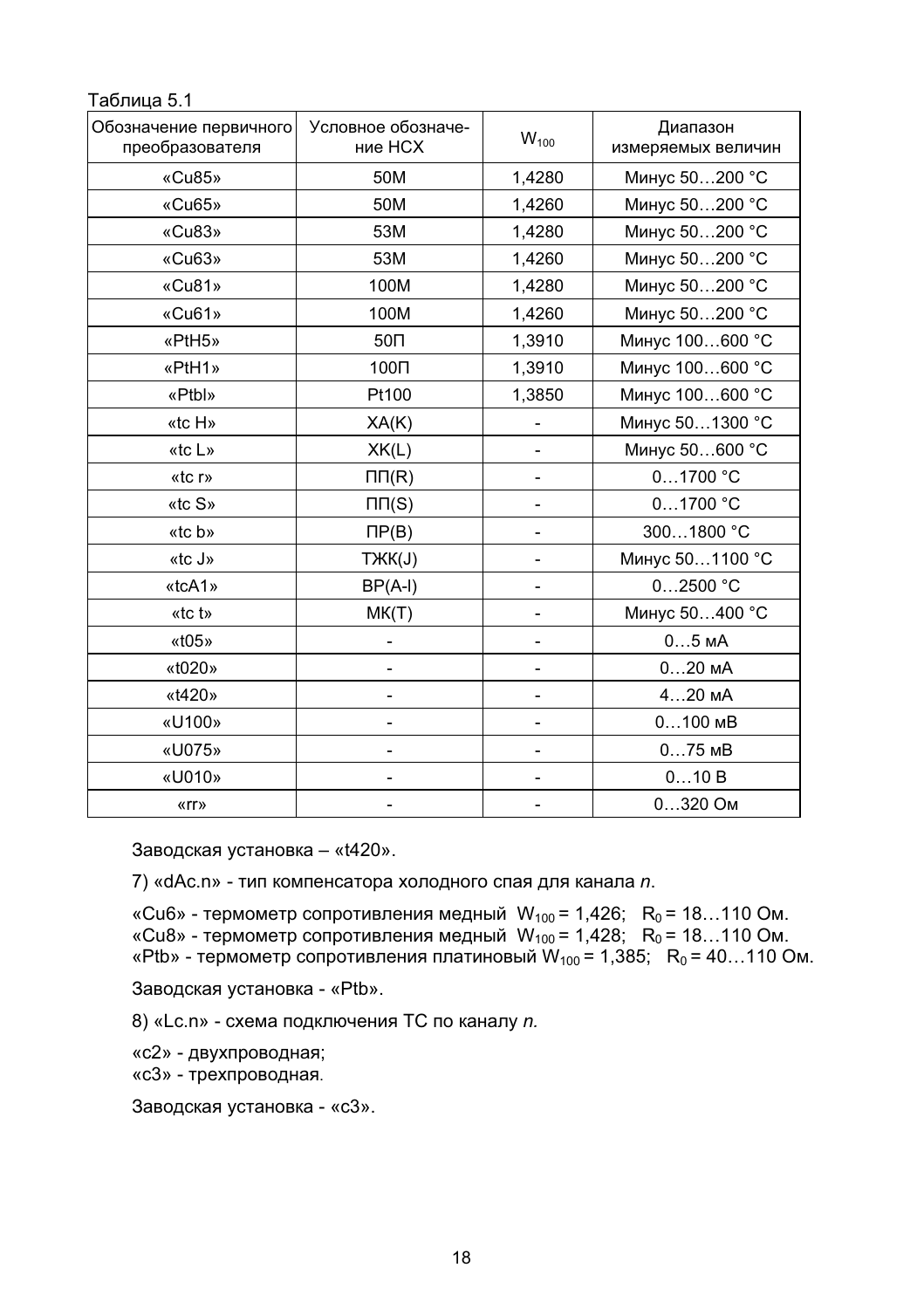9) «dt.n» - величина линейного смещения шкалы, индицируется в единицах измеряемой величины. К вычисленному значению по результатам измерений прибавляется значение параметра «dt.n», а результат выводится на индикатор. Реле и индикатор устанавливаются в соответствии с новым значением.

Заводская установка - «0.0».

10) «UF.n» - количество знаков после запятой по индикации канала *n* от 0 до 3. Заводская установка - «1».

11) «nS.n» - количество измерений для усреднения по каналу *n* от 1 до 100.

Время одного цикла измерений 0,7 сек.

При установке этого параметра необходимо учитывать, что при ступенчатом изменении входного сигнала на 10 % от диапазона измерений, время установления измеряемой величины с точностью 0.5 % будет равно 2.9  $\cdot$  nS.n  $\cdot$  0.7 (c), с точностью 0.25 % - будет равно  $3.5 \cdot$  nS. $n \cdot 0.7$  (c). Кроме того, при включении питания РМТ 49DM или после устранения обрыва входных цепей, процесс измерений и управления реле начнется спустя  $nS.n \cdot 0.7$  (c).

Заводская установка - «1».

12) «dPl.n» - минимальное значение диапазона индикации. Для входных сигналов в виде силы или напряжения постоянного тока минимальное значение диапазона преобразования (значение индикации, соответствующее нижней границе входного диапазона).

Заводская установка - «0.0»

13) «dP2.n» - максимальное значение диапазона индикации.

Для входных сигналов в виде силы или напряжения постоянного тока максимальное значение диапазона преобразования (значение индикации, соответствующее верхней границе входного диапазона).

Заводская установка - «100.0».

14) «Sqr.n» - функция извлечения квадратного корня.

Если Sqr.n» = 0, то зависимость измеряемой величины от входного сигнала линейная и индицируемое значение при измерении тока или напряжения вычисляется по формуле

Value = 
$$
dP1 + (dP2 - dP1) \cdot \frac{(I - I_{\min})}{(I_{\max} - I_{\min})}
$$
, (5.1)

где Value - значение, индицируемое на индикаторе;

/ - измеренное значение тока или напряжения;

 $I_{min}$ ,  $I_{max}$  - пределы измерения тока или напряжения;

dP2, dP1 - диапазон преобразования в соответствии с пп. 5.1.9.3.12), 13).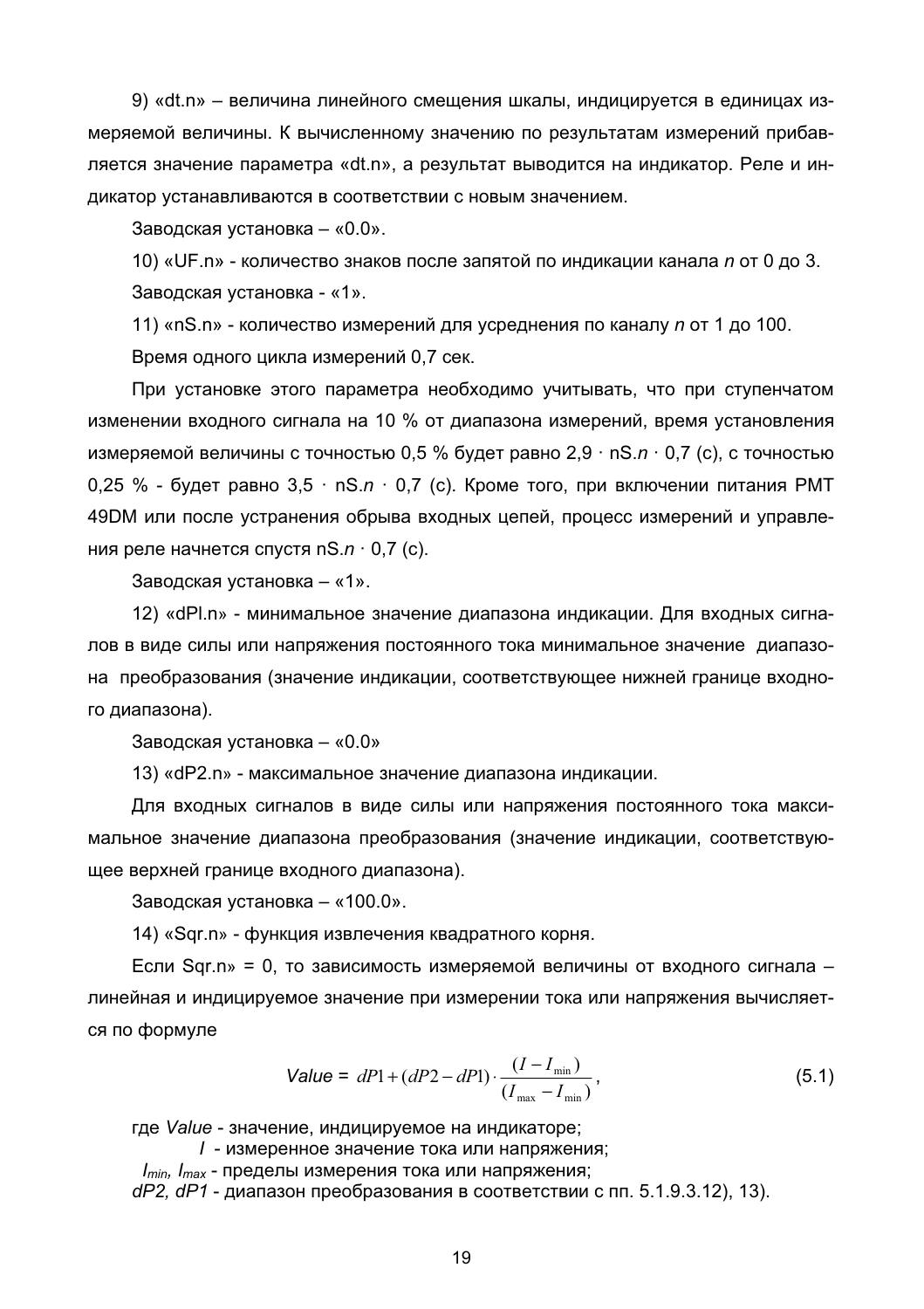Если «Sqr.n» = 1, то зависимость измеряемой величины от входного сигнала - с функцией извлечения квадратного корня и индицируемое значение при измерении тока или напряжения вычисляется по формуле

Value = 
$$
dP1 + (dP2 - dP1) \cdot \sqrt{\frac{(I - I_{\min})}{(I_{\max} - I_{\min})}}
$$
, (5.2)

Заводская установка - «Sqr.n» = 0.

15) «Sil.n» - функция линеаризации квадратного корня вблизи нуля. Используется для уменьшения шумов вне диапазона измерений. Значение параметра указывается в процентах от входного (измеряемого) диапазона. Возможен выбор из следующих фиксированных значений: 0,0; 0,5; 1; 2; 3 %.

В диапазоне входного сигнала от 0 до выбранного значения функция будет линейна.

Значение 0,0 % - значит, что эта функция отключена, т.е. квадратный корень будет извлекаться во всем диапазоне входных сигналов.



## Таблица 5.2

| Значение параметра<br>Sil, % | Входной сигнал в точке<br>максимальной ошибки А,% | Максимальная ошибка<br>$(B_2 - B_1), %$ |
|------------------------------|---------------------------------------------------|-----------------------------------------|
| 0.5                          | 0.125                                             | 177                                     |
| 1.0                          | 0.25                                              | 2,5                                     |
| 2,0                          | 0.5                                               | 3.54                                    |
| 3.C                          | 0.75                                              | 4.33                                    |

Заводская установка - 0,0 %.

16) «GSt.n» - значение зоны возврата по срабатыванию уставок.

Индицируется в единицах измеряемой величины.

Заводская установка «GSt.n» = 0,5.

17) «EnU.n» - разрешение срабатывания уставок.

«EnU.n» = 0 - срабатывание уставок по каналу *п* запрещено;

«EnU.n» = 1 - срабатывание уставок по каналу *п* разрешено.

Заводская установка «EnU.n» = 1.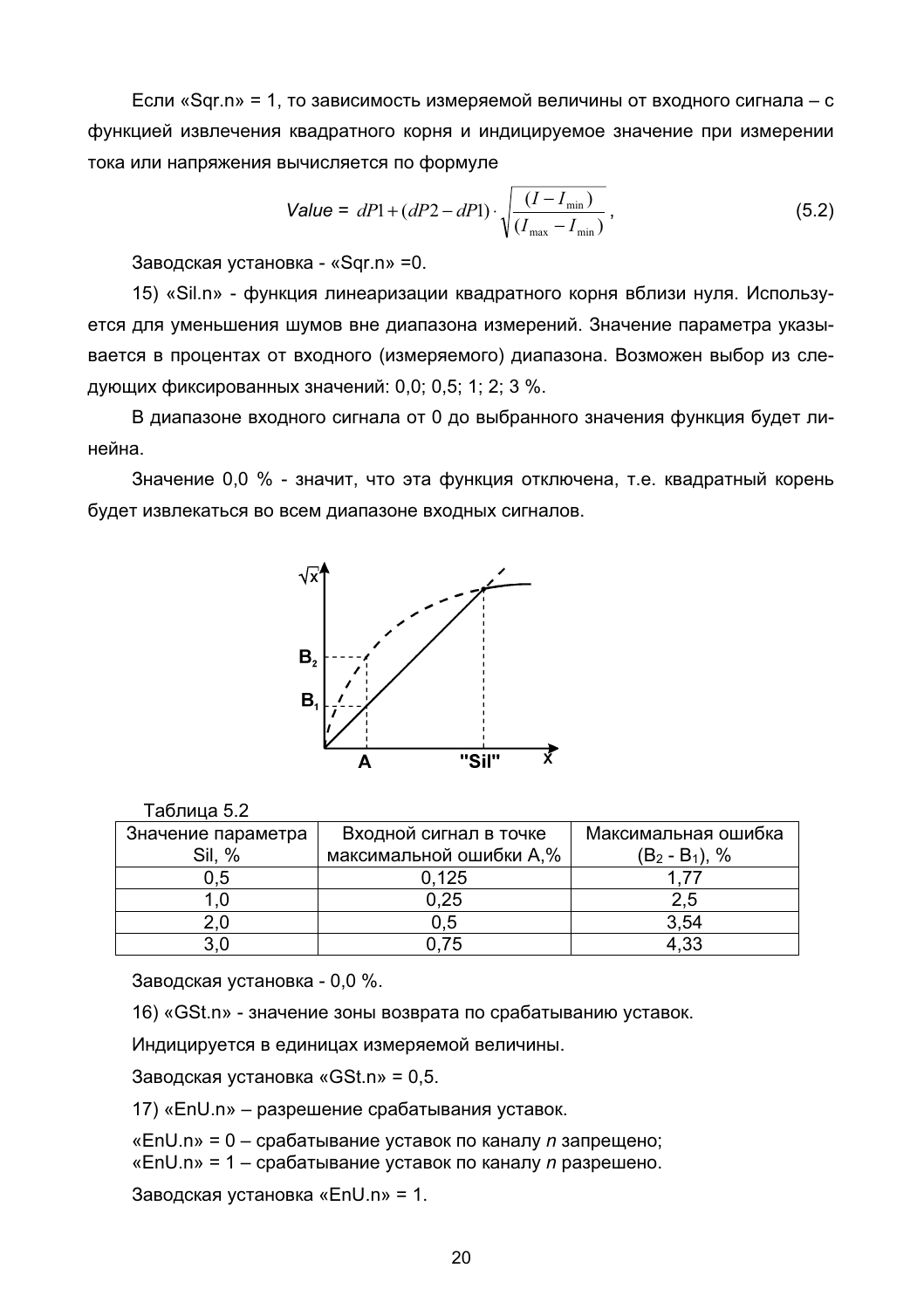```
18) «rL1.n» - состояние реле уставки I при обрыве входной цепи канала n.
```

```
«rL1.n» = 0 - выключено:
«rL1.n» = 1 - включено.
```

```
Заводская установка «rL1.n» = 0.
```
19) «rL2.n» - состояние реле уставки II при обрыве входной цепи канала n.

«rL2.n» = 0 - выключено;

«rL2.n» = 1 - включено.

Заводская установка «rL2.n» = 0.

20) «rL3.n» - состояние реле уставки III при обрыве входной цепи канала *n.* 

«rL3.n» =  $0 -$ выключено:

«rl  $3 \text{ n}$ » = 1 включено

Заводская установка «rL3.n» = 1.

21) «rL4.n» - состояние реле уставки IV при обрыве входной цепи канала *n.* 

«rL4.n» =  $0 -$  выключено: «rL4.n» = 1 включено.

Заводская установка «rL4.n» = 1.

22) «PP1.n» - минимальное значение диапазона записи измеряемой величины.

Заводская установка «PP1.n» = «0.0».

23) «PP2.n» - максимальное значение диапазона записи измеряемой величины. Заводская установка «PP2.n» = «100.0».

24) «CLr.n» - калибровка сопротивления линии связи при измерении сигналов от ТС по 2-х проводной схеме (единица измерения сопротивления - Ом):

- подключить к PMT 49DM линию, замкнутую со стороны TC или подключить сопротивление, эквивалентное сопротивлению линии;
- в пункте меню "CLr.n" выбрать соответствующий канал и нажать кнопку (на индикации высветится установленное значение сопротивления линии);
- нажать кнопку «ビ» (индикация «no»):
- нажать кнопку « $\langle A \rangle$ » (индикация «YES») [повторное нажатие « $\langle A \rangle$ » (индикашия «rEd») и далее «У» - позволит вручную ввести значение сопротивления линии связи];
- нажать кнопку « $\blacktriangleright$ » (через несколько секунд высветится измеренное значение сопротивления линии:
- нажать кнопку « $\blacktriangle$ » для выхода в основное меню или « $\blacktriangle$ » для выхода из меню:

Заводская установка «CLr.n» = 0.00 Ом.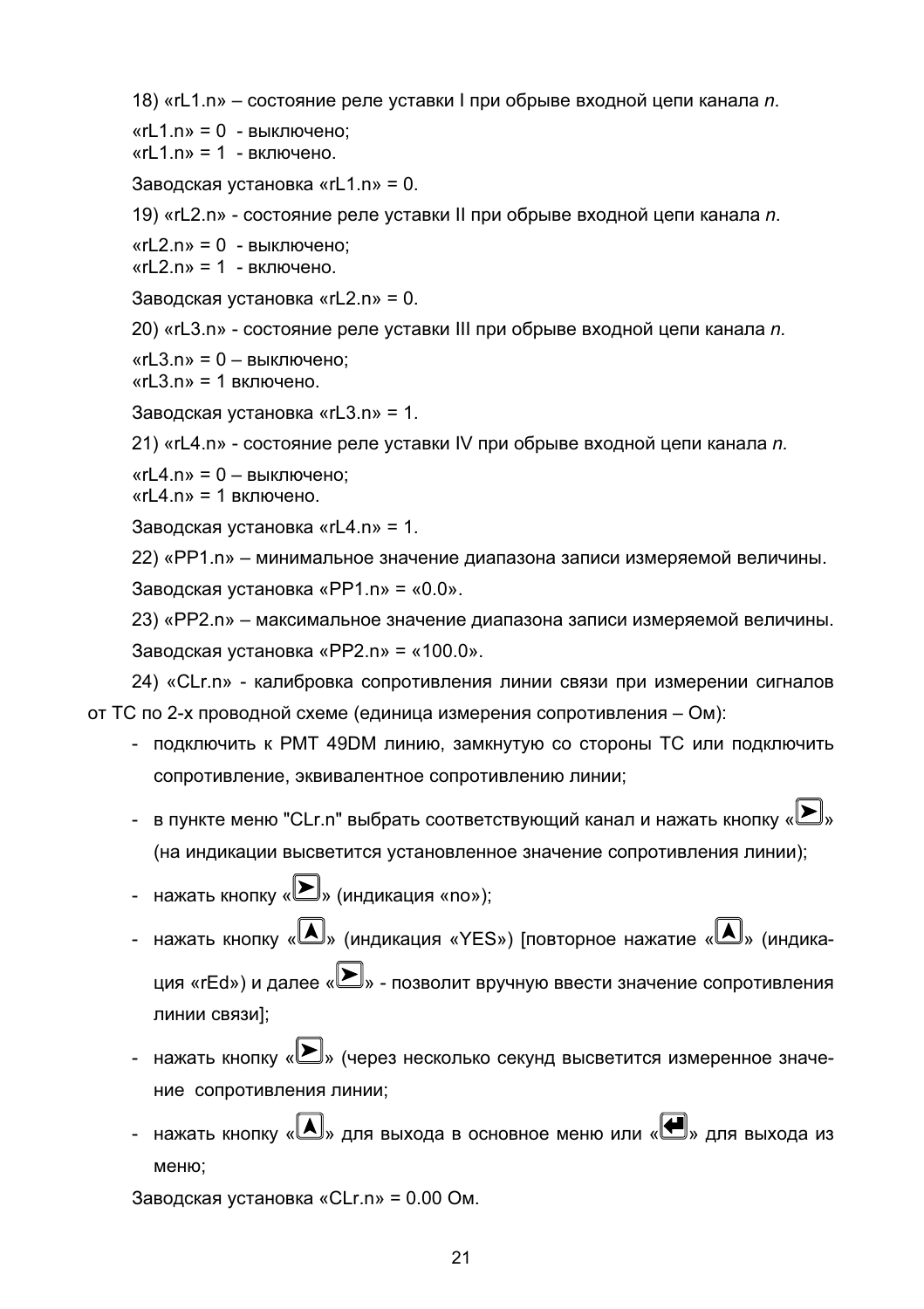25) «CLc.n» - калибровка сопротивления компенсатора холодного спая при измерении ТП в 0 °С, выраженное в Омах:

- подключить к РМТ 49DM термопару и компенсатор холодного спая, в соответствии с рисунком Б.1 приложения Б и опустить рабочий конец термопары в льдо-водяную смесь (0 °С);
- дождаться теплового равновесия системы (около 10 мин);
- в пункте меню «CLc.n» выбрать соответствующий канал и нажать кнопку « $\blacktriangleright$ » (на индикации высветится установленное значение R0 компенсатора);
- нажать кнопку « $\blacktriangleright$ » (инликация «no»):
- нажать кнопку « $\blacktriangle$ » (индикация «YES») [повторное нажатие « $\blacktriangle$ » (индика- $\mathbf{u}$ ия «rEd») и далее « $\blacktriangleright$ » - позволит вручную ввести значение  $\mathsf{R}_0$  компенсатора холодного спая];
- нажать кнопку « $\blacktriangleright$ » (через несколько секунд высветится измеренное значение сопротивления компенсатора в 0°С):
- нажать кнопку « $\blacktriangle$ » для выхода в основное меню или « $\blacktriangle$ » для выхода из меню.

Заводская установка «CLc.n» = 100.0 Ом.

26) «PLo.n» - подстройка нижней границы записи на диаграммную ленту (подстройка производится в пределах ±5 мм, что соответствует диапазону изменения параметра «PLo» 0...100):

- нажать кнопку « $\blacktriangleright$ », на индикаторном табло отобразится значение смещения нижней границы записи в условных единицах (возврат в меню осуществляется нажатием кнопки « $\blacksquare$ »):
- повторно нажать кнопку  $\langle \sum$ ». высвечивающееся на индикаторном табло значение параметра начинает мигать и пишущая головка перемещается на нижнюю границу записи;
- подстроить нижнюю границу записи с помощью кнопок « $\blacktriangle$ )» смещение вправо и «РЕЖИМ» - смещение влево;
- нажать кнопку « $\blacktriangleright$ » для записи параметра:
- нажать кнопку « $\llbracket \blacktriangle \rrbracket$ » для перехода к списку параметров.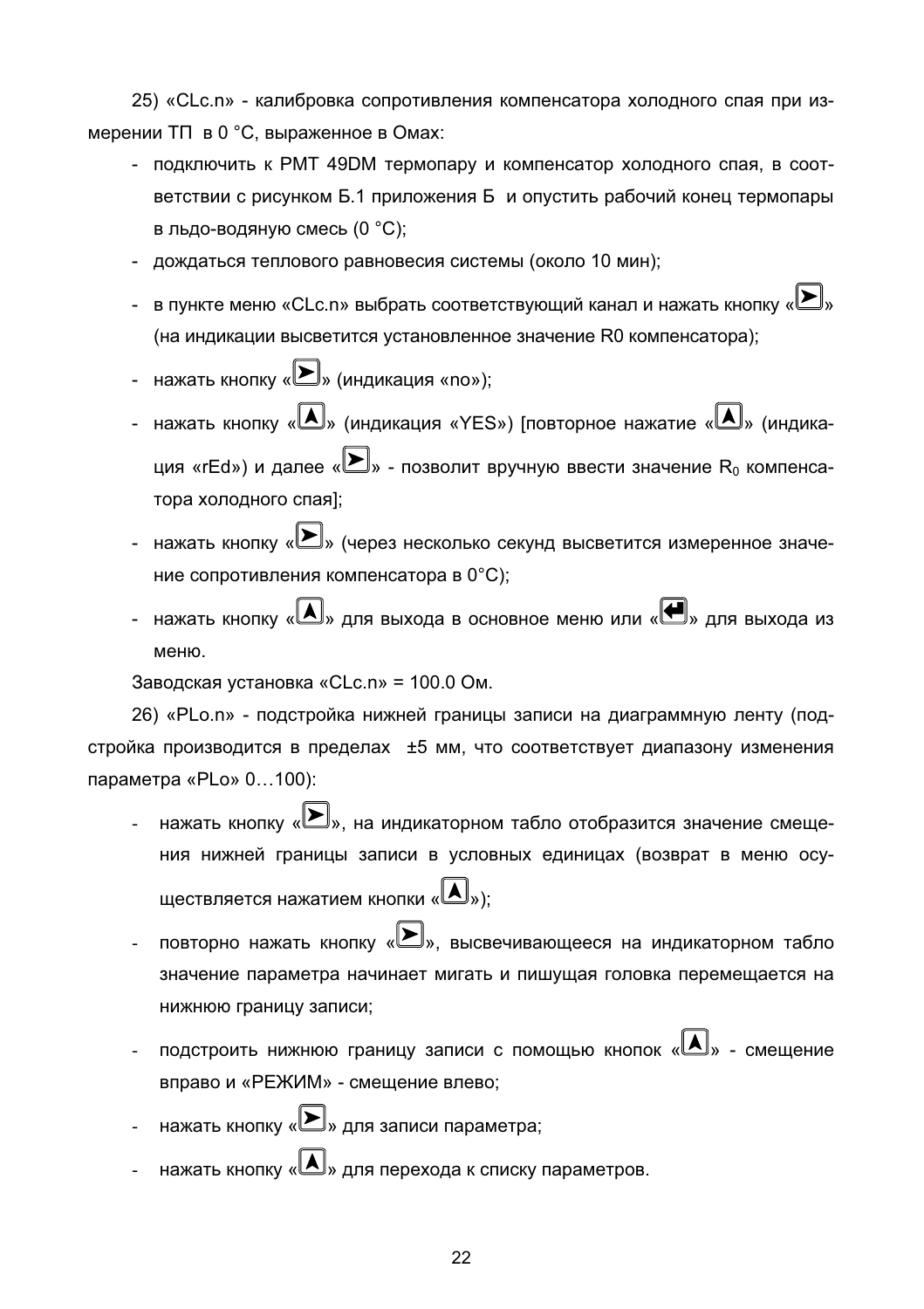27) «PHi.n» - подстройка верхней границы записи на диаграммную ленту.

Осуществляется аналогично предыдущему пункту меню.

28) «rSt» - запись всех значений параметров в соответствии с заводскими установками:

- нажать кнопку « $\blacktriangleright$ » (индикация «no»);
- нажать кнопку « $\blacktriangleright$ » (индикация мигающая надпись «no»);
- нажать кнопку « $\blacktriangle$ )» (индикация мигающая надпись «YES»); a.
- нажать кнопку « $\blacktriangleright$ » (в течение 5 сек производится запись исходных значений параметров, индикация - « »).

Данная операция не применяется к параметрам «PLo.n» и «PHi.n».

5.1.10. Модуль интерфейса предназначен для обмена данными между РМТ 49DM и ПК.

Интерфейс позволяет считывать из PMT 49DM текущие измеряемые значения с помощью программы DDE обмена.

По электрическим характеристикам интерфейс представляет собой модифицированный вариант интерфейса RS 232 или RS 485. Возможные варианты подключения PMT 49DM к ПК представлены на рисунках В.1, В.2 и В.3 приложения В.

Переключение типа интерфейса производится в заводских условиях.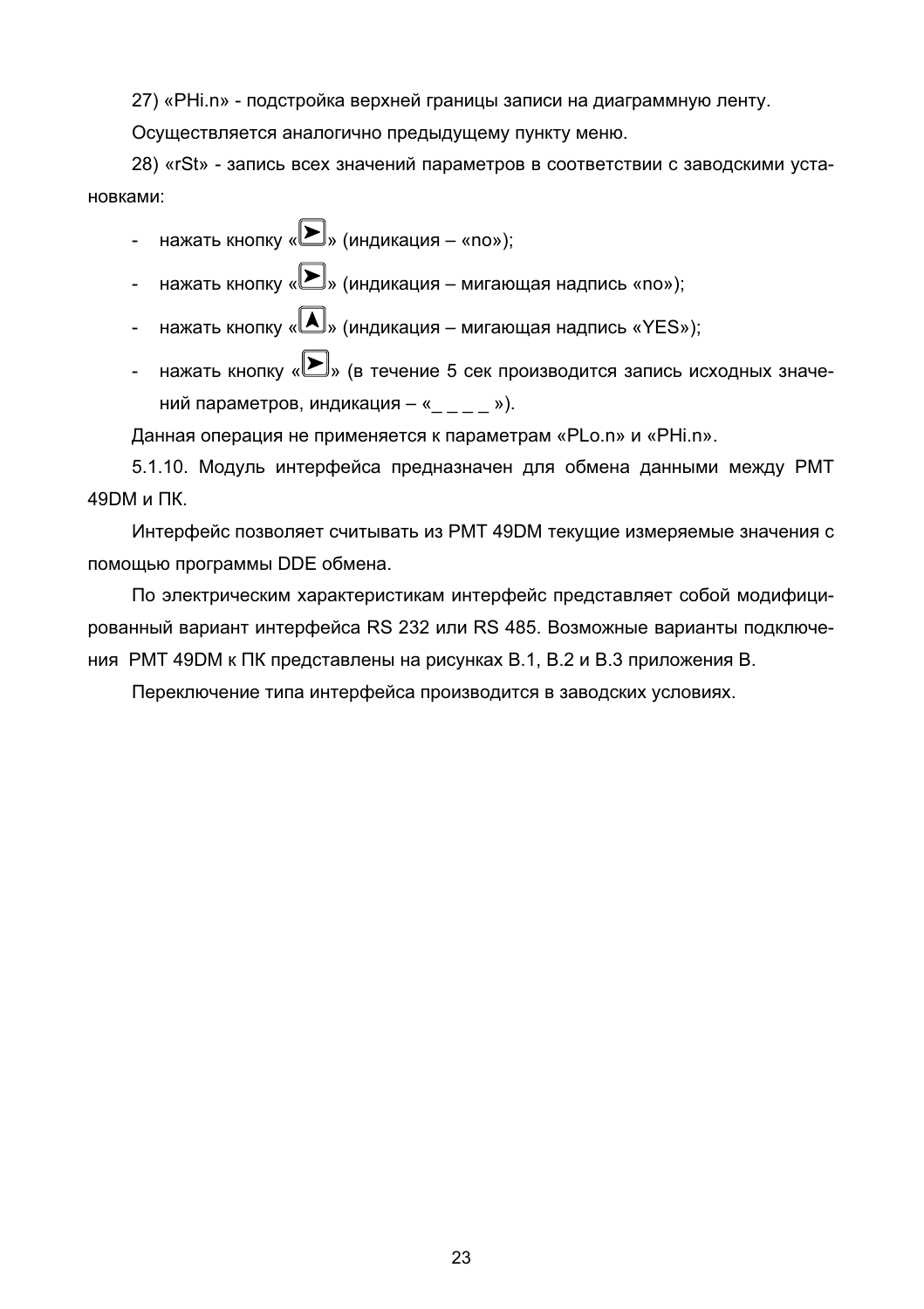5.1.11. Сообщение об ошибках

При неверном подключении входных сигналов или при неисправности РМТ 49DM на индикаторе высвечивается сообщение об ошибке:

«CUt» - обрыв входной цепи первичного преобразователя по клемме К4 (потенциальный вход).

«-AL-» - обрыв входной цепи, несоответствие схеме подключения первичного преобразователя или выход значения измеряемой величины за пределы установленные для данного типа первичного преобразователя:

«ErAd» - неисправность модуля АЦП;

«CS» - ошибка данных в энергонезависимой памяти;

«ErCL» - ошибка данных калибровочных коэффициентов по данному каналу;

«Егг» - ошибка подключения при калибровке сопротивления линии при 2-х проводном подключении ТС или при калибровке компенсатора холодного спая, ошибка ввода пароля.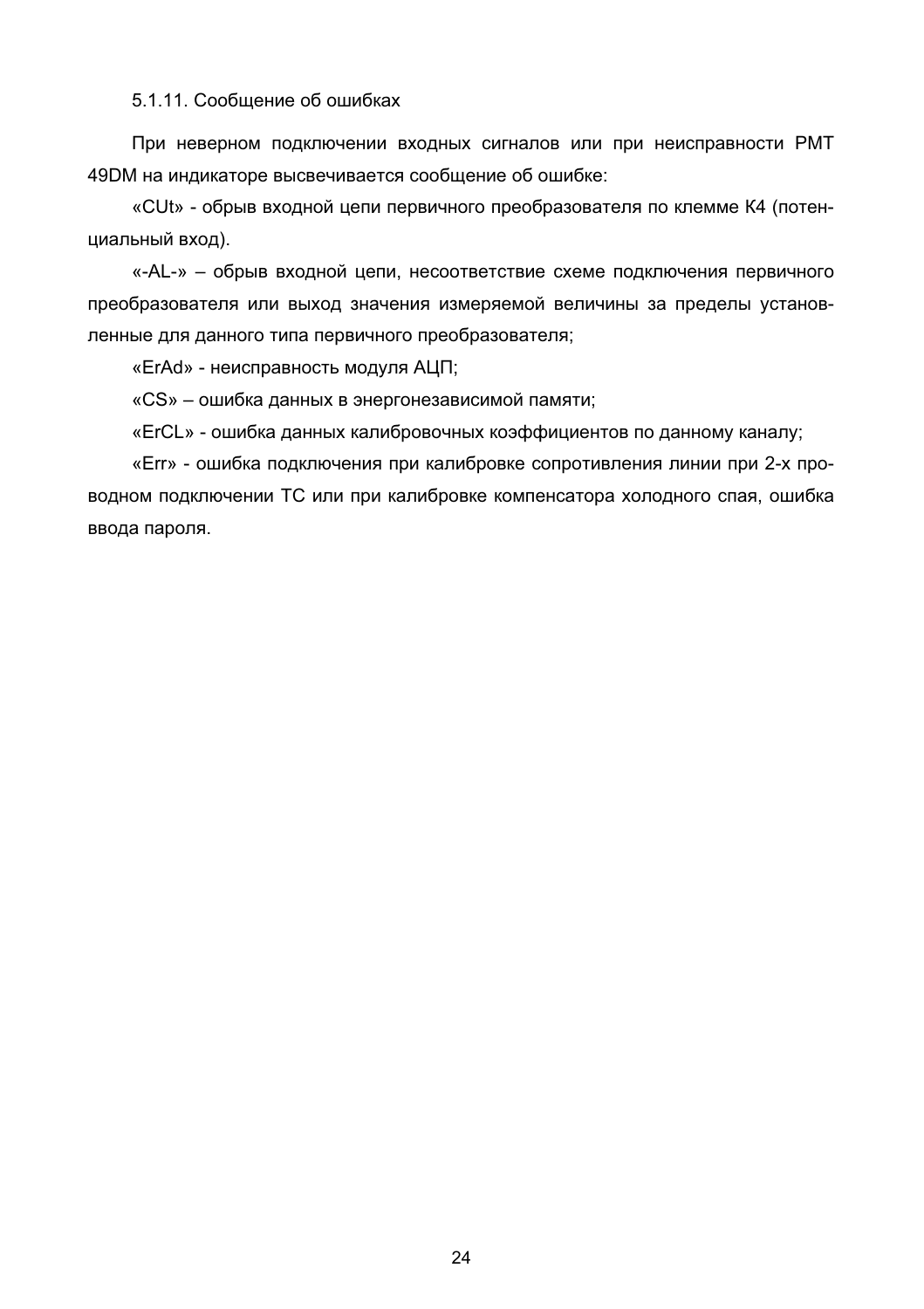#### 6. УКАЗАНИЯ МЕР БЕЗОПАСНОСТИ

6.1. По способу зашиты человека от поражения электрическим током РМТ 49DM соответствует классу I ГОСТ 12.2.007.0-75 и удовлетворяет требованиям безопасности в соответствии с ГОСТ Р 51350-99.

6.2. РМТ 49DM имеет зажим защитного заземления по ГОСТ 12.2.007.0-75.

6.3. PMT 49DM является пожаробезопасным, вероятность возникновения пожара в РМТ 49DM не превышает 10<sup>-6</sup> в год в соответствии с ГОСТ 12.1.004-85, т.е. при любых неисправностях, возникающих как в самом РМТ 49DM, так и во внешних электрических цепях, подключаемых к нему, он не является источником возгорания.

6.4. При эксплуатации РМТ 49DM необходимо соблюдать требования НП-001-97 (ОПБ-88/97), ПНАЭ Г-1-024-90 (ПБЯ РУ АС-89), ГОСТ 12.3.019-80, «Правил технической эксплуатации электроустановок потребителей» и «Правил техники безопасности при эксплуатации электроустановок потребителей», «Правил устройства электроустановок», утвержденных Госэнергонадзором.

6.5. Перед эксплуатацией при отключенном питании необходимо убедиться в наличии и исправности заземления PMT 49DM.

6.6. Устранение неисправностей и все профилактические работы проводить при отключенном от сети РМТ 49DM, кроме замены пишущего узла (см. раздел 8).

6.7. Первичные преобразователи, провода цепей сигнализации подключать согласно маркировке при отключенном напряжении питания.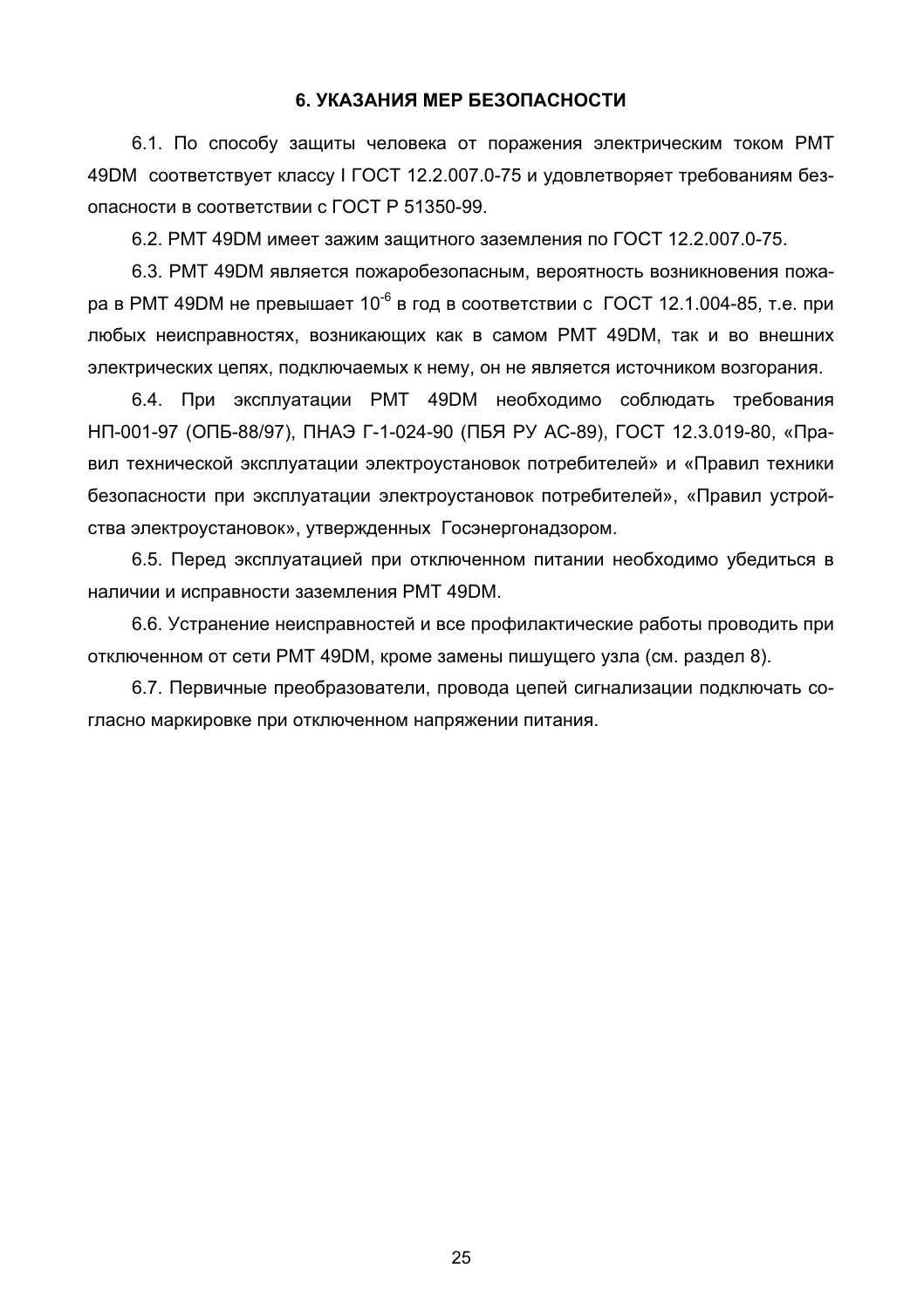## 7. ПОДГОТОВКА К РАБОТЕ

7.1. Распаковать РМТ 49DM. Произвести внешний осмотр, при котором должно быть установлено соответствие следующим требованиям:

1) РМТ 49DM должен быть укомплектован в соответствии с разделом 4 настоящего паспорта;

2) заводской номер на РМТ 49DM должен соответствовать указанному в паспорте;

3) PMT 49DM не должен иметь механических повреждений, при которых его эксплуатация не допустима.

7.2. Порядок установки РМТ 49DM

7.2.1. Для установки PMT 49DM в щите необходимо иметь доступ к нему с задней стороны щита. Размеры выреза в щите - по п. 3.27.

7.2.2. Установка РМТ 49DM в шите - в соответствии с монтажным чертежом. изображенным на рисунке 7.1. Для крепления PMT 49DM используются специальные крепежные изделия - скобы, входящие в комплект поставки.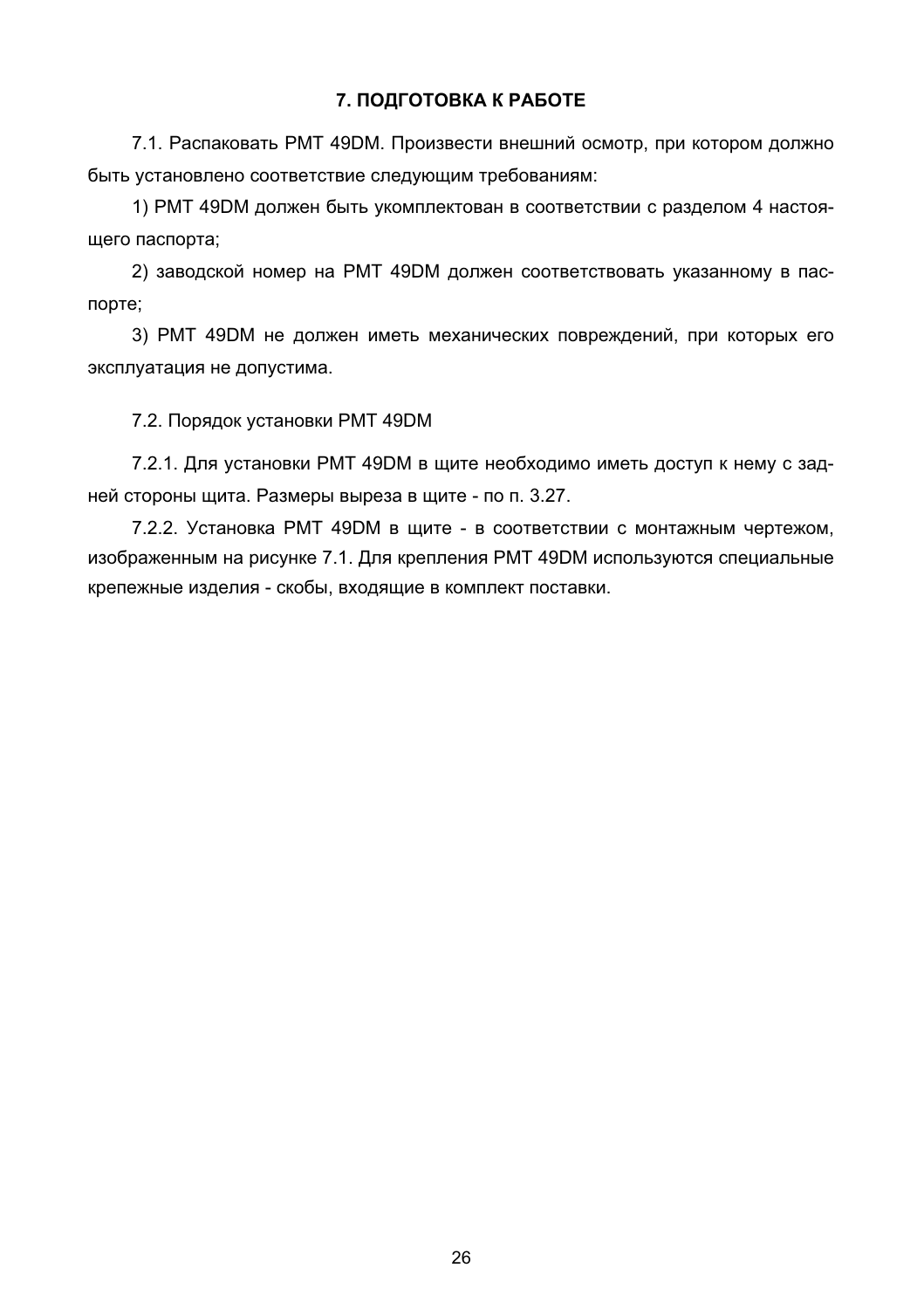$\begin{array}{c} \hline \text{ } & \text{ } \\ \text{ } & \text{ } \\ \hline \text{ } & \text{ } \\ \hline \text{ } & \text{ } \\ \hline \end{array}$ —<br>90<br>01 4Þō<br>4Þo<br>4Þo PMT 49DM/1 Регистратор многоканальный технологический РМТ 49DM.  $\bullet$ ⊕  $\overline{\bullet}$ Монтажный чертеж  $\overline{\mathbb{B}}$ bupes b wume  $7.10$ à.  $\overline{\mathbb{R}}$  $250$ max крепежная скоба  $\frac{1}{\sqrt{1+\frac{1}{2}}}\left( \frac{1}{\sqrt{1+\frac{1}{2}}}\right) ^{\frac{1}{2}}\left( \frac{1}{\sqrt{1+\frac{1}{2}}}\right) ^{\frac{1}{2}}\left( \frac{1}{\sqrt{1+\frac{1}{2}}}\right) ^{\frac{1}{2}}\left( \frac{1}{\sqrt{1+\frac{1}{2}}}\right) ^{\frac{1}{2}}\left( \frac{1}{\sqrt{1+\frac{1}{2}}}\right) ^{\frac{1}{2}}\left( \frac{1}{\sqrt{1+\frac{1}{2}}}\right) ^{\frac{1}{2}}\left( \frac{1}{\sqrt{1+\frac{1}{2}}}\right) ^{\$ 



PMT 49DM/3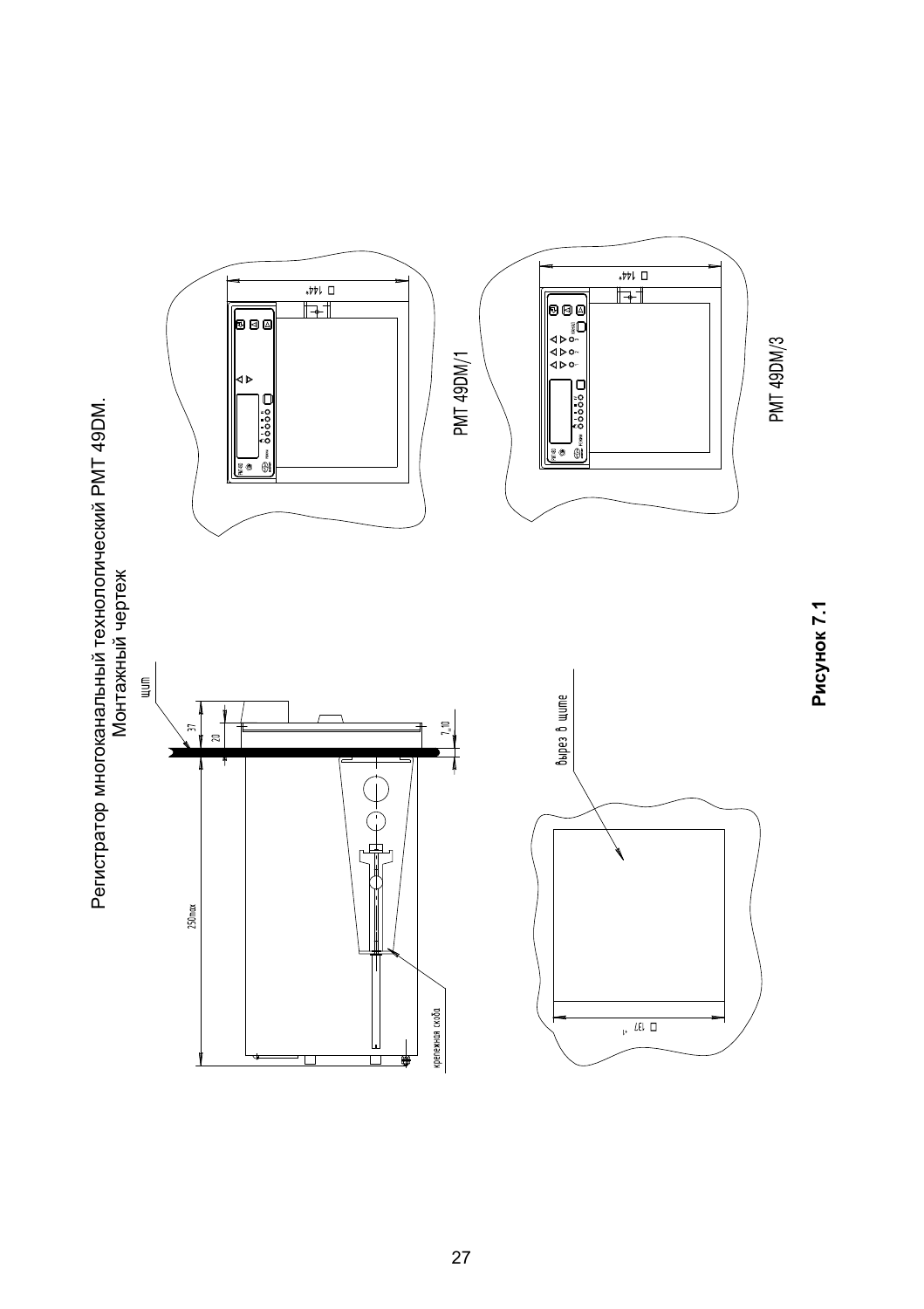7.2.3. Электрические соединения РМТ 49DM с сетью питания, первичными преобразователями и исполнительными устройствами осуществляются через клеммные колодки, расположенные на задней панели в соответствии с рисунком А.1 приложения А и рисунком Б.1 приложения Б.

Соединение с ПК производится через разъем DB9 (Приложение В).

Измерительная линия должна прокладываться свитыми проводами и заключаться в экран.

7.2.4. Заземлить корпус РМТ 49DM, включить в сеть. По истечении 30 мин РМТ 49DM готов к работе.

7.3. Опробование

7.3.1. Для проверки нулей к РМТ 49DM для конфигурации с ТС подключить магазин сопротивлений, для конфигурации с ТП - компаратор напряжений посредством калибровочного кабеля или поместить преобразователь термоэлектрический в льдоводяную смесь.

Установить на магазинах сопротивлений значения сопротивлений 50 Ом для ТС типа 50М, 50П, 53 Ом для ТС типа 53М и 100 Ом - для ТС типа 100М, 100П, Pt 100.

На компараторе напряжений установите нулевое значение т.э.д.с.

7.3.2. Для конфигураций РМТ 49DM с входными электрическими сигналами в виде силы и напряжения постоянного тока ко входам подключить источники калиброванных токов и напряжений соответственно.

Установить значения входных сигналов, соответствующие верхним пределам измеряемой величины.

7.4. При необходимости произвести конфигурацию РМТ 49DM, пользуясь указаниями раздела 5.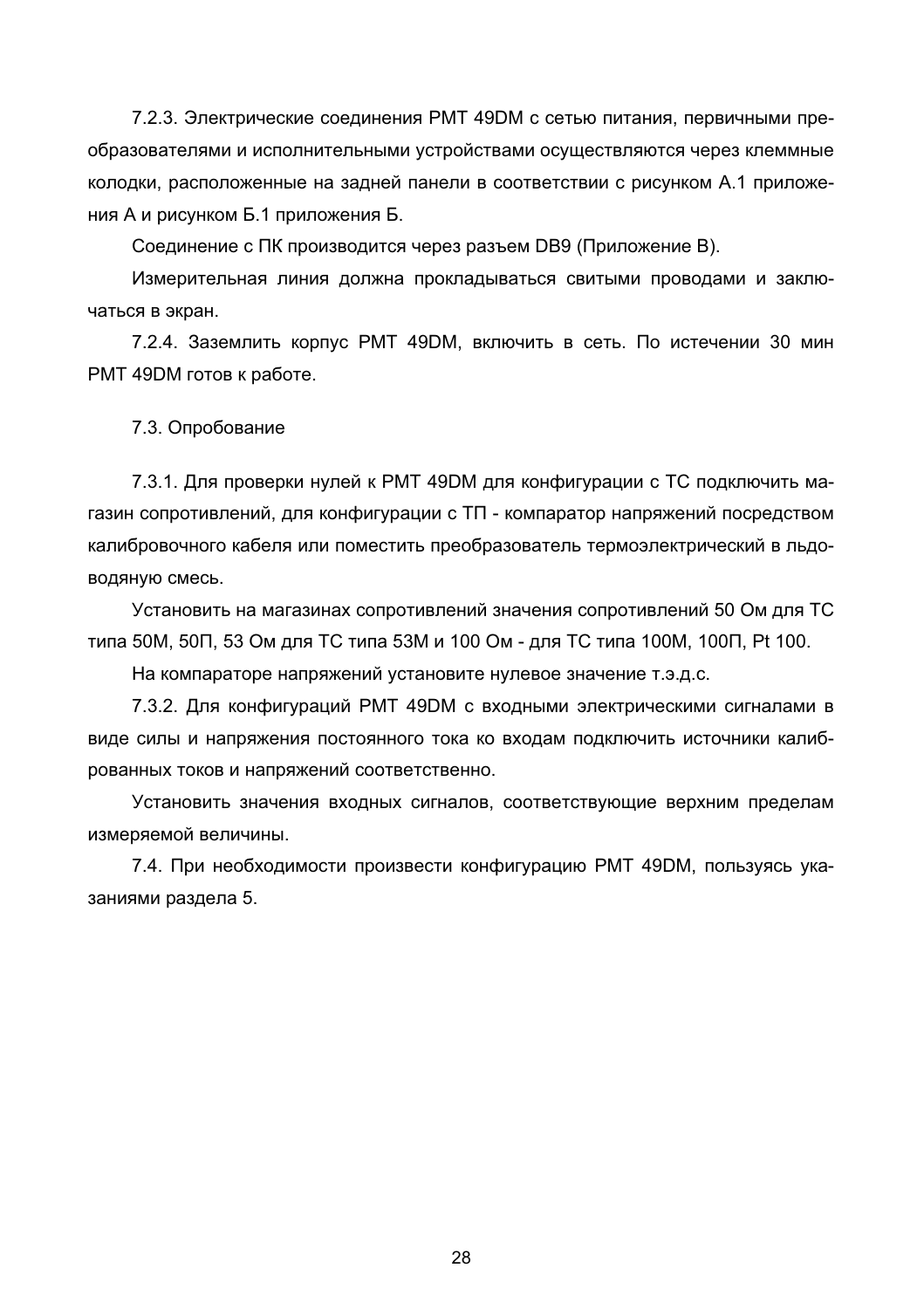#### 8. ПОРЯДОК РАБОТЫ

8.1. Откройте дверку РМТ 49DM и выньте лентопротяжный механизм, для чего одновременно нажмите на два рычага, расположенные по обе стороны от механизма. Освобожденный механизм поворачивается по направлению вперед и свободно вынимается.

8.1.1. Удалите транспортировочный вкладыш, фиксирующий положение пишущих узлов РМТ 49DM, для этого открутите стопорный винт, выдвиньте вставной блок РМТ 49DM на необходимую длину за скобу, расположенную в нижней части вставного блока, предварительно сдвинув вправо защелку (расположенную в левом нижнем углу), извлеките транспортировочный вкладыш, вставьте РМТ 49DM на место и закрутите стопорный винт.

Внимание! При выполнении этой операции запрещено касаться реохордов, во избежание их поломки.

8.2. Установка и замена пишущих узлов

#### Внимание! При выполнении этой операции РМТ 49DM должен быть отключен om cemu

8.2.1. В держатель вставьте пишущий узел первого (нижнего) канала записи.

8.2.2. Повторите предыдущий пункт для двух других каналов записи. Чернила пишуших узлов имеют индивидуальный цвет для каждого канала записи. Удаление пишущих узлов при их замене производите в обратном порядке (только для РМТ 49DM/3).

8.2.3. При выше описанных операциях с пишущими узлами вспомогательный вкладыш, фиксирующий положение пишущих узлов, должен быть удален в соответствии с.п. 8.1.1.

8.3. Установите необходимую скорость перемещения диаграммной ленты с помошью переключателей, расположенных в нижней части вставного блока. Переключатель М-Р в данной модификации не используется. При этом лентопротяжный механизм должен быть вынут.

8.4. Установка диаграммной ленты

8.4.1. Выньте лентопротяжный механизм в соответствии с п. 8.1. Раскройте рулон диаграммной ленты. Вставьте в рулон подающую шпулю и установите их в пазы, расположенные сзади верхней части лентопротяжного механизма.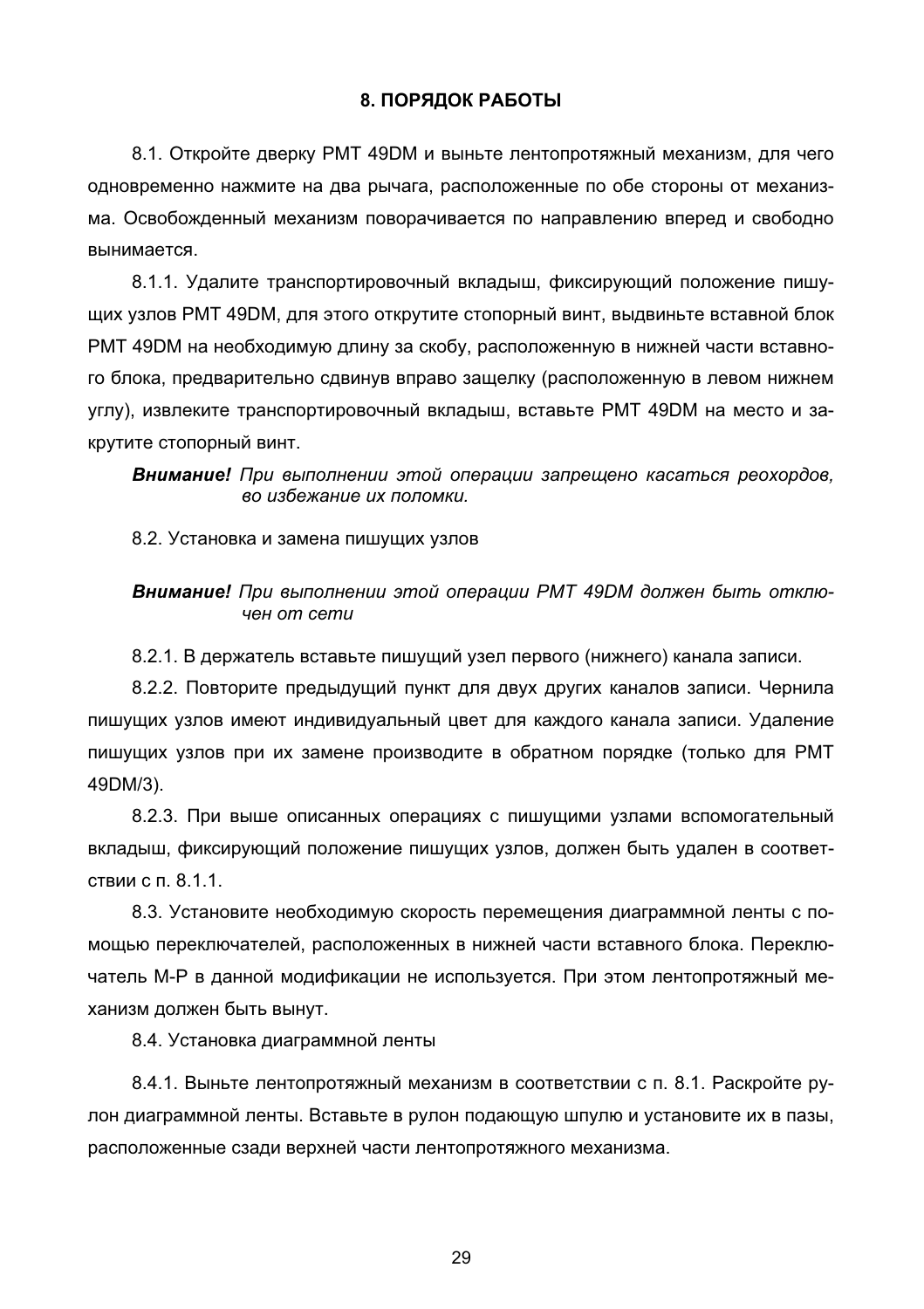8.4.2. Начало диаграммной ленты пропустите под прижимной планкой, затем протяните ленту поверх транспортирующих зубчатых вальцов, пропустите под прозрачной транспортной планкой, под нижней направляющей штангой и вставьте в прорези наматывающей (принимающей) шпули.

8.4.3. Проворачивая приемную шпулю примерно на 2 оборота, намотайте ленту так, чтобы она была туго натянута.

8.5. Вставьте пентопротяжный механизм в пазы перелней части РМТ 49DM. Вращением установите лентопротяжный механизм в его первоначальное положение.

8.6. Подстройка границ записи на диаграммную ленту

Установите скорость протяжки диаграммной ленты 20 мм/мин. Войдите в пункт меню «PLo.1». Откройте дверку. Визуально контролируя запись на диаграммную ленту, подстройте нижнюю границу записи первого канала в соответствии с пунктом 5.1.9.3.26) («PLo.n»). Войдите в пункт меню «PHi.1». Аналогично подстройте верхнюю границу записи на диаграммную ленту в соответствии с пунктом 5.1.9.3.27)  $(\kappa$ PHi.n»).

8.7. Повторите предыдущий пункт для двух других каналов записи (только для PMT 49DM/3).

8.8. Для преобразователей термоэлектрических произведите калибровку сопротивления компенсатора холодного спая для каждого измерительного канала в соответствии с п. 5.1.9.3.25).

8.9. Для термопреобразователей сопротивления, подключенных по 2-х проводной схеме. произведите калибровку сопротивления линии для каждого измерительного канала в соответствии с п. 5.1.9.3. 24).

8.10. После подключения первичных преобразователей и выдержки во включенном состоянии в течение 30 мин РМТ 49DM готов к работе.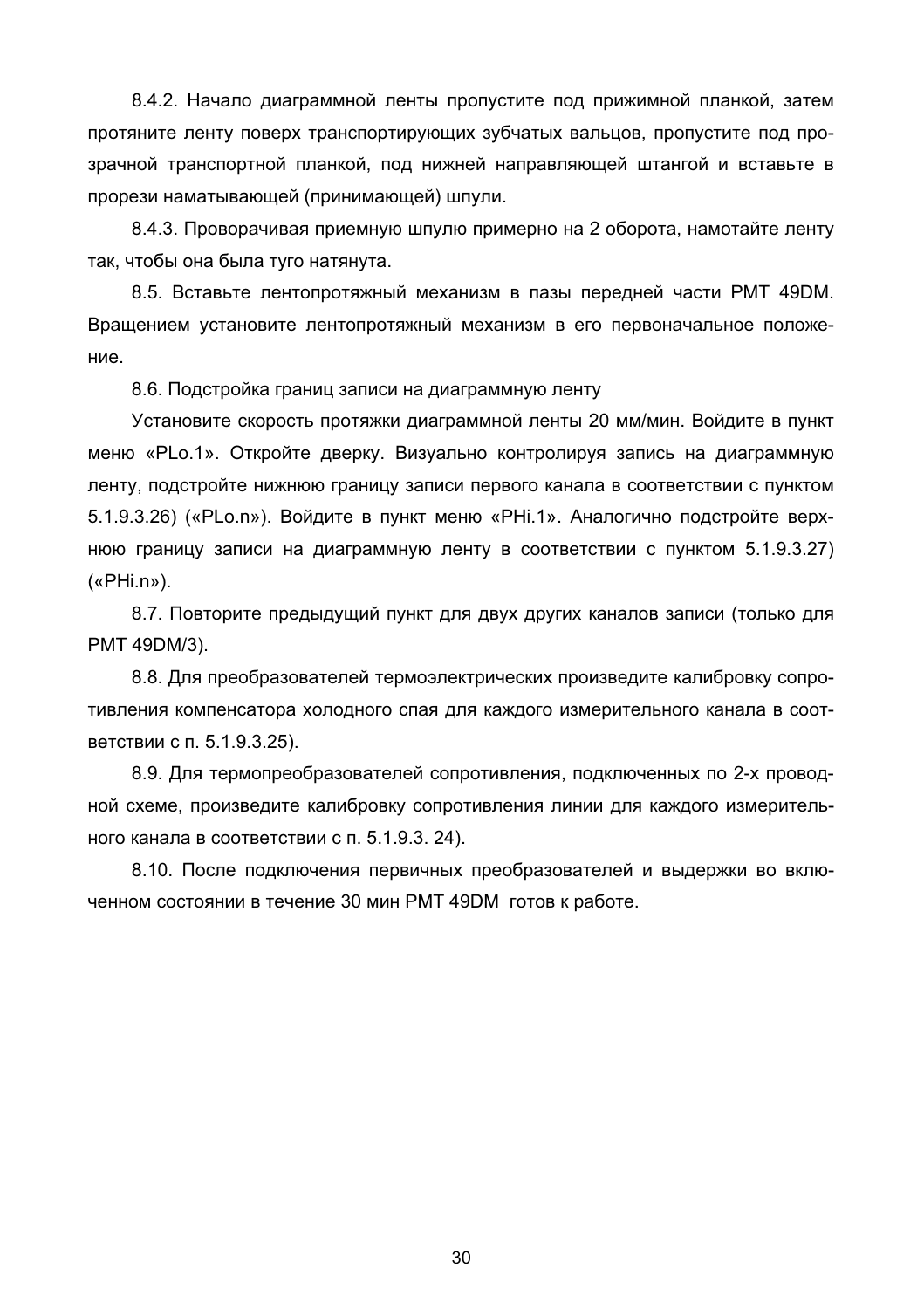8.11. Техническое обслуживание

8.11.1. Замена диаграммной ленты

За 1..2 м до окончания диаграммной ленты на ней появляется наклонная красная полоса.

Выдвиньте лентопротяжный механизм в соответствии с п. 8.1 и вытягиванием вниз снимите принимающую шпулю. Левый торец шпули снимается, а рулон удерживается на оставшейся части шпули.

Вращением намотанной диаграммной ленты в направлении, противоположном намотанному, диаграммная лента отделяется и может быть снята.

Пустую принимающую шпулю вставьте на прежнее место.

При замене диаграммной ленты следует удалить пыль с лентопротяжного механизма. Установить диаграммную ленту в соответствии с п. 8.4.

8.11.2. Замену пишущих узлов РМТ 49DM производите при вынутом лентопротяжном механизме в соответствии с пунктом 8.2.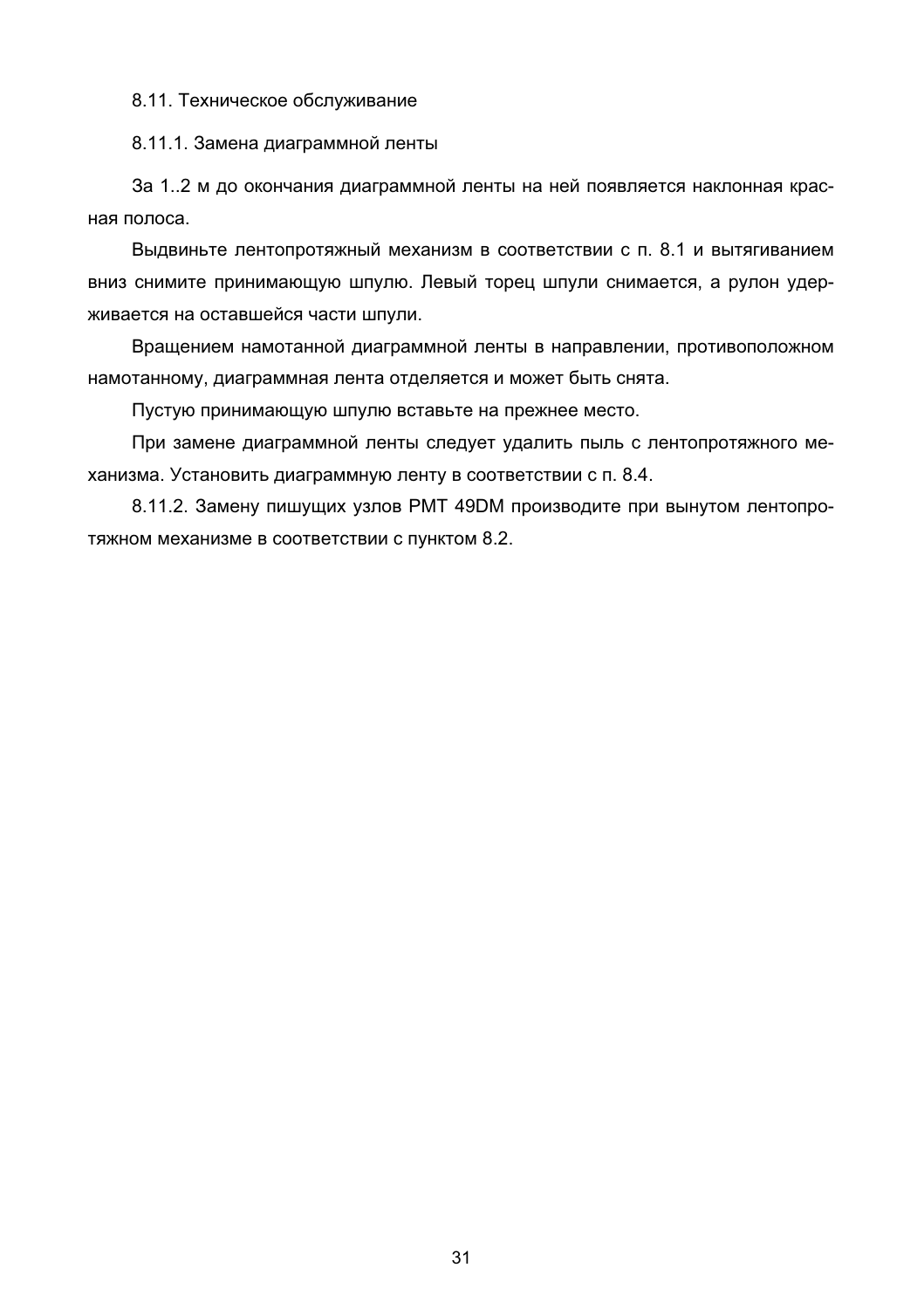#### 9. МЕТОДИКА ПОВЕРКИ

9.1. Поверку РМТ 49DM проводят органы Государственной метрологической службы или другие аккредитованные по ПР 50.2.014-2003 на право поверки организации. Требования к организации, порядку проведения поверки и форма представления результатов поверки определяются ПР 50.2.006-94 "ГСИ. Поверка средств измерений. Организация и порядок проведения".

9.2. Межповерочный интервал составляет три года.

9.3. Операции и средства поверки

9.3.1. При проведении поверки выполняют операции, указанные в таблице 9.1.

| Таблица 9.1 |  |  |  |
|-------------|--|--|--|
|             |  |  |  |

| Nº. |                                                                                                                                                                                              | Номер       | Обязательность про-<br>ведения операции |              |  |  |
|-----|----------------------------------------------------------------------------------------------------------------------------------------------------------------------------------------------|-------------|-----------------------------------------|--------------|--|--|
| п/п | Операция поверки                                                                                                                                                                             | пункта      | первичная                               | периодиче-   |  |  |
|     |                                                                                                                                                                                              |             | поверка                                 | ская поверка |  |  |
| 1.  | Внешний осмотр                                                                                                                                                                               | n.9.6.1     | +                                       | ÷            |  |  |
| 2.  | Опробование                                                                                                                                                                                  | n. 9.6.2    | $\ddot{}$                               | $\ddot{}$    |  |  |
| 3.  | Проверка электрического сопротивления<br>изоляции                                                                                                                                            | n.9.6.3     | $\ddot{}$                               |              |  |  |
| 4.  | Проверка электрической прочности изо-<br>ляции                                                                                                                                               | n.9.6.4     | $\ddot{}$                               |              |  |  |
| 5.  | Определение значений основных по-                                                                                                                                                            | п.п.        |                                         |              |  |  |
|     | грешностей измерительных каналов по                                                                                                                                                          | $9.6.5.1 -$ |                                         | $\div$       |  |  |
|     | измеряемой величине *                                                                                                                                                                        | 9.6.5.5     |                                         |              |  |  |
| 6.  | Определение основных приведенных по-<br>грешностей измерительных каналов по<br>записи измеряемой величины                                                                                    | n.9.6.5.3   | +                                       | +            |  |  |
| 7.  | Определение выходных характеристик<br>встроенного стабилизатора напряжения                                                                                                                   | n. 9.6.5.7  | $\ddot{}$                               | $\ddot{}$    |  |  |
|     | Примечание - * По требованию потребителя допускается определение ос-<br>новных погрешностей измерительных каналов проводить для конкретной конфигурации<br>РМТ 49DM в соответствии с п. 9.8. |             |                                         |              |  |  |

9.3.2. При проведении поверки применяются основные и вспомогательные средства поверки, указанные в таблице 9.2.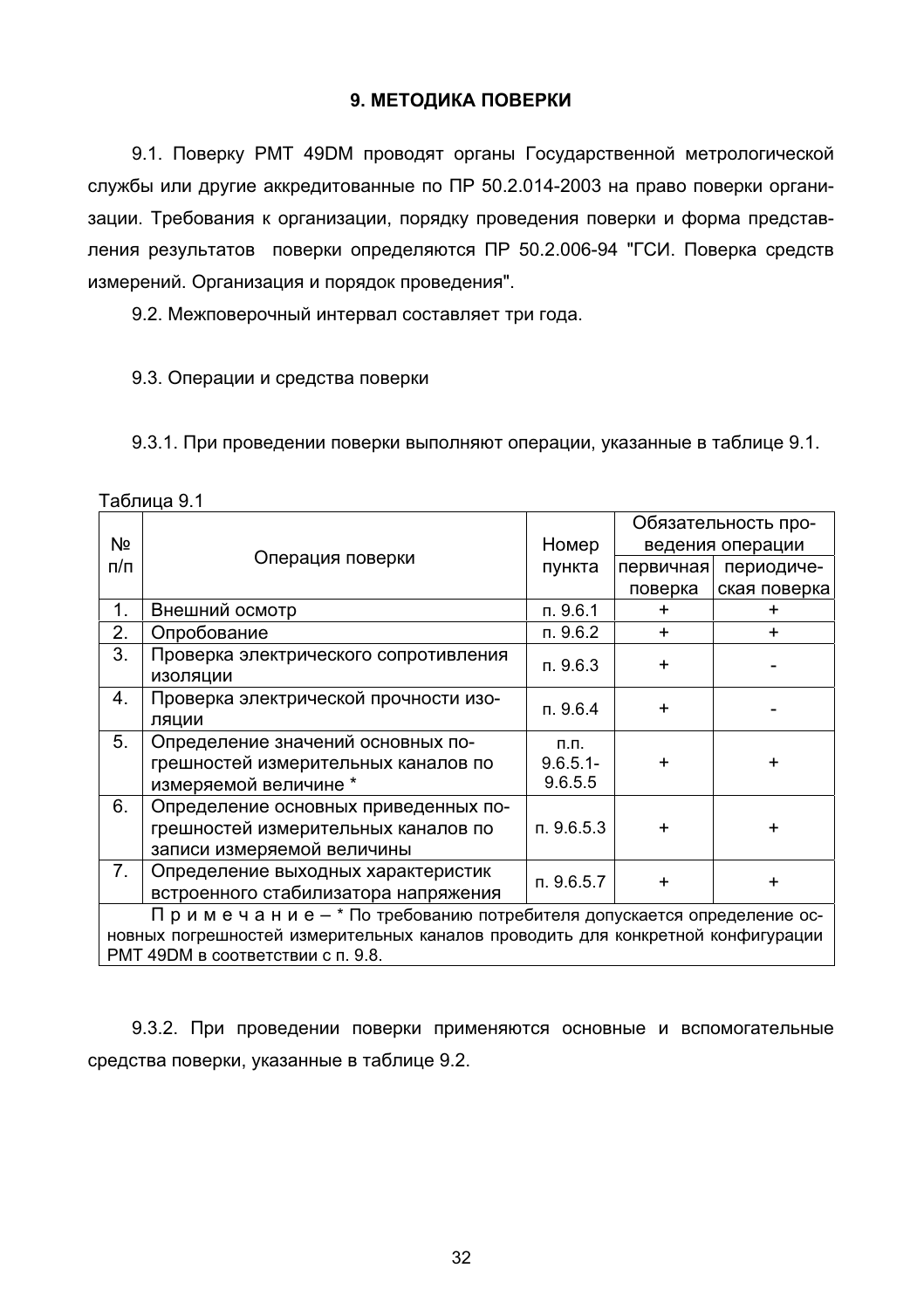Таблица 9.2

| Nº.<br>п/п | Наименование средства<br>поверки и обозначение<br>НТД                                                 | Основные метрологические и технические<br>характеристики средства поверки                                                                                                                                                                                                                                                                                                                                                                                                                                                                                  |
|------------|-------------------------------------------------------------------------------------------------------|------------------------------------------------------------------------------------------------------------------------------------------------------------------------------------------------------------------------------------------------------------------------------------------------------------------------------------------------------------------------------------------------------------------------------------------------------------------------------------------------------------------------------------------------------------|
|            | Калибратор-измеритель<br>унифицированных сигна-<br>лов эталонный ИКСУ-2000<br>TY 4381-031-13282997-00 | Диапазон воспроизведения сопротивления<br>0180 Ом. 180320 Ом.<br>Основная погрешность ±0,015 Ом, ±0,025 Ом.<br>Диапазон воспроизведения температуры (ТС)<br>минус 200600 °С. Основная погрешность ±0,05 °С.<br>Диапазон воспроизведения температуры (ТП)<br>минус 2101300 °С. Основная погрешность ±0,3 °С.<br>Диапазон воспроизведения напряжения<br>минус 10100 мВ, 012 В. Основная погрешность<br>$\pm$ (7·10 <sup>-5</sup> · U  + 3) MKB, $\pm$ 3 MB<br>Диапазон воспроизведения тока 025 мА.<br>Основная погрешность $\pm (10^{-4} \cdot 1 + 1)$ мкА. |
| 2          | Резистор С5-5                                                                                         | С5 - 5 - 2 Вт - 1,68 кОм - 1 %                                                                                                                                                                                                                                                                                                                                                                                                                                                                                                                             |
| 3          | Линейка ГОСТ 427-75                                                                                   | Цена деления 1 мм                                                                                                                                                                                                                                                                                                                                                                                                                                                                                                                                          |
| 4          | Установка пробойная<br>$YIIY-1M$                                                                      | Напряжение 1500 В                                                                                                                                                                                                                                                                                                                                                                                                                                                                                                                                          |
| 5          | Мегаомметр Ф4102/1-1М<br>TY 25-7534.005-87                                                            | Диапазон измерений 020000 МОм.                                                                                                                                                                                                                                                                                                                                                                                                                                                                                                                             |

Примечания

1 Предприятием-изготовителем средств поверки по п. 1 является НПП «ЭЛЕМЕР».

2 Все перечисленные в таблице 9.2 средства измерений должны иметь действующие свидетельства о поверке.

3 Допускается применять отдельные, вновь разработанные или находящиеся в применении средства поверки и оборудование, по своим характеристикам не уступающие указанным в настоящей методике поверки.

#### 9.4. Требования безопасности

9.4.1. При поверке выполняют требования техники безопасности, изложенные в

документации на применяемые средства поверки и оборудование.

#### 9.5. Условия поверки и подготовка к ней

9.5.1. При проведении поверки соблюдают следующие условия:

| 1) температура окружающего воздуха, °С   | $20 \pm 5$ :    |
|------------------------------------------|-----------------|
| 2) относительная влажность воздуха, %    | $3080$ :        |
| 3) атмосферное давление, кПа (мм рт.ст.) | $84.0106.7$ :   |
|                                          | $(630 - 800)$ : |
| 4) напряжение питания, В                 | $220 \pm 4.4$ : |
| 5) частота питающей сети, Гц             | $50 \pm 0.5$ .  |
|                                          |                 |

9.5.2. Операции, проводимые со средствами поверки и с поверяемым РМТ 49DM, должны выполняться в соответствии с указаниями, приведенными в эксплуатационной документации.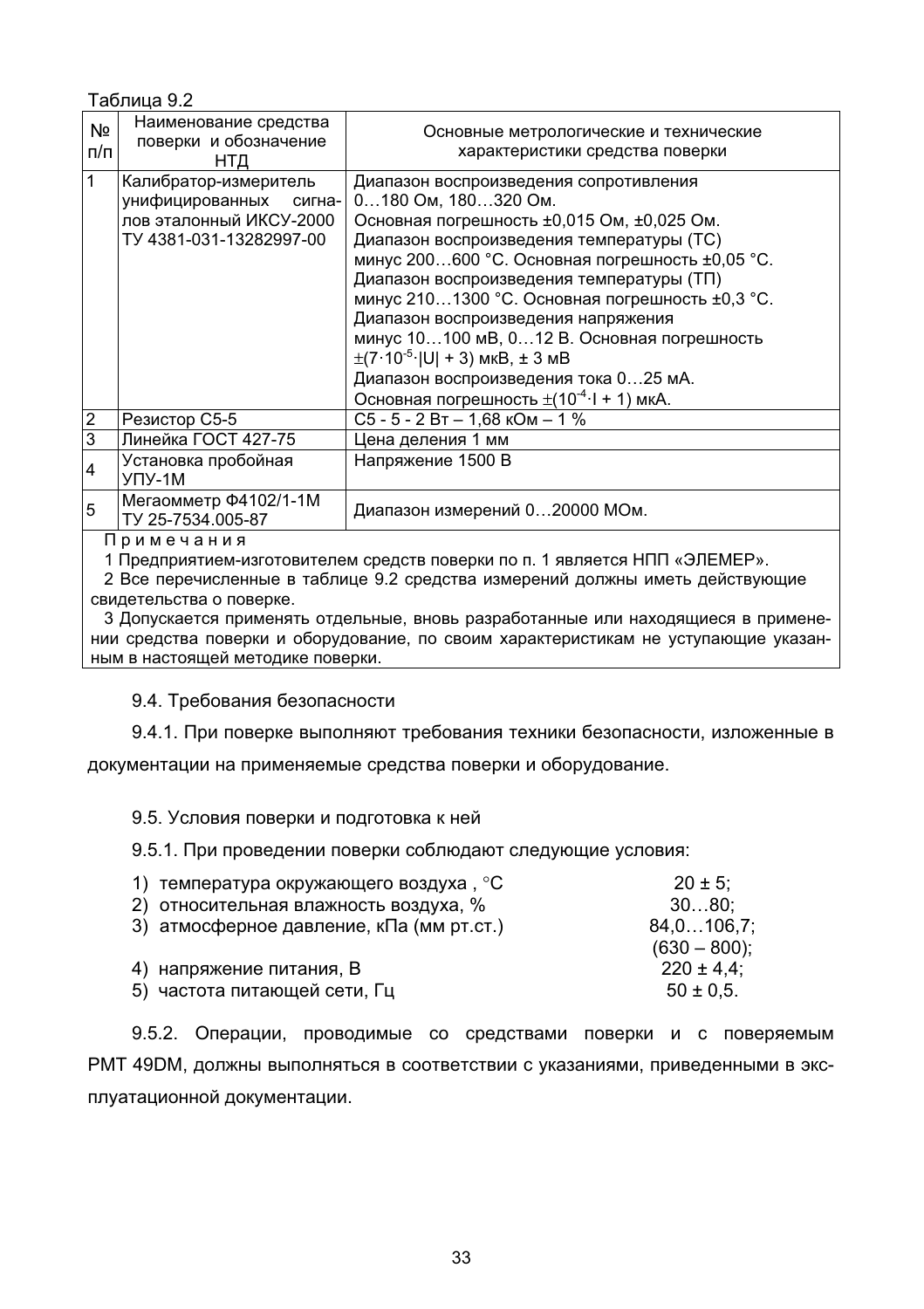9.5.3. Перед проведением поверки выполняют следующие подготовительные работы

9.5.3.1. PMT 49DM выдерживают в условиях, установленных в п. 9.5.1 в течение  $4 - 4$ 

9.5.3.2. Средства поверки подготавливают к работе в соответствии с эксплуатационной документацией.

9.6. Проведение поверки

9.6.1. Внешний осмотр поверяемого РМТ 49DM осуществляют в соответствии с п. 7.1 настоящего паспорта.

9.6.2. Опробование поверяемого РМТ 49DM состоит в проверке его работоспособности в соответствии с п. 7.3 настоящего паспорта.

9.6.3. Проверка электрического сопротивления изоляции

9.6.3.1. Проверку электрического сопротивления изоляции цепей РМТ 49DM производят мегаомметром Ф 4102/1-1М или другим прибором для измерения электрического сопротивления с рабочим напряжением не более 500 В и погрешностью не более 20 %.

Отсчет показаний производят по истечении 1 мин после приложения напряжения между соединенными вместе контактами испытуемой цепи и корпусом (зажимом защитного заземления) или соединенными вместе контактами другой цепи в соответствии с таблицей 9.3.

|                       | יט.ט <b>ווענ</b> טא |                                          |                                                                                                                                                                                                                                                                                |                                                                                                                                       |                                                                                                                           |  |  |
|-----------------------|---------------------|------------------------------------------|--------------------------------------------------------------------------------------------------------------------------------------------------------------------------------------------------------------------------------------------------------------------------------|---------------------------------------------------------------------------------------------------------------------------------------|---------------------------------------------------------------------------------------------------------------------------|--|--|
| лсполнения<br>Вариант |                     | Лспытательное<br>$\bf{m}$<br>напряжение, | Проверяемые цепи                                                                                                                                                                                                                                                               | Номера контактов в соответствии<br>с рисунками А.1, А.2 и Б.1, Б.2<br>приложений А и Б соответственно,<br>объединенных в группы       |                                                                                                                           |  |  |
|                       |                     |                                          |                                                                                                                                                                                                                                                                                | первая                                                                                                                                | вторая                                                                                                                    |  |  |
|                       | 49DM/3<br>EME       | 500                                      | Цепь питания переменного тока, электрические<br>цепи сигнализации всех каналов<br>относительно:<br>1) корпуса (зажима защитного заземления);<br>2) выходных цепей встроенных стабилизаторов<br>напряжения и входных цепей всех измеритель-<br>ных каналов и интерфейсных цепей | Кл. кол. «Сеть»:<br>конт.2,3;<br>все контакты<br>сигнализации:<br>Канал 1 - Канал 3:<br>контакты К1, К2: 1-6,<br>контакты КЗ, К4: 1-6 | Корпус (зажим<br>защитного зазем-<br>ления)<br>Входы каналов<br>$1 - 3:$<br>контакты 1-8;<br>RS232/RS485:<br>контакты 1-5 |  |  |
|                       | 49DM/1<br>TML       | 500                                      | Цепь питания переменного тока,<br>электрические цепи сигнализации<br>относительно:<br>1) корпуса (зажима защитного заземления);<br>2) выходных цепей встроенного стабилизатора<br>напряжения и входных цепей измерительного<br>канала и интерфейсных цепей                     | Кл. кол. «Сеть»:<br>конт.2,3;<br>все контакты сигнали-<br>зации: Канал 1:<br>контакты К1, К2: 1-6<br>контакты К3, К4: 1-6             | Корпус (зажим<br>защитного зазем-<br>ления<br>Входы канала 1:<br>контакты 1-8;<br>RS232/RS485:<br>контакты 1-5            |  |  |

 $ToF<sub>PHH1</sub>  $\Omega$   $2$$ 

Сопротивление изоляции не должно быть менее 20 МОм.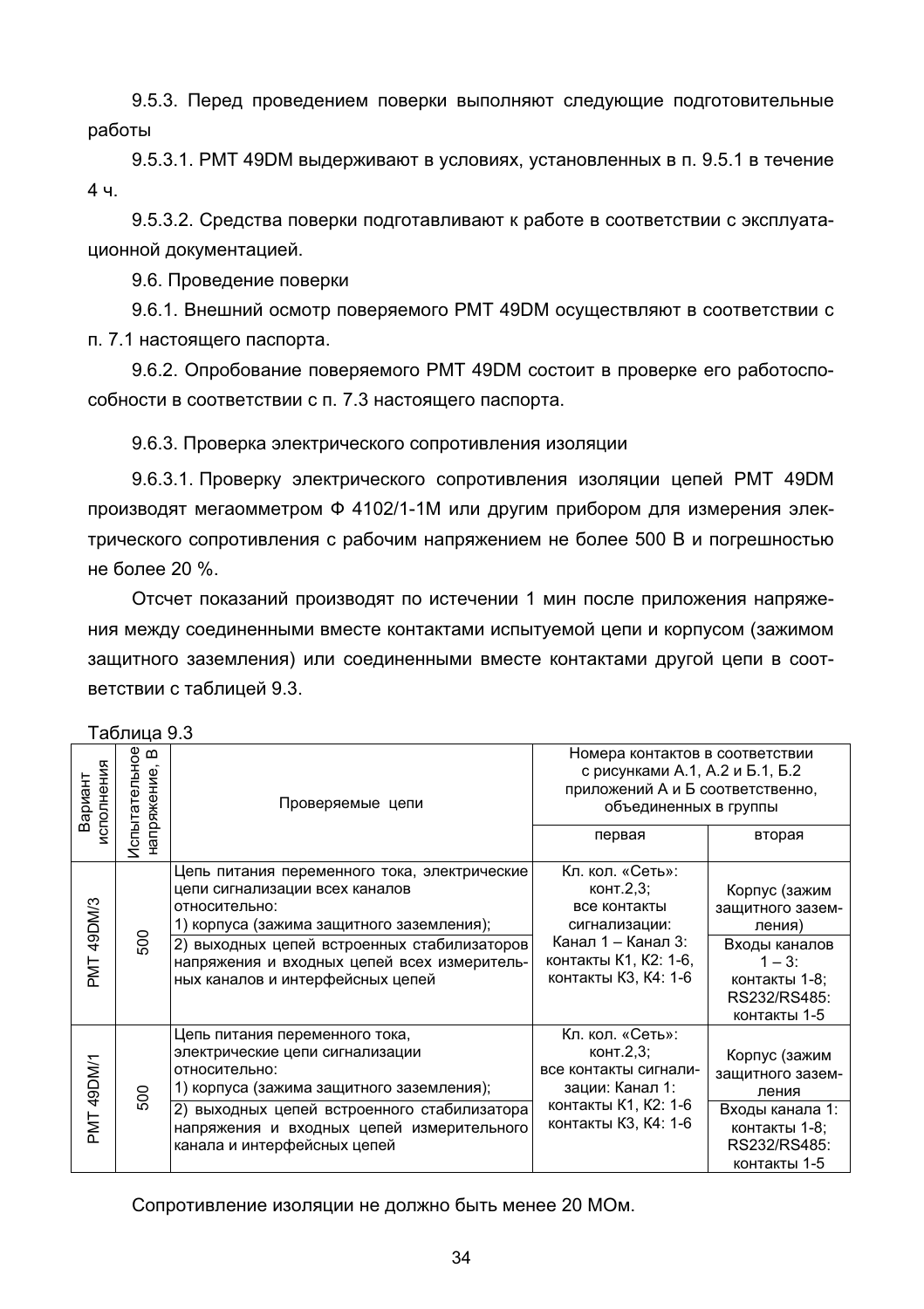#### 9.6.4. Проверка электрической прочности изоляции

Проверку электрической прочности изоляции производят на установке УПУ-1М, позволяющей поднимать напряжение плавно или равномерно ступенями, не превышающими 10 % значения испытательного напряжения.

Испытательное напряжение следует повышать плавно, начиная с нуля или со значения, не превышающего номинального напряжение цепи до испытательного в течение 5 - 10 с, но не более 30 с. Уменьшение напряжения до нуля должно производиться с такой же скоростью.

Погрешность измерения испытательного напряжения не должна превышать ± 5 %. Значения испытательного напряжения для различных цепей РМТ 49DM указаны в таблице 9.4.

|                  |            |                             |                                         | Номера контактов в соответствии  |                      |  |  |
|------------------|------------|-----------------------------|-----------------------------------------|----------------------------------|----------------------|--|--|
| Вариант исполне- |            | $\bf{m}$                    |                                         | с рисунками А.1 и Б.1, Б.2       |                      |  |  |
|                  |            |                             |                                         | приложений А и Б соответственно, |                      |  |  |
|                  | 쯫          | Испытательное<br>напряжение | Проверяемые цепи                        | объединенных в группы            |                      |  |  |
|                  |            |                             |                                         | первая                           | вторая               |  |  |
|                  |            |                             |                                         |                                  |                      |  |  |
|                  |            |                             |                                         |                                  |                      |  |  |
|                  | 1          | $\overline{2}$              | 3                                       | 4                                | 5                    |  |  |
|                  |            |                             | Цепь питания переменного тока, электри- | Кл. кол. «Сеть»: конт.2,3;       |                      |  |  |
|                  |            |                             | ческие цепи сигнализации всех каналов   | все контакты сигнализации:       |                      |  |  |
|                  |            |                             | относительно                            | Канал 1 - Канал 3:               |                      |  |  |
|                  |            |                             |                                         | контакты К1, К2: 1 – 6,          |                      |  |  |
|                  |            | 1500                        | корпуса (зажима защитного заземления),  | контакты КЗ, К4: 1 - 6           | Корпус (зажим за-    |  |  |
|                  |            |                             |                                         |                                  | щитного заземления); |  |  |
|                  |            |                             |                                         |                                  |                      |  |  |
|                  |            |                             | выходных цепей встроенных стабилиза-    |                                  | входы каналов 1 - 3: |  |  |
|                  |            |                             | торов напряжения и входных цепей всех   |                                  | контакты 1 - 8;      |  |  |
|                  |            |                             | измерительных каналов и интерфейсных    |                                  | RS232/RS485:         |  |  |
|                  |            |                             | цепей                                   |                                  | контакты: 1 - 5      |  |  |
|                  | PMT 49DM/3 |                             |                                         |                                  |                      |  |  |
|                  |            |                             | Интерфейсные цепи                       | RS232/RS485:                     |                      |  |  |
|                  |            |                             | относительно                            | контакты: 1 - 5                  |                      |  |  |
|                  |            |                             |                                         |                                  | Входы каналов:       |  |  |
|                  |            | 500                         | выходных цепей встроенных стабили-      |                                  | $1 - 3$ :            |  |  |
|                  |            |                             | заторов напряжения и входных цепей      |                                  | контакты 1 - 8;      |  |  |
|                  |            |                             | всех измерительных каналов, соеди-      |                                  | корпус (зажим за-    |  |  |
|                  |            |                             | ненных с корпусом                       |                                  | щитного заземления)  |  |  |
|                  |            |                             |                                         |                                  |                      |  |  |

Таблица 9.4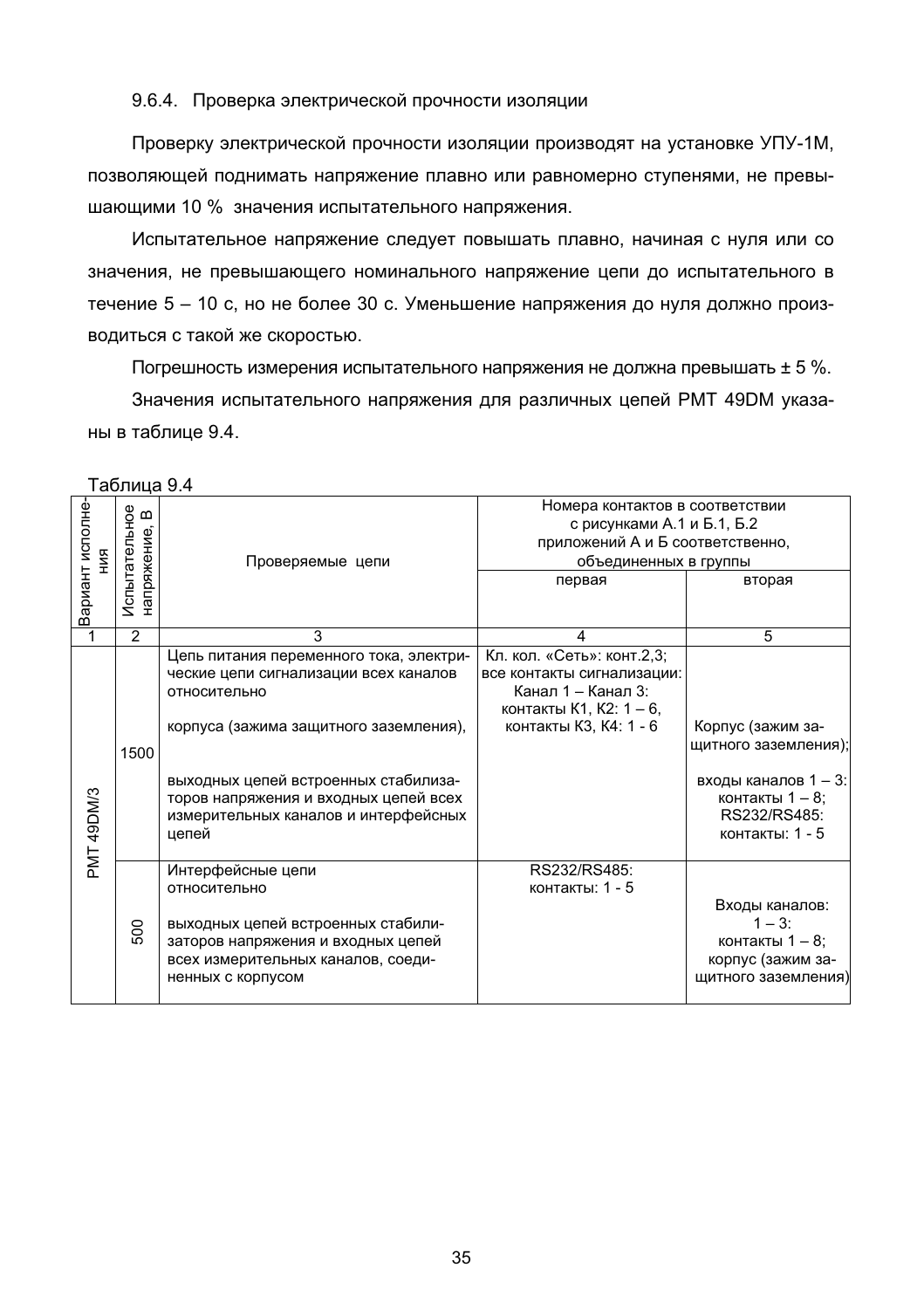## Продолжение таблицы 9.4

| 1          | $\overline{2}$ | 3                                                                        | 4                          | 5                                    |
|------------|----------------|--------------------------------------------------------------------------|----------------------------|--------------------------------------|
|            |                | Выходная цепь встроенного стабилизатора                                  | Вход канала 1:             | Входы каналов 2, 3:                  |
|            |                | напряжения и входные цепи каждого                                        | контакты 1 - 8             | контакты 1-8;                        |
|            |                | измерительного канала относительно                                       |                            | RS232/RS485:                         |
|            |                | остальных измерительных каналов и                                        |                            | контакты 1 - 5;                      |
|            |                | интерфейсных цепей, соединенных с                                        |                            | корпус                               |
|            |                | корпусом                                                                 |                            |                                      |
|            |                |                                                                          | Вход канала 2:             | Входы каналов                        |
|            |                |                                                                          | контакты 1 - 8             | 1, 3:                                |
|            |                |                                                                          |                            | контакты 1-8;                        |
|            | 500            |                                                                          |                            | RS232/RS485:                         |
| PMT 49DM/3 |                |                                                                          |                            | контакты 1 - 5;                      |
|            |                |                                                                          |                            | корпус                               |
|            |                |                                                                          | Вход канала 3:             | Входы каналов                        |
|            |                |                                                                          | контакты 1 - 8             | 1, 2:                                |
|            |                |                                                                          |                            | контакты 1-8;                        |
|            |                |                                                                          |                            | RS232/RS485:                         |
|            |                |                                                                          |                            | контакты 1 - 5;                      |
|            |                |                                                                          |                            | корпус                               |
|            |                | Цепь питания переменного тока, электри-                                  | Кл. кол. «Сеть»: конт.2,3; |                                      |
|            |                | ческие цепи сигнализации                                                 | все контакты сигнализации: |                                      |
|            |                | относительно                                                             | Канал 1:                   |                                      |
|            |                |                                                                          | контакты К1, К2: 1 - 6,    | Корпус (зажим за-                    |
|            |                | корпуса (зажима защитного заземления),                                   | контакты КЗ, К4: 1 - 6     | щитного заземления);                 |
|            | 1500           |                                                                          |                            |                                      |
|            |                | выходной цепи встроенного стабилиза-                                     |                            | входы канала 1:                      |
|            |                | тора напряжения и входных цепей изме-                                    |                            | контакты 1 - 8;                      |
|            |                | рительного канала и интерфейсных                                         |                            | RS232/RS485:                         |
| NN149DM/1  |                | цепей                                                                    |                            | контакты: 1 - 5                      |
|            |                | Интерфейсные цепи                                                        | RS232/RS485:               |                                      |
|            |                | относительно                                                             | контакты: 1 - 5            |                                      |
|            |                | выходной цепи встроенного стабили-                                       |                            | Входы канала 1:                      |
|            |                | затора напряжения и входных цепей<br>измерительного канала, соединенного |                            | контакты 1 - 8;<br>корпус (зажим за- |
|            |                | с корпусом.                                                              |                            | щитного заземления);                 |
|            | 500            |                                                                          |                            |                                      |
|            |                | Выходная цепь встроенного стабили-                                       | Вход канала 1:             |                                      |
|            |                | затора напряжения и входная цепь изме-                                   | контакты 1 - 8             |                                      |
|            |                | рительного канала относительно                                           |                            |                                      |
|            |                | интерфейсных цепей, соединенных с кор-                                   |                            | RS232/RS485: KOH-                    |
|            |                | пусом                                                                    |                            | такты 1 - 5                          |
|            |                |                                                                          |                            | корпус                               |

Изоляцию выдерживают под действием испытательного напряжения в течение 1 мин. Затем напряжение плавно снижают до нуля или значения, не превышающего номинальное, после чего испытательную установку отключают.

Во время проверки не должно происходить пробоев и поверхностного перекрытия изоляции.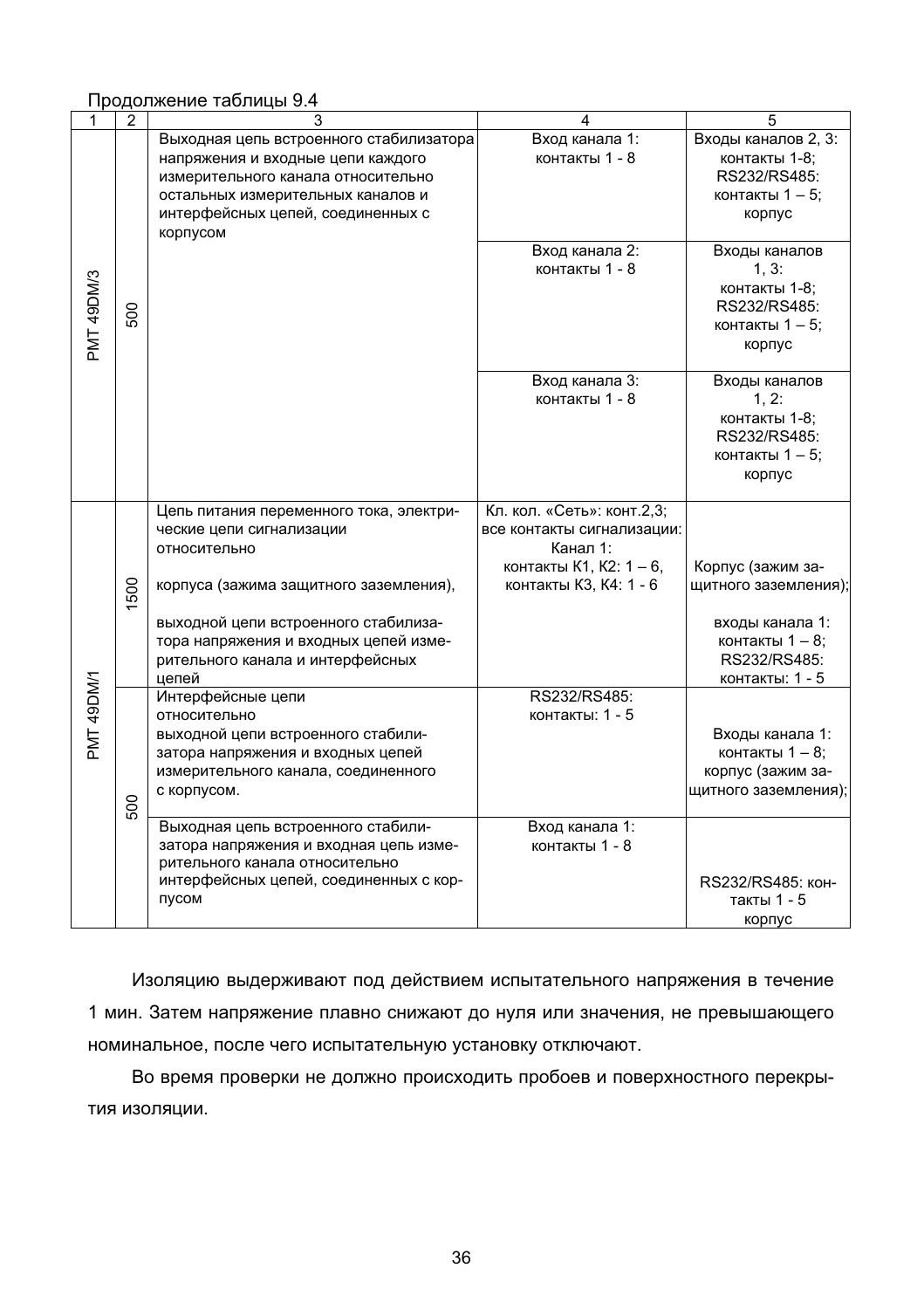9.6.5. Определение значений основных погрешностей измерительных каналов по измеряемой величине и по записи измеряемой величины и выходных характеристик встроенного стабилизатора напряжения

9.6.5.1. Определение значений погрешностей измерительного канала РМТ 49DM может проводиться как автономно (с использованием клавиатуры PMT 49DM для его конфигурации и индикаторов РМТ 49DM для считывания данных), так и с помошью ПК (с использованием клавиатуры ПК для конфигурации РМТ 49DM и экрана ПК для считывания данных).

9.6.5.2. Для определения значений погрешности РМТ 49DM при работе с термопреобразователями сопротивления (ТС) и входными сигналами в виде сопротивления постоянному току выполняют следующие операции:

1) включают питание и выдерживают РМТ 49DM во включенном состоянии в течение 30 мин:

2) при использовании ПК подсоединяют его к РМТ 49DM, включают питание и запускают соответствующую программу;

3) устанавливают следующие параметры конфигурации всех измерительных каналов PMT 49DM (параметры конфигурации и их обозначение соответствуют  $n_{\Pi}$ . 5.1.9.3):

- тип первичного преобразователя канала  $n \times dAt.n \times r$  = "Ptb1" (Pt100, W=1.385);

- схема подключения ТС по каналу  $n$  «Lc.n» = «с3» (трехпроводная);

- величина линейного смешения шкалы (поправка по температуре) «dt.n» = 0.0;

- количество знаков после запятой по индикации канала  $n \times UF.n \times 1$ ;

- количество измерений для усреднения по каналу  $n \propto nS \cdot n$  = 1.

Значения остальных параметров могут быть любыми.

4) Включают калибратор ИКСУ-2000 (далее - ИКСУ), подготавливают его к работе в режиме эмуляции температур, соответствующих входным сигналам от ТС типа Pt100, и подключают его ко входу 1-го канала PMT 49DM по трёхпроводной схеме;

5) задают с помощью ИКСУ эмулируемое (действительное  $A_{\alpha}$ ) значение температуры -50,0 °С (соответствующее сигналу РМТ 49DM, подаваемому на вход, 80.31 Ом по ГОСТ 6651-2009) и производят измерения поверяемым измерительным каналом PMT 49DM;

6) определяют значение абсолютной погрешности ДА как разность измеренного и действительного значений измеряемой величины по формуле

$$
\Delta A = A_{u3M} - A_{\partial} \tag{9.1}
$$

где  $A_{u3M}$  - измеренное значение величины (температуры) в поверяемой точке;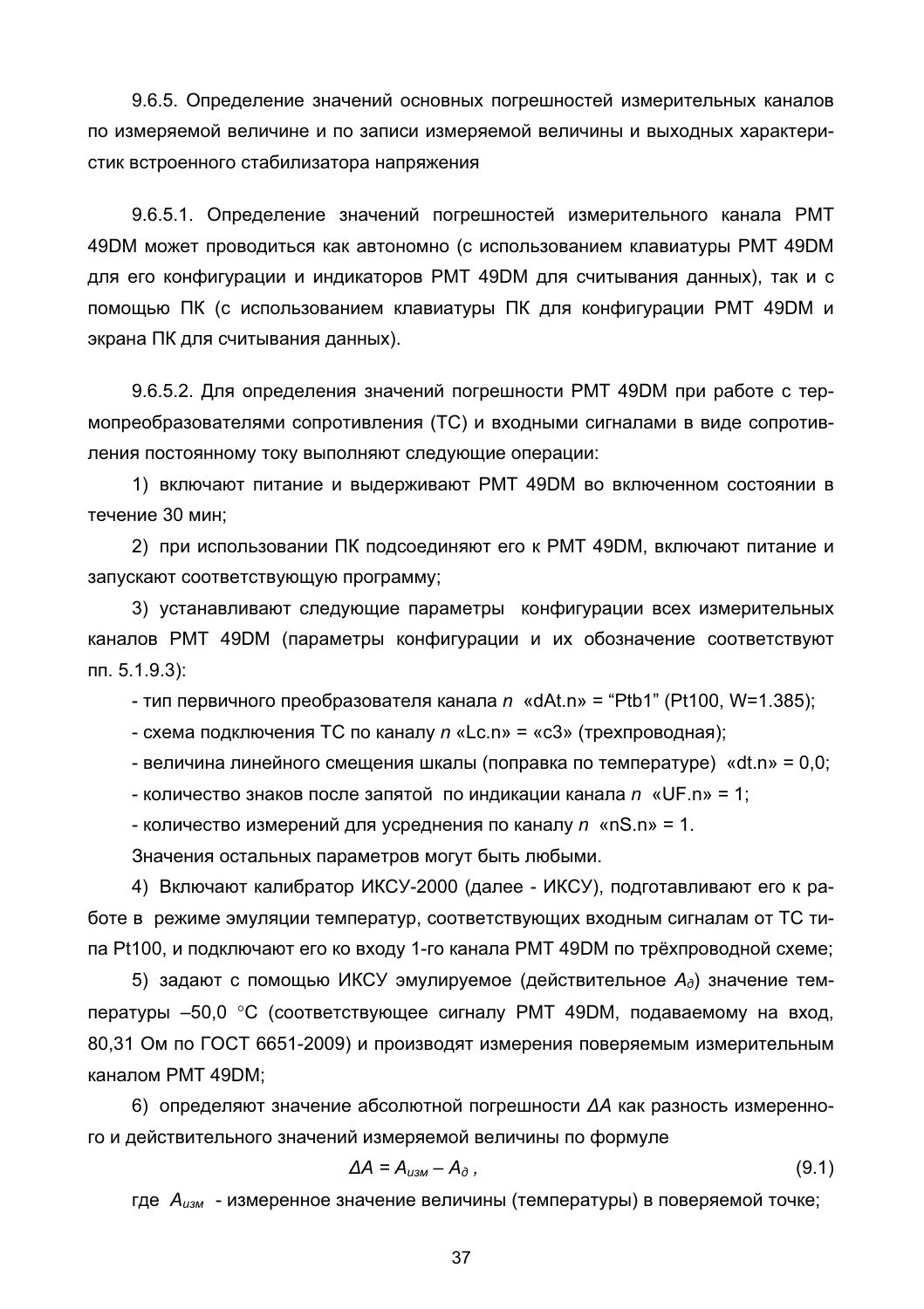7) повторяют операции пп. 9.6.5.2.4)... 9.6.5.2.6), поочередно устанавливая с помощью ИКСУ эмулируемые (действительные) значения температур, равные 160.0 °С (161.05 Ом) и 550.0 °С (297.49 Ом), и производят соответствующие измерения поверяемым измерительным каналом PMT 49DM:

8) повторяют операции пп. 9.6.5.2.4) ...9.6.5.2.7). поочередно подключая ИКСУ ко входам остальных поверяемых измерительных каналов PMT 49DM;

9) устанавливают конфигурацию измерительных каналов РМТ 49DM для входных сигналов от ТС типа 50П согласно п.5.1.9.3:

- тип первичного преобразователя канала n «dAt.n» = "PtH5" (50П, W=1.391).

Значения остальных параметров должны соответствовать пп. 9.6.5.2.3).

10) Подготавливают ИКСУ к работе в режиме эмуляции температур, соответствующих входным сигналам от ТС типа 50П;

11) поочередно устанавливают с помощью ИКСУ эмулируемые (действительные) значения температур равные -50,0 °С (40,00 Ом); 160,0 °С (81,01 Ом) и 550,0 °С (150.33 Ом) и производят соответствующие измерения поверяемым измерительным каналом PMT 49DM:

12) повторяют операции по пп. 9.6.5.2.10), 11), поочередно подключая ИКСУ ко входам всех поверяемых измерительных каналов РМТ 49DM:

13) отсоединяют ИКСУ от входа РМТ 49DM и убеждаются в появлении на индикаторном табло PMT 49DM символов «-AL-» (контроль обрыва входной цепи первичного преобразователя) по всем измерительным каналам PMT 49DM.

9.6.5.3. Для определения значений основных погрешностей по измеряемой величине для измерительных каналов PMT 49DM с входными сигналами в виде напряжения постоянного тока в диапазоне 0...100 мВ и с входными сигналами от ТП и определения значений основных погрешностей по записи измеряемой величины выполняют следующие операции:

1) подготавливают ИКСУ-2000 к работе в режиме генерации постоянного напряжения милливольтового диапазона и подключают его параллельно ко всем входам PMT 49DM;

2) выполняют пункты 8.1 ... 8.6 паспорта для подготовки РМТ 49DM к записи на диаграммную ленту;

3) устанавливают следующие параметры конфигурации всех измерительных каналов PMT 49DM (параметры конфигурации и их обозначение соответствуют  $\pi$ . 5.1.9.3):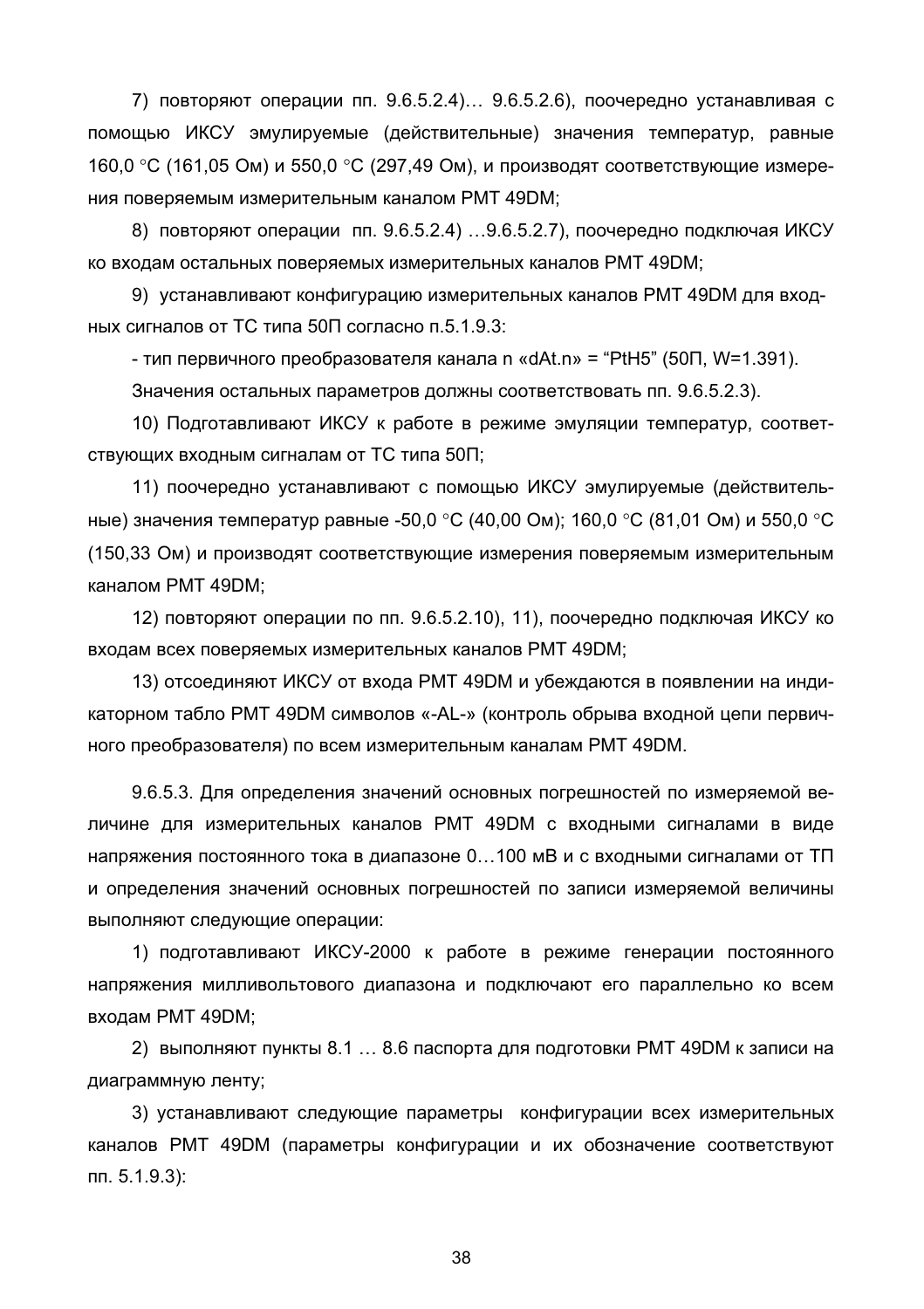- тип первичного преобразователя канала  $n \times dAt.n \times y = 0$  (0...+100 мВ);
- функция извлечения квадратного корня «Sqr.n» = 0;
- количество знаков после запятой по индикации канала n «UF.n» = 1;
- минимальное значение диапазона индикации «dP1.n» = 0.0:
- максимальное значение диапазона индикации «dP2.n» = 100.0:
- минимальное значение диапазона записи измеряемой величины «PP1.n» = 0.0:
- максимальное значение диапазона записи измеряемой величины «PP2.n» = 100.0:
- количество измерений для усреднения по каналу  $n \times nS$ .

Значения остальных параметров могут быть любые.

4) Устанавливают с помошью ИКСУ значение эмулируемого (действительного) напряжения, равное 0 мВ.

Основную приведенную погрешность по записи измеряемой величины определяют при увеличении и уменьшении значений измеряемой величины. Измеренные значения определяют по записи измеряемой величины и по показаниям на цифровом индикаторном табло;

5) считывают установившиеся показания по всем поверяемым каналам по измеряемой величине и по записи измеряемой величины;

6) определяют значение абсолютной погрешности по измеряемой величине и по записи измеряемой величины как разность измеренного и действительного значений измеряемой величины по формуле (9.1);

7) повторяют операции по пп. 9.6.5.3.5), 6), поочередно устанавливая с помощью ИКСУ значения эмулируемого напряжения, равные 25, 50, 75 и 100 мВ;

8) по окончании измерений останавливают движение диаграммной ленты.

9.6.5.4. Для определения значений основных погрешностей РМТ 49DM при работе с преобразователями термоэлектрическими (ТП) выполняют следующие операции:

1) устанавливают следующие параметры конфигурации всех измерительных каналов PMT 49DA (параметры конфигурации и их обозначение соответствуют пп.  $5.1.9.3$ :

- тип первичного преобразователя канала  $n \times dAt.n \times \text{etc } H \times (XA(K)).$ 

- тип компенсатора холодного спая для канала  $n \times dAc.n \times w = \times Ptb \times w$ .

- количество знаков после запятой по индикации канала  $n \text{ wUF.n} = 0$ ;

- количество измерений для усреднения по каналу n «nS.n»=1.

Значения остальных параметров могут быть любые.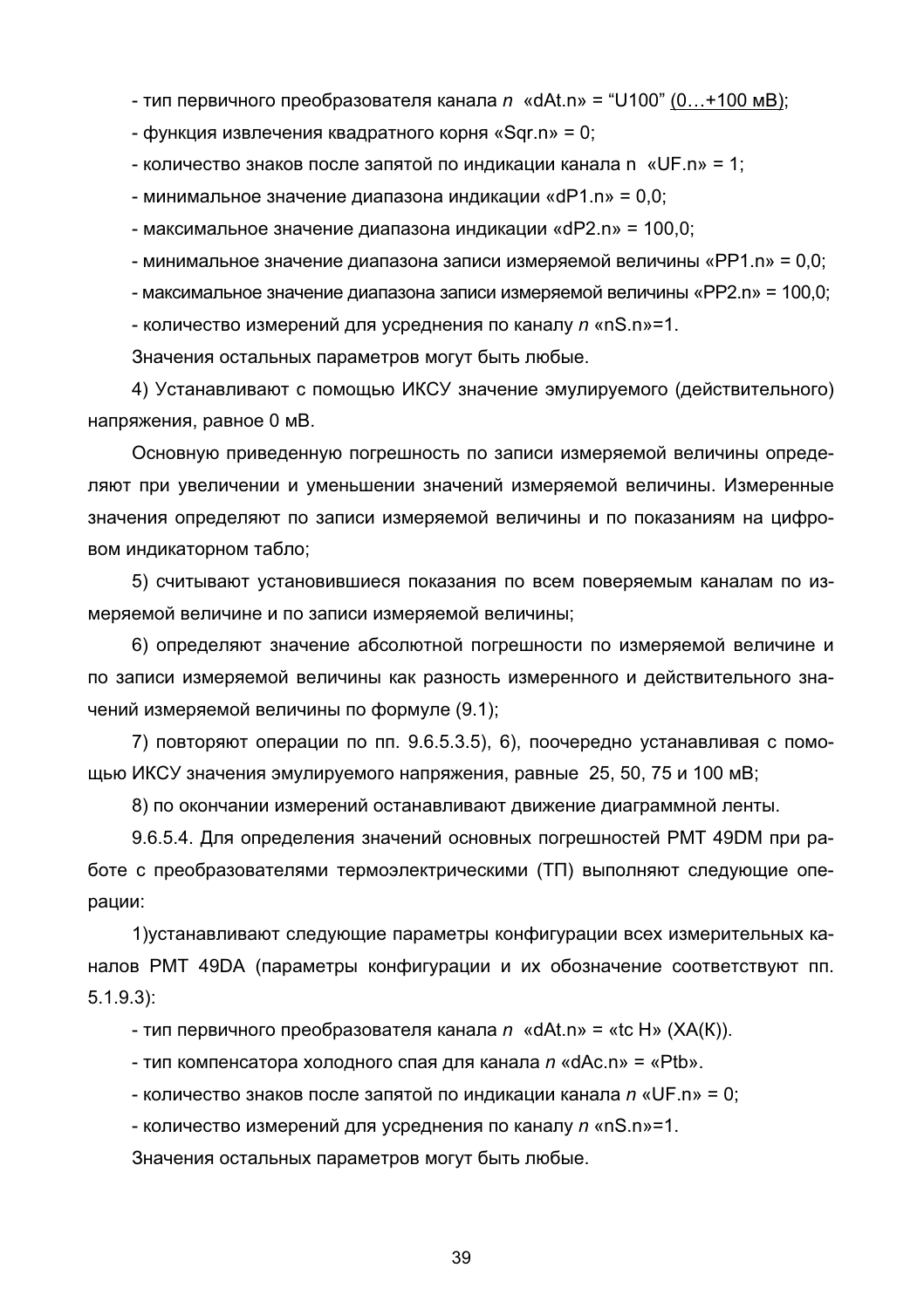2) Подключают к поверяемому измерительному каналу РМТ 49DM компенсатор холодного спая и ИКСУ в режиме эмуляции сигналов термопары ТП ХА(К) соответствующим кабелем, выдерживают РМТ 49DM в таком состоянии в течение 30 мин;

3) устанавливают с помощью ИКСУ значение эмулируемой (действительной) температуры, равное 0 °С:

4) производят калибровку сопротивления компенсатора холодного спая в соответствии с п. 5.1.9.3.26):

5) считывают установившиеся показания;

6) определяют значения абсолютных погрешностей по измеряемой величине и по записи измеряемой величины как разность измеренных и действительного значений измеряемой величины по формуле (9.1):

7) повторяют операции по пп. 9.6.5.4.4)... 6), установив с помощью ИКСУ значение эмулируемой температуры 1300 °С;

8) повторяют операции пп. 9.6.5.4.2) ... 7), поочередно подключая ИКСУ ко входам всех поверяемых измерительных каналов РМТ 49DM:

9) отсоединяют кабель ИКСУ от входа РМТ 49DM.

9.6.5.5. Для определения значения основной погрешности при работе РМТ 49DM с входными сигналами в виде напряжения постоянного тока в диапазоне 0...10 В выполняют следующие операции:

1) подготавливают ИКСУ к работе в режиме генерации постоянного напряжения вольтового диапазона и подключают его параллельно ко всем входам РМТ 49DM:

2) устанавливают следующие параметры конфигурации всех измерительных каналов PMT 49DM (параметры конфигурации и их обозначение соответствуют  $n_{\Pi}$ . 5.1.9.3):

- тип первичного преобразователя канала  $n \times dAt.n \gg \times d$  (0...+10 В):

- количество знаков после запятой по индикации канала  $n \times \text{UF.n} \ge 2$ ;

- функция извлечения квадратного корня «Sqr.n» = 0;

- минимальное значение диапазона индикации «dP1.n» = 0,0;

- максимальное значение диапазона индикации «dP2.n» = 10.00;

- минимальное значение диапазона записи измеряемой величины «PP1.n» = 0.0;

- максимальное значение диапазона записи измеряемой величины «PP2.n» = 100.0;

- количество измерений для усреднения по каналу n «nS.n»=1.

Значения остальных параметров могут быть любые.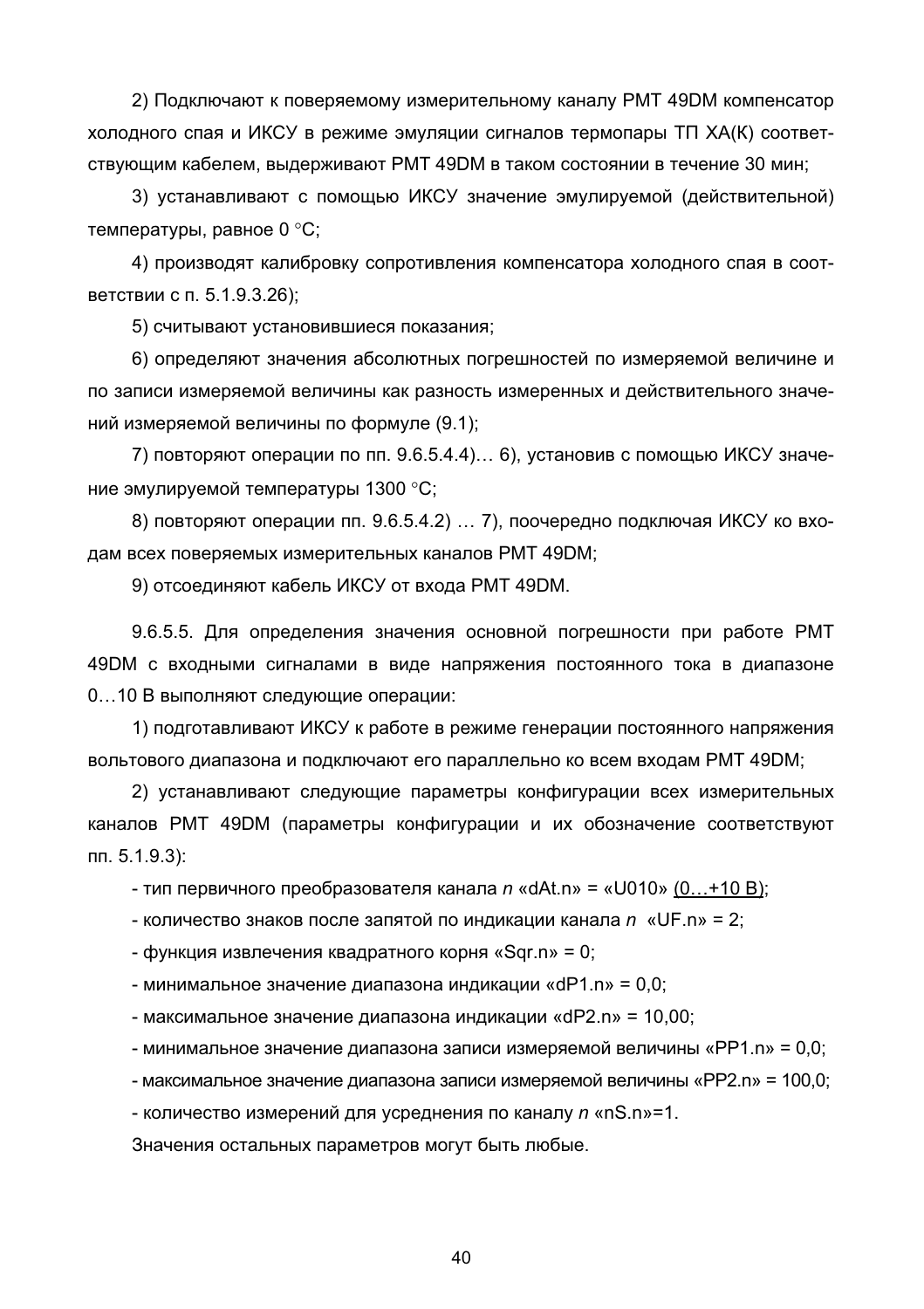3) Устанавливают с помощью ИКСУ значение эмулируемого напряжения, равное  $0, B$ 

4) считывают установившиеся показания по всем каналам;

5) определяют значение абсолютной погрешности как разность измеренного и действительного значений измеряемой величины по всем каналам по формуле (9.1);

6) повторяют операции по пп. 9.6.5.5.4), 5), поочередно устанавливая с помошью ИКСУ значение эмулируемого напряжения 5 и 10 В:

7) отсоединяют кабель ИКСУ от входа РМТ 49DM.

9.6.5.6. Для определения значения основной погрешности при работе РМТ 49DM с входными сигналами постоянного тока выполняют следующие операции:

1) подготавливают ИКСУ к работе в режиме генерации постоянного тока и подключают его ко всем соединенным последовательно входам РМТ 49DM посредством соединительного кабеля:

2) устанавливают следующие параметры конфигурации всех измерительных каналов PMT 49DM (параметры конфигурации и их обозначение соответствуют пп. 5.1.9.3):

- тип первичного преобразователя канала  $n \cdot \text{dAt.n} = \text{d}020$ » (Ток 0...+20 мА):

- количество знаков после запятой по индикации канала  $n \ll UF.n \gg 2$ ;

- функция извлечения квадратного корня «Sqr.n» = 0;

- минимальное значение диапазона индикации «dP1.n» = 0.0:

- максимальное значение диапазона индикации «dP2.n» = 20,00;

- минимальное значение диапазона записи измеряемой величины «PP1.n» = 0.0:

- максимальное значение диапазона записи измеряемой величины «PP2.n» = 100.0:

- количество измерений для усреднения по каналу n «nS.n»=1.

Значения остальных параметров могут быть любые.

3) Устанавливают с помощью ИКСУ значение эмулируемого тока, равное 0 мА;

4) считывают установившиеся показания по всем каналам;

5) определяют значение абсолютной погрешности как разность измеренного и действительного значений измеряемой величины по формуле (9.1):

6) повторяют операции по пп. 9.6.5.6.4), 5), поочередно устанавливая с помощью ИКСУ значения эмулируемого тока, равные 10 и 20 мА;

7) устанавливают следующие параметры конфигурации РМТ 49DM (параметры конфигурации и их обозначение соответствуют пп. 5.1.9.3):

- тип первичного преобразователя канала n «dAt.n» = «t05» (Ток 0...+5 мА);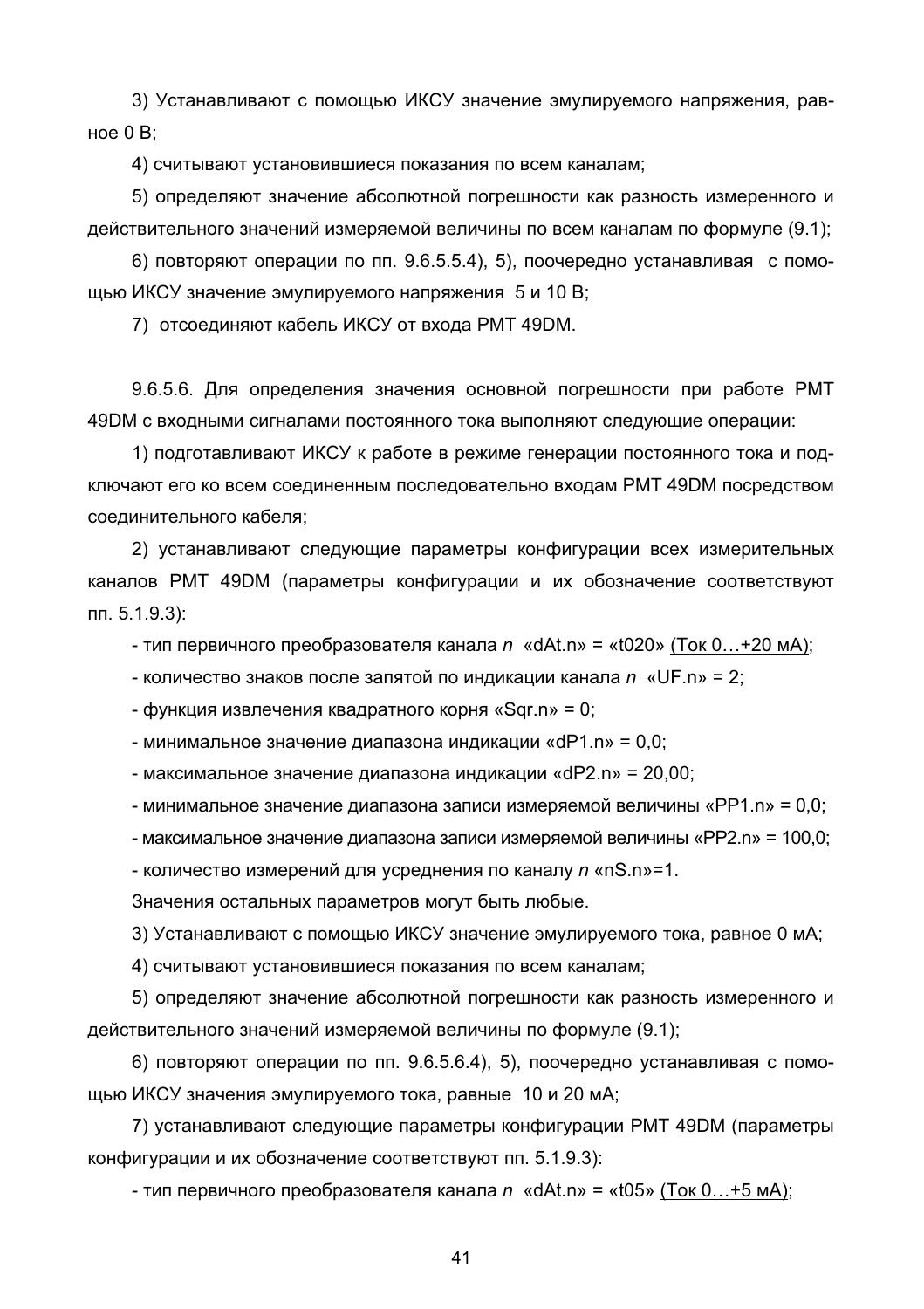- количество знаков после запятой по индикации канала  $n \text{ wUF.n} = 3$ ;
- функция извлечения квадратного корня «Sqr.n» = 0;
- минимальное значение диапазона индикации «dP1.n» = 0,0;
- максимальное значение диапазона индикации «dP2.n» =  $5.00$ :
- минимальное значение диапазона записи измеряемой величины «PP1.n» = 0,0;
- максимальное значение диапазона записи измеряемой величины «PP2.n» = 100.0:
- количество измерений для усреднения по каналу n «nS.n»=1.

Значения остальных параметров могут быть любые.

8) Повторяют операции пп. 9.6.5.6.4), 5), поочередно устанавливая с помощью ИКСУ значения эмулируемого тока, равные 0: 2.5 и 5 мА:

9) отсоединяют кабель ИКСУ от входа РМТ 49DM.

9.6.5.7. Определение выходных характеристик встроенного стабилизатора напряжения производят в следующей последовательности:

1) подготавливают ИКСУ к работе в режиме измерения напряжения;

2) подключают ИКСУ к клеммам 1 и 2 разъема входа 1-го канала поверяемого измерительного канала PMT 49DM:

3) измеряют значение выходного напряжения холостого хода  $U_{xx}$  и определяют значение абсолютной погрешности  $\Delta U_{xx}$  как разность измеренного и номинального  $U_{\scriptscriptstyle H}$  значений выходного напряжения по формуле

$$
\Delta U_{xx} = U_{xx} - U_{tt} \tag{9.2}
$$

4) подключают к клеммам 1 и 2 поверяемого измерительного канала РМТ 49DM резистор 1,68 кОм;

5) измеряют значение выходного напряжения под нагрузкой U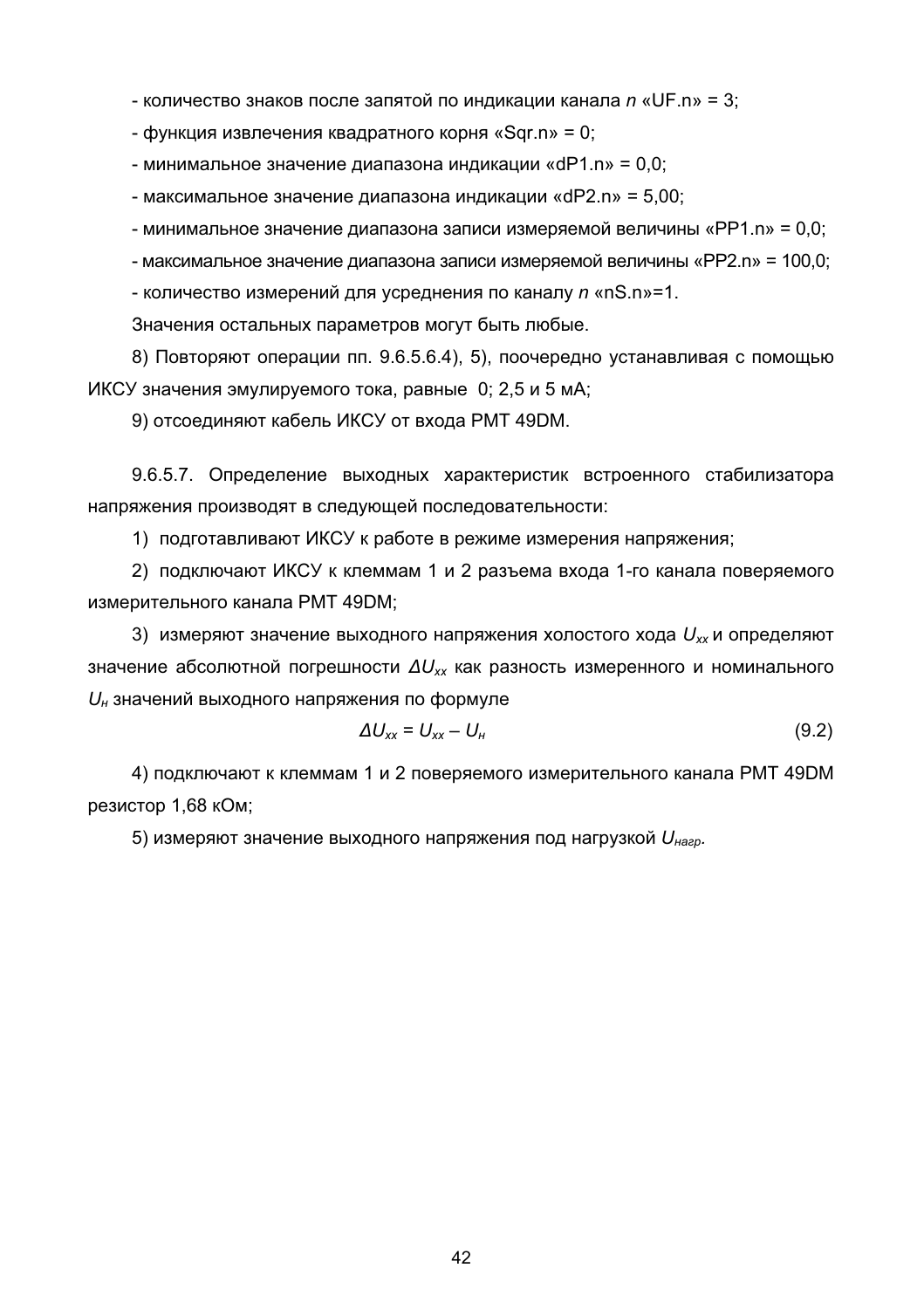9.7. Обработка результатов поверки

 $9.7.1$ . При поверке РМТ 49DM с входными сигналами от ТС типа Pt100 определенные значения абсолютных погрешностей не должны превышать:

> $\pm 0.5$  °С - для поверяемых точек –50.0 °С (80.31 Ом); 160 °С (161.05 Ом);  $\pm$ 1.4 °С - для поверяемой точки 550 °С (297.49 Ом).

9.7.2. При поверке РМТ 49DM с входными сигналами от ТС типа 50П определенные значения абсолютных погрешностей для ТС 50П не должны превышать:

 $\pm 0.6$  °С - для поверяемых точек -50 °С (40,00 Ом); 160 °С (81,01 Ом);

 $\pm$ 1,8 °С - для поверяемой точки 550 °С (150,33 Ом).

9.7.3. Значения абсолютных погрешностей РМТ 49DM с входными сигналами в виде напряжения постоянного тока в диапазоне 0...+100 мВ не должны превышать:

 $\pm 0.07$  мВ – для поверяемых точек 0, 20 мВ;

 $\pm$ 0,12 мВ – для поверяемой точки 50 мВ;

 $\pm$ 0,15 мВ – для поверяемой точки 75 мВ;

 $\pm$ 0,2 мВ – для поверяемой точки 100 мВ;

 $\pm$ 1 % - по записи измеряемой величины для всех поверяемых точек.

9.7.4. Значения абсолютных погрешностей PMT 49DM с входными сигналами от **ТП не должны превышать:** 

для ТП ХА(К) -  $\pm 6.5$  °С;

 $9.7.5.$  Значения абсолютных погрешностей РМТ 49DM с входными сигналами в виде напряжения постоянного тока в диапазоне 0...+10 В не должны превышать:

 $\pm$ 20 мВ - для поверяемых точек 0, 5, 10 В.

9.7.6. Значения абсолютных погрешностей РМТ 49DM с входными сигналами в виде силы постоянного тока в диапазоне  $0...+5$  мА не должны превышать:

 $\pm 0.01$  мА - для поверяемых точек 0; 2,5 и 5 мА.

9.7.7. Значения абсолютных погрешностей РМТ 49DM с входными сигналами в виде силы постоянного тока в диапазонах 0...+20 мА не должны превышать:

 $\pm 0.032$  мА - для поверяемых точек 0, 10 и 20 мА.

9.7.8. При определении выходных характеристик встроенного стабилизатора напряжения абсолютные погрешности измерения не должны превышать:

> $\pm$ 0,72 В для напряжения холостого хода (номинальное значение напряжения  $U_{H} = 36 B$ ;

> выходное напряжение под нагрузкой  $U_{\text{Hagn}}$  при токе нагрузки, равном 20 мА, не должно быть менее 32.9 В.

Значение тока короткого замыкания должно быть в пределах 23...29 мА.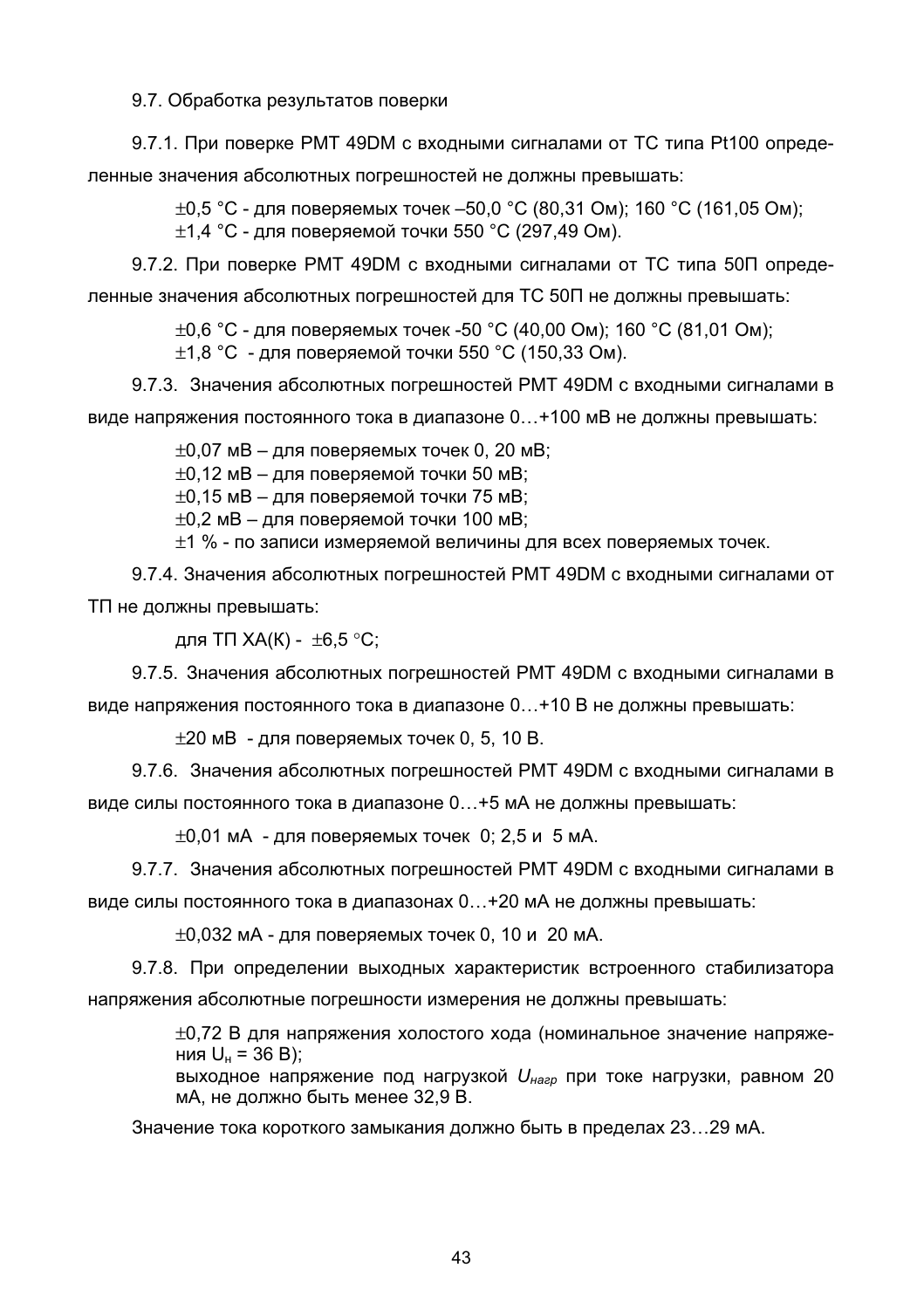9.8. Определение значений основных погрешностей измерительного канала, сконфигурированных под конкретный тип входного сигнала

9.8.1. Основную погрешность измерительного канала РМТ 49DM для конфигураций с ТС и ТП (п. 3.1, таблица 3.1) определяют в точках, соответствующих 5, 25. 50. 75. 95 % диапазона измерений.

Номинальные статические характеристики преобразования ТС должны соответствовать ГОСТ 6651-2009. номинальные статические характеристики преобразования ТП должны соответствовать ГОСТ Р 8.585-2001.

Измерения для определения основных погрешностей измерительного канала РМТ 49DM с указанными конфигурациями проводят по методикам, изложенным в п 9652 ил 9654

Рассчитывают основную погрешность  $\gamma_1$  по формуле (9.3) в каждой поверяемой точке, которую выражают в виде приведенной погрешности в процентах от нормирующего значения.

За нормирующее значение принимают разность верхнего и нижнего предельных значений измеряемой величины.

$$
Y_1 = \frac{A_{u2u} - A_o}{A_a - A_u} \cdot 100\%
$$
\n(9.3)

где  $A_u$ ,  $A_u$  - нижнее и верхнее предельные значения диапазона измерений:

 $A_{\lambda}$  - действительное значение величины в поверяемой точке;

 $A_{\mu\nu}$  - измеренное значение величины.

Наибольшее из рассчитанных значений основной погрешности не должно превышать соответствующего значения, указанного в таблице 3.1.

9.8.2. Основную погрешность измерительного канала PMT 49DM для конфигураций с входными электрическими сигналами в виде силы и напряжения постоянного тока (п. 3.1, таблица 3.2) определяют в поверяемых точках, соответствующих 5, 25, 50, 75, 95 % диапазона входного унифицированного сигнала.

Измерения для определения основных погрешностей измерительного канала РМТ 49DM с указанными конфигурациями проводят по методикам, изложенным в п. 9.6.5.3. п. 9.6.5.5. п. 9.6.5.6.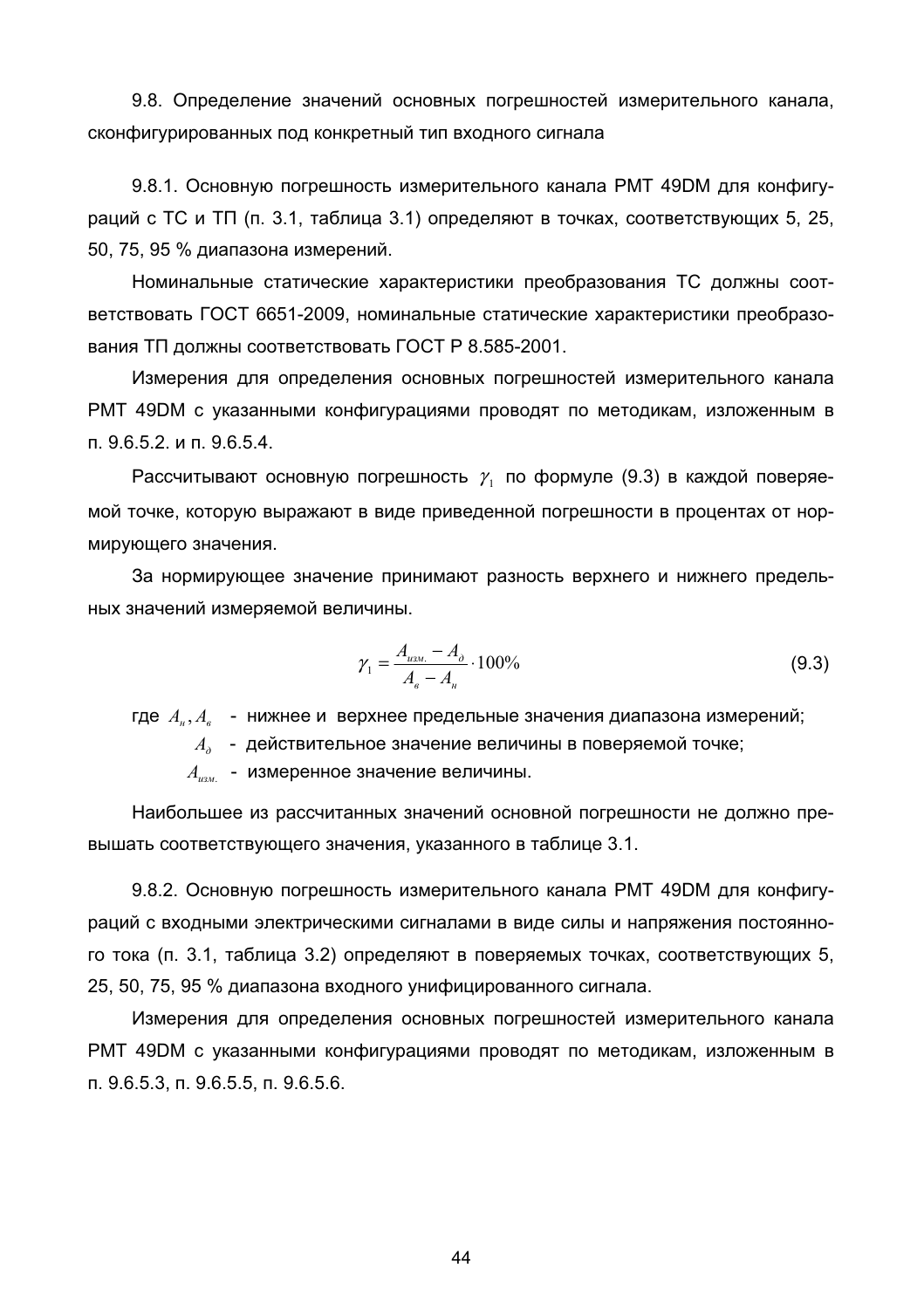Действительные значения измеряемых величин  $A_{\lambda}$ , соответствующие значениям входного сигнала в поверяемых точках, рассчитывают по формулам (9.4), ... (9.7). Для зависимости измеряемой величины от входного сигнала:

- линейной

$$
A_{\partial} = \frac{A_{s} - A_{u}}{I_{s} - I_{u}} \cdot (I_{\alpha x,i} - I_{u}) + A_{u},
$$
\n(9.4)

$$
A_{\partial} = \frac{A_{\alpha} - A_{\mu}}{U_{\alpha} - U_{\mu}} \cdot (U_{\alpha x,i} - U_{\mu}) + A_{\mu}
$$
\n(9.5)

- с функцией извлечения квадратного корня

$$
A_{\partial} = \frac{A_{s} - A_{u}}{\sqrt{I_{s} - I_{u}}} \cdot \sqrt{I_{\alpha x,i} - I_{u}} + A_{u},
$$
\n(9.6)

$$
A_{\partial} = \frac{A_{s} - A_{u}}{\sqrt{U_{s} - U_{u}}} \cdot \sqrt{U_{\alpha x,i} - U_{u}} + A_{u},
$$
\n(9.7)

где  $I_{\mu}, I_{\mu}, U_{\mu}, U_{\mu}$  - нижние и верхние предельные значения диапазонов силы и напряжения постоянного тока соответственно;

 $I_{\alpha i}, U_{\alpha i}$  - значения входного сигнала в виде силы и напряжения постоянного тока соответственно в поверяемой точке.

Основную приведенную погрешность измерительного канала рассчитывают по формуле (9.3).

Наибольшее из рассчитанных значений основной погрешности не должно превышать соответствующего значения, указанного в таблице 3.2.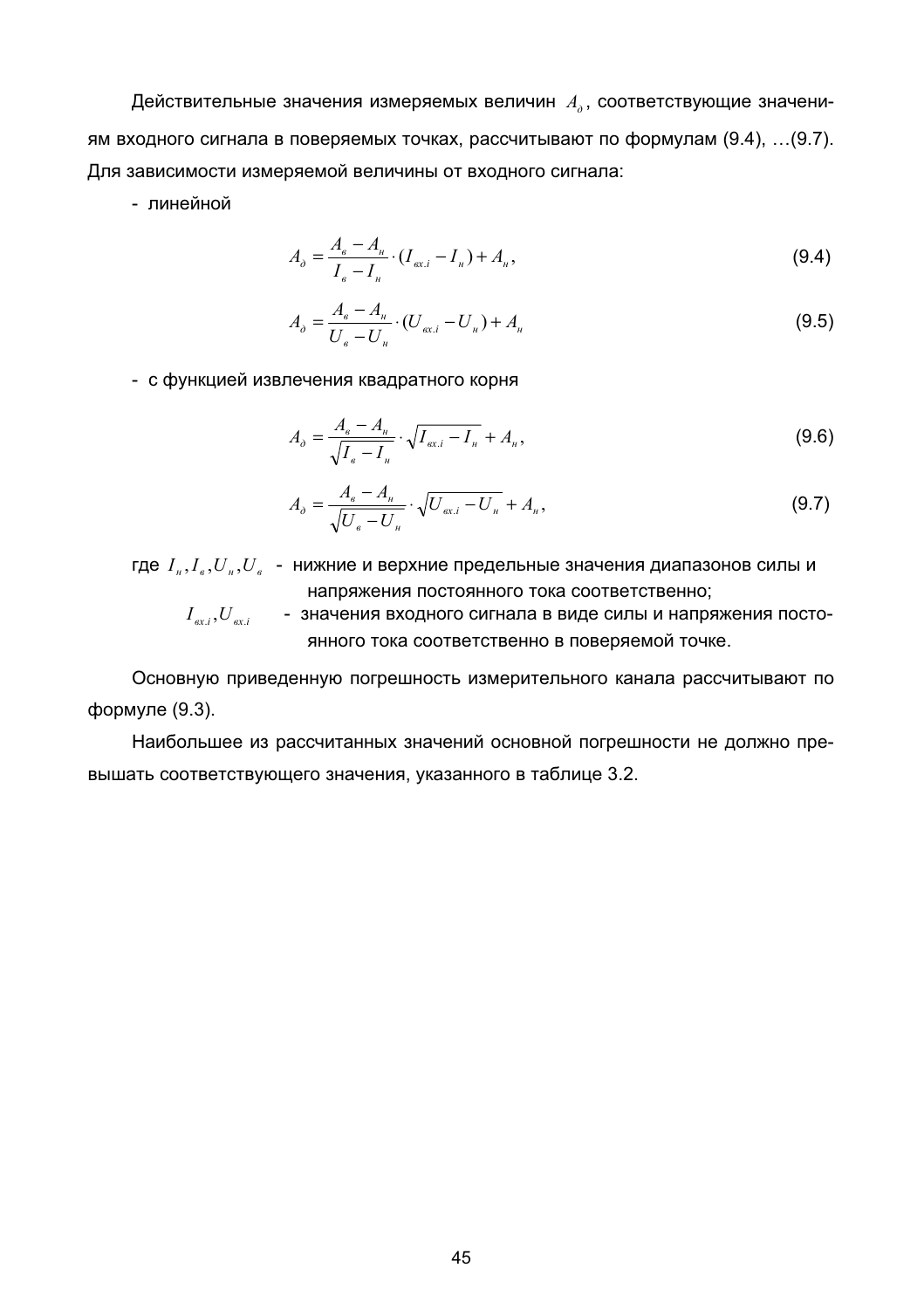9.9. Оформление результатов поверки

9.9.1. Положительные результаты поверки РМТ 49DM оформляют свидетельством о государственной поверке установленной формы по ПР 50.2.006-94.

9.9.1.1. Результаты поверки РМТ 49DM, сконфигурированного под конкретные входные сигналы, оформляют свидетельством о государственной поверке установленной формы по ПР 50.2.006-94 с указанием результатов поверки на его оборотной стороне (или протоколом произвольной формы).

Внимание! В этом случае не допускается использовать РМТ 49DM с другими конфигурациями.

9.9.2. При отрицательных результатах поверки РМТ 49DM не допускается к применению до выяснения причин неисправностей и их устранения.

9.9.3. После устранения обнаруженных неисправностей проводят повторную поверку, результаты повторной поверки - окончательные.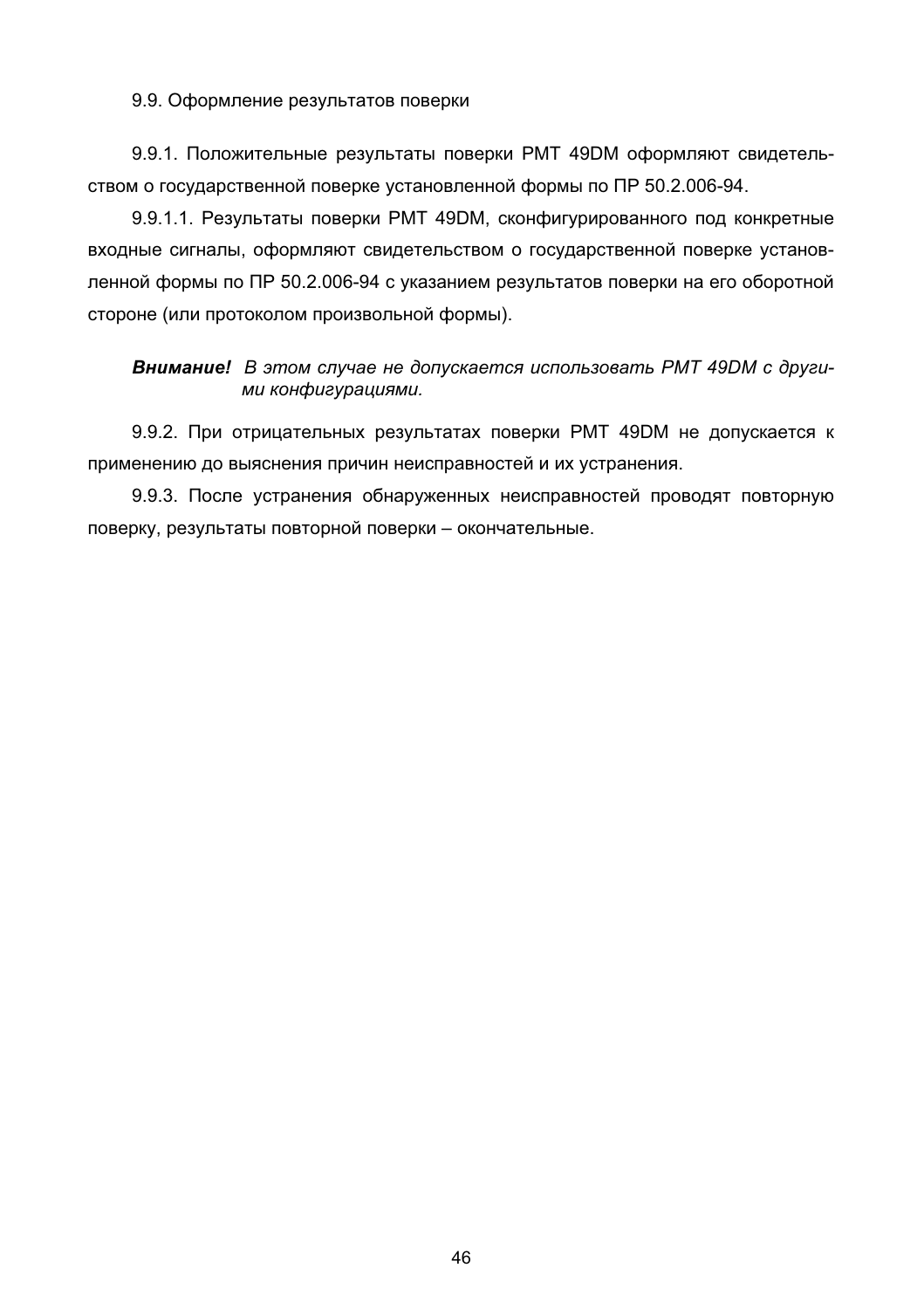#### 10. ПРАВИЛА ТРАНСПОРТИРОВАНИЯ И ХРАНЕНИЯ

10.1. РМТ 49DM транспортируются всеми видами транспорта в крытых транспортных средствах. Крепление тары в транспортных средствах должно производиться согласно правилам, действующим на соответствующих видах транспорта.

10.2. Условия транспортирования РМТ 49DM соответствуют условиям 5 по ГОСТ 15150-69 при температуре окружающего воздуха от минус 50 до плюс 50 °С (60 °C) с соблюдением мер защиты от ударов и вибраций.

10.3. Условия хранения РМТ 49DM в транспортной таре на складе изготовителя и потребителя соответствуют условиям 1 по ГОСТ 15150-69.

#### 11. УТИЛИЗАЦИЯ

11.1. РМТ 49DM не содержит вредных материалов и веществ, требующих специальных методов утилизации.

11.2. После окончания срока службы PMT 49DM подвергается мероприятиям по подготовке и отправке на утилизацию. При этом следует руководствоваться нормативно-техническими документами по утилизации, принятыми в эксплуатирующей организации.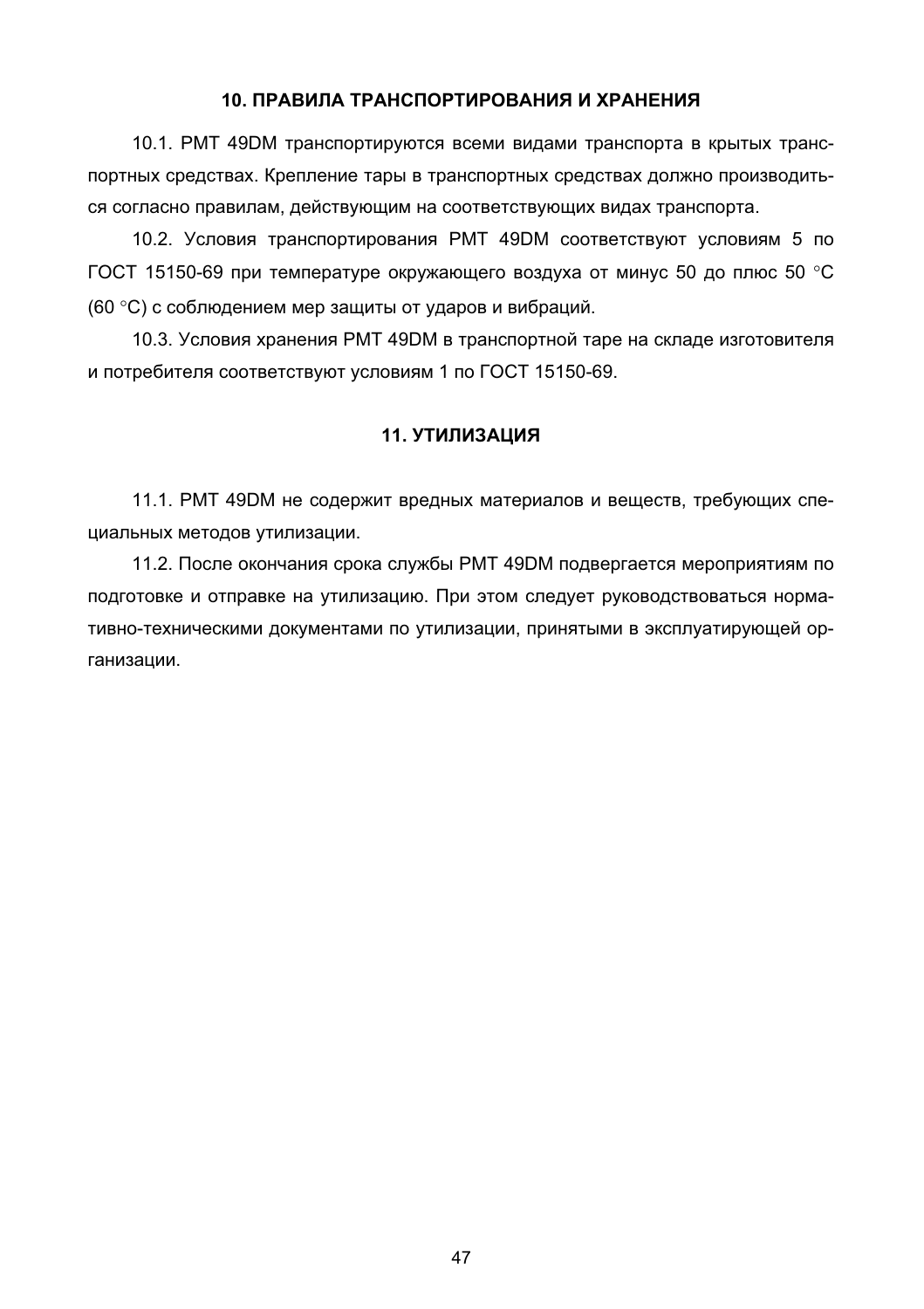#### 12. СВИДЕТЕЛЬСТВО О ПРИЕМКЕ

12.1. Регистратор многоканальный технологический РМТ 49DM заводской номер № Мер № 1999 изготовлен и принят в соответствии с обязательными требованиями государственных стандартов, действующей технической документацией и признан годным к эксплуатации.

| Количество каналов. | □ 1 | $\Box$ 3                    |  |
|---------------------|-----|-----------------------------|--|
| Тип интерфейса      |     | $\Box$ RS 232 $\Box$ RS 485 |  |

Начальник ОТК

 $M.\Pi.$ 

личная подпись расшифровка подписи

год, месяц, число

12.2. Результаты первичной поверки (калибровки) РМТ 49DM положительные.

 $M.\Pi.$ 

Поверитель

(фамилия и подпись)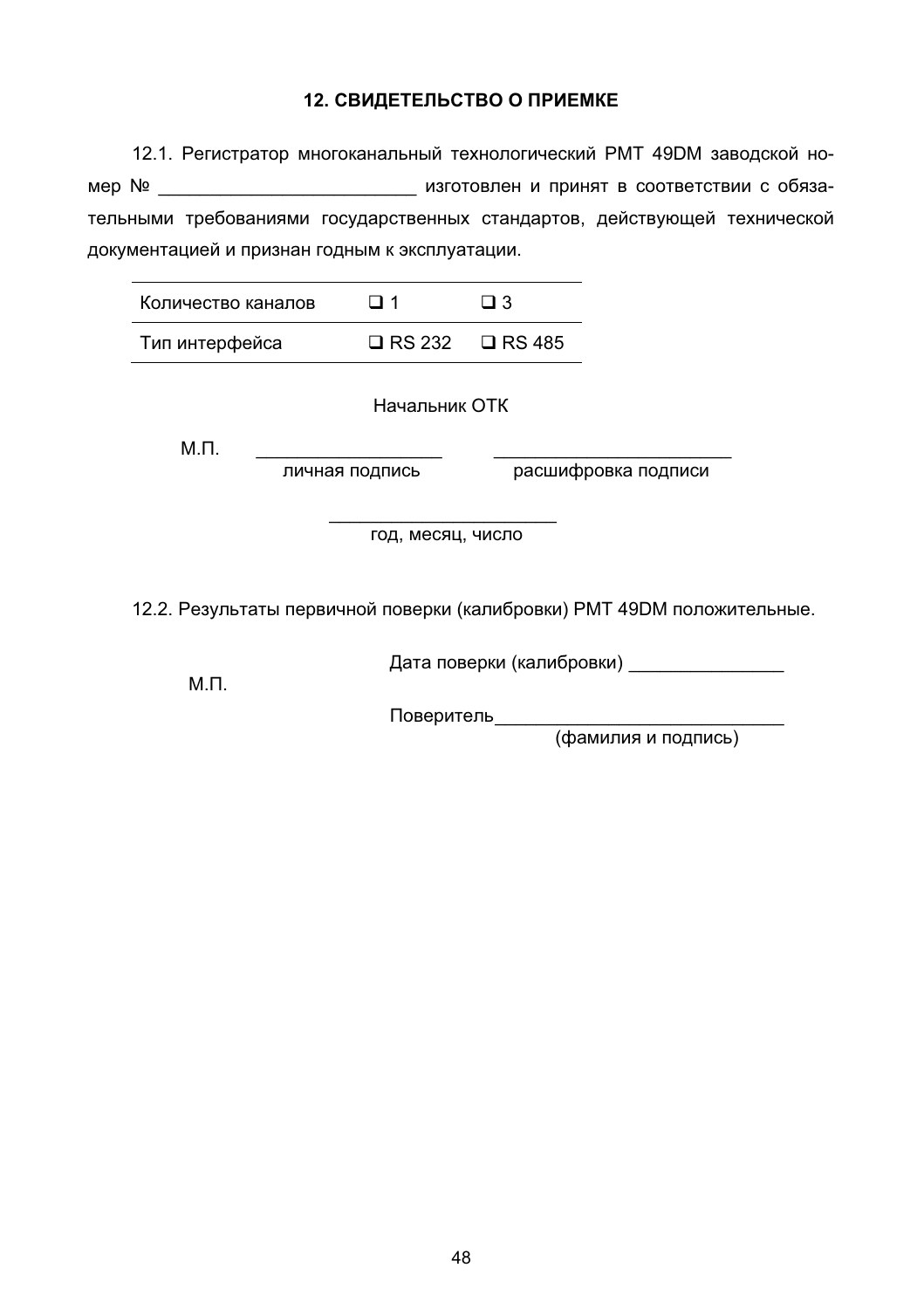## 13. СВИДЕТЕЛЬСТВО ОБ УПАКОВЫВАНИИ

13.1. Регистратор многоканальный технологический РМТ 49DM заводской но-тием «ЭЛЕМЕР» согласно требованиям, предусмотренным в действующей технической документации.

(должность)

(личная подпись)

(расшифровка подписи)

(год. месяц, число)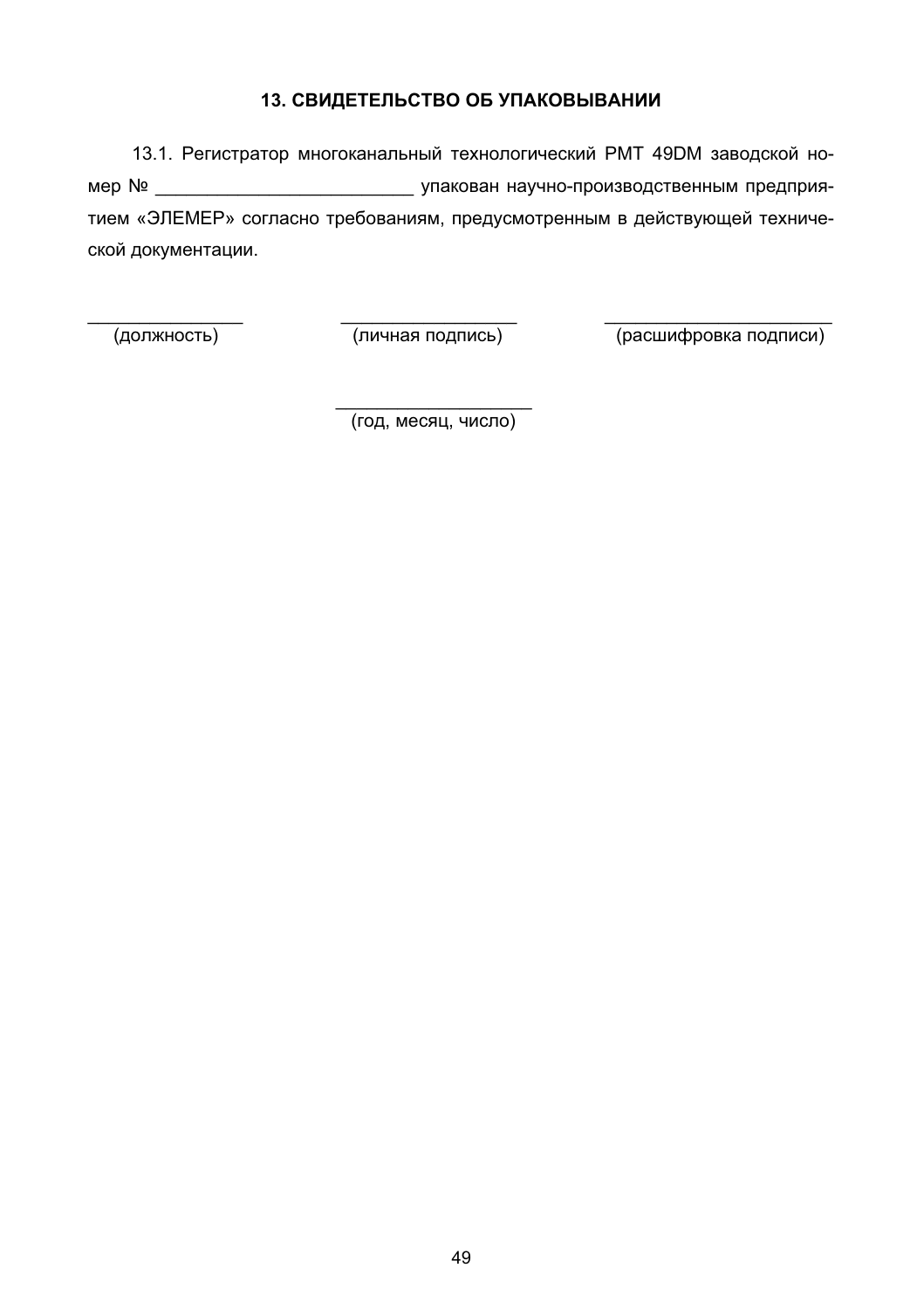## 14. РЕСУРСЫ, СРОКИ СЛУЖБЫ И ХРАНЕНИЯ И ГАРАНТИИ ИЗГОТОВИТЕЛЯ (ПОСТАВЩИКА)

14.1. Межповерочный интервал составляет три года.

14.2. Ресурс РМТ 49DM 15000 ч в течение срока службы 6 лет, в том числе срок хранения 6 мес с момента изготовления в упаковке изготовителя в складском помешении.

Указанный ресурс, срок службы и срок хранения действительны при соблюдении потребителем требований действующей эксплуатационной документации.

14.3. Гарантийный срок - 2 года со дня продажи РМТ 49DM.

14.4. В случае потери РМТ 49DM работоспособности ремонт производится на предприятии-изготовителе по адресу:

| 124489. | Москва, Зеленоград,                     |
|---------|-----------------------------------------|
|         | проезд 4807, д. 7, стр. 1, НПП «ЭЛЕМЕР» |
|         | Тел.: (495) 988-48-55                   |
| Факс:   | (499) 735-02-59                         |
| E-mail: | elemer@elemer.ru                        |

14.3.1. Без гарантийного талона с заполненной ремонтной картой РМТ 49DM в ремонт не принимается.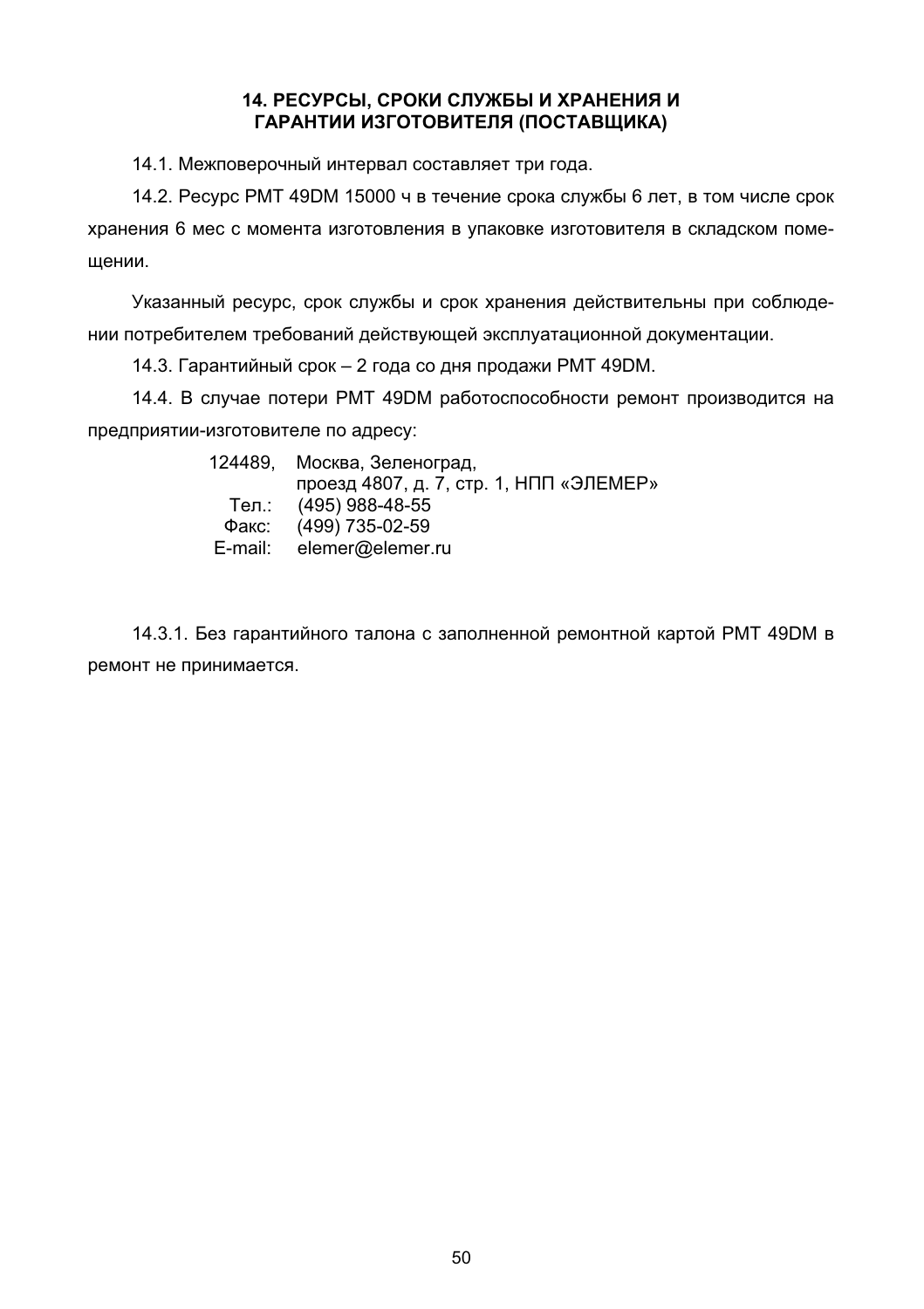# ПРИЛОЖЕНИЕ А

# Схемы подключения РМТ 49DM/3.

## Задняя панель



Рисунок А.1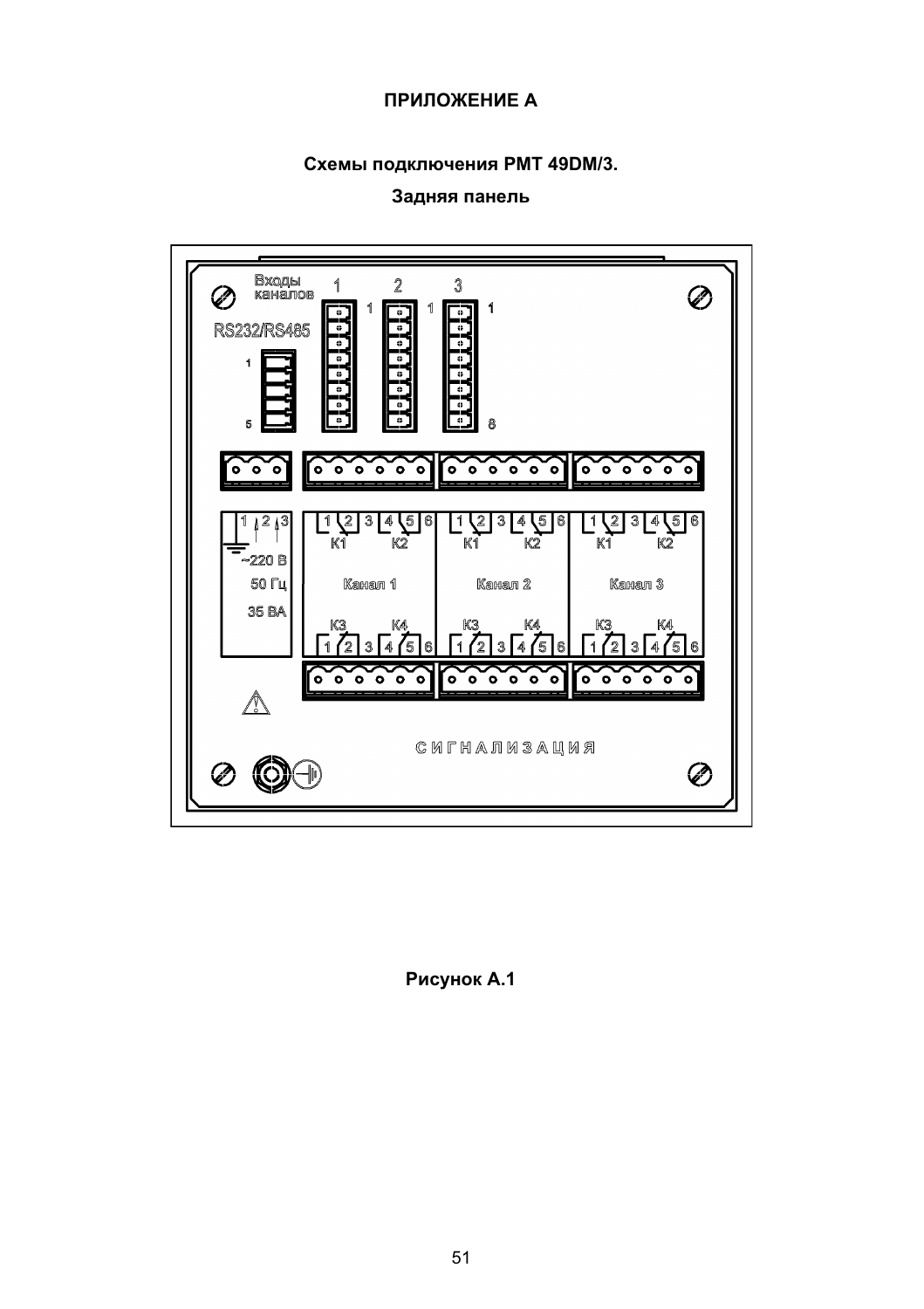# Продолжение приложения А

# Схемы подключения PMT 49DM/1.

Задняя панель



Рисунок А.2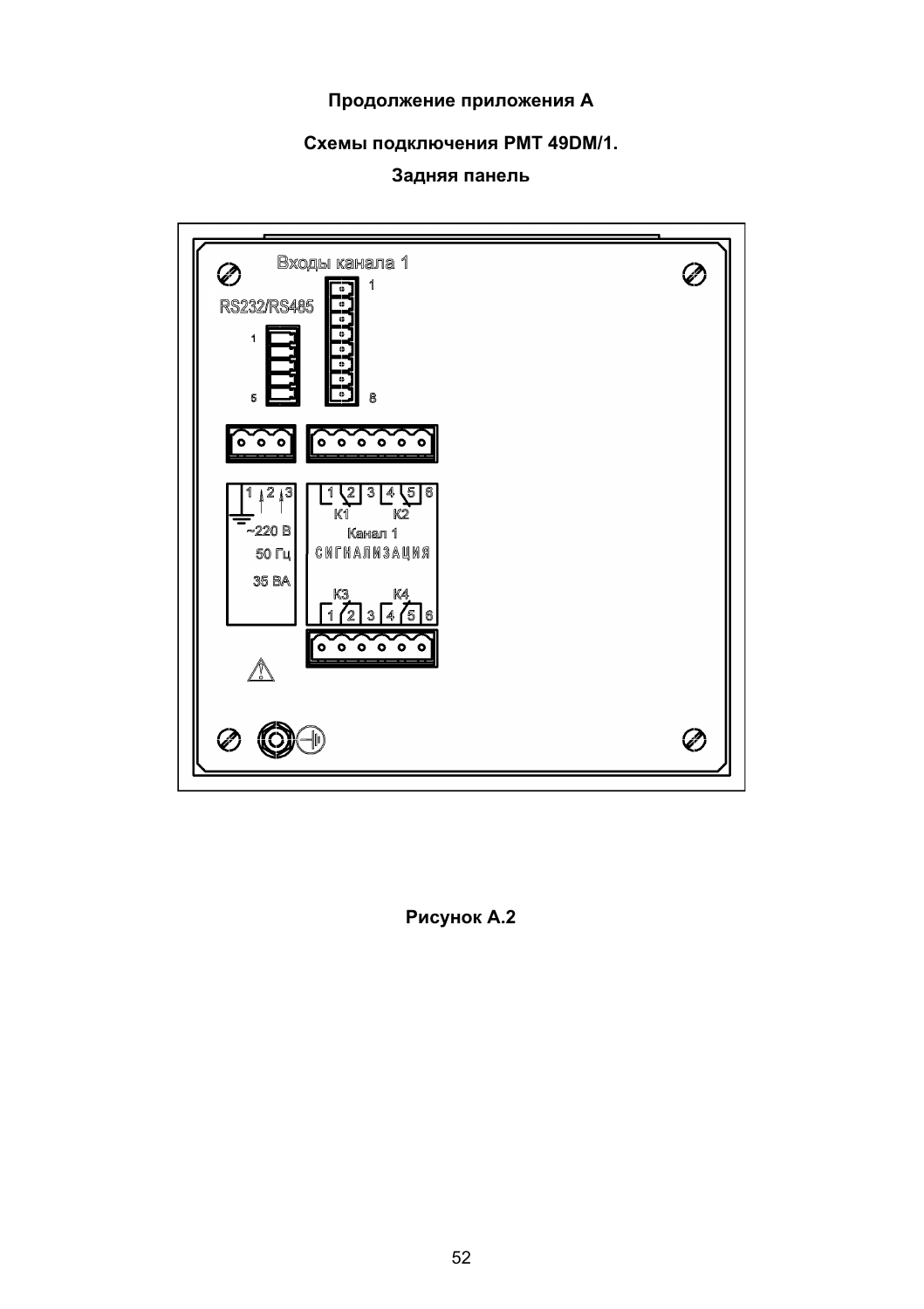# ПРИЛОЖЕНИЕ Б



Назначение контактов и схема подключения первичных преобразователей

Рисунок Б.1

Назначение контактов интерфейсного разъема



Рисунок Б.2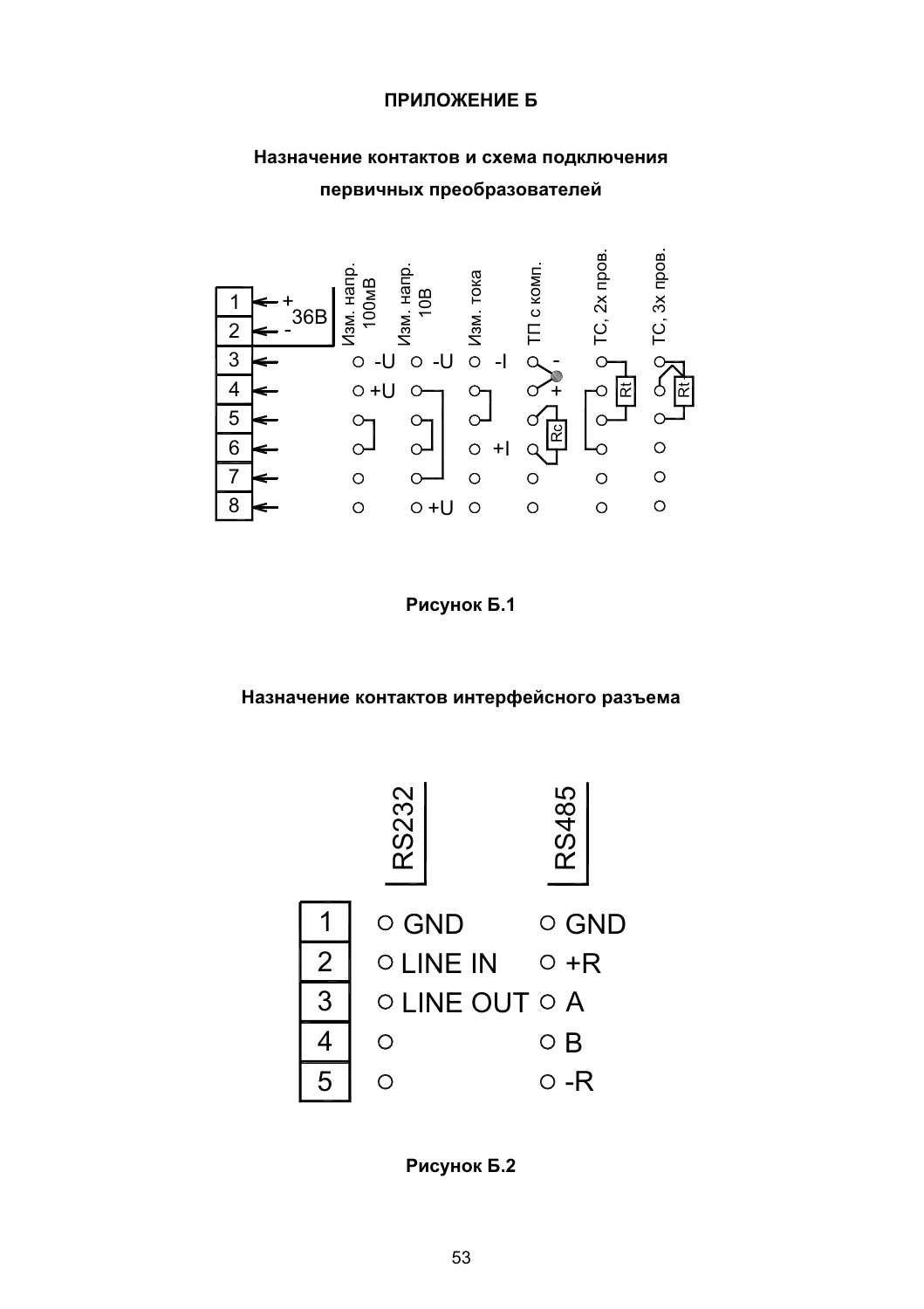# ПРИЛОЖЕНИЕ В

# Трехпроводная схема подключения РМТ 49DM к ПК (до 10 РМТ 49DM с линией связи длиной до 15 м)



ПК - персональный компьютер

# Рисунок В.1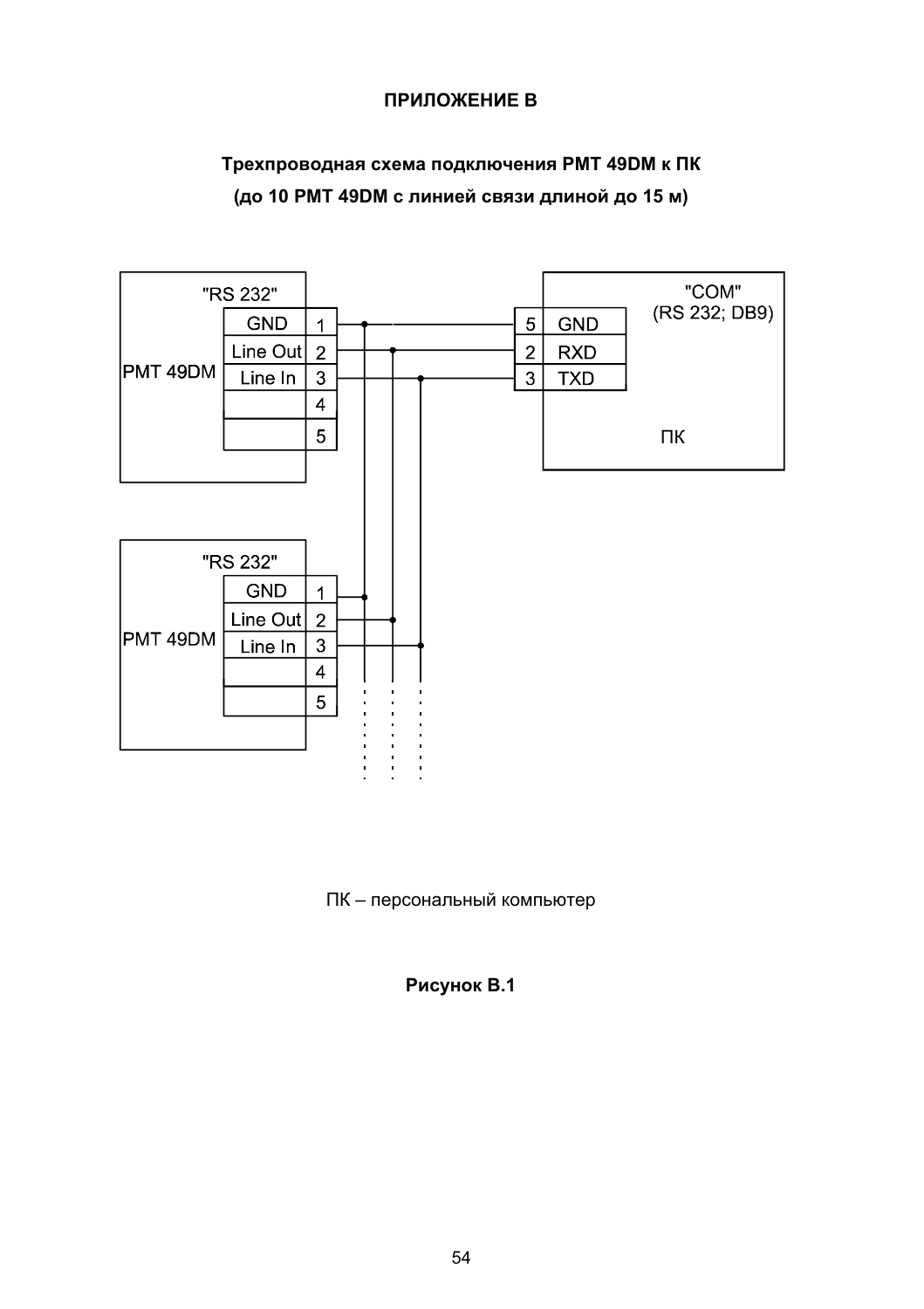#### Продолжение приложения В

Двухпроводная схема подключения РМТ 49DM к ПК (до 100 РМТ 49DM с линией связи длиной до 1000 м)



ПИ 232/485 - преобразователь интерфейса производства НПП «ЭЛЕМЕР»

## Рисунок В.2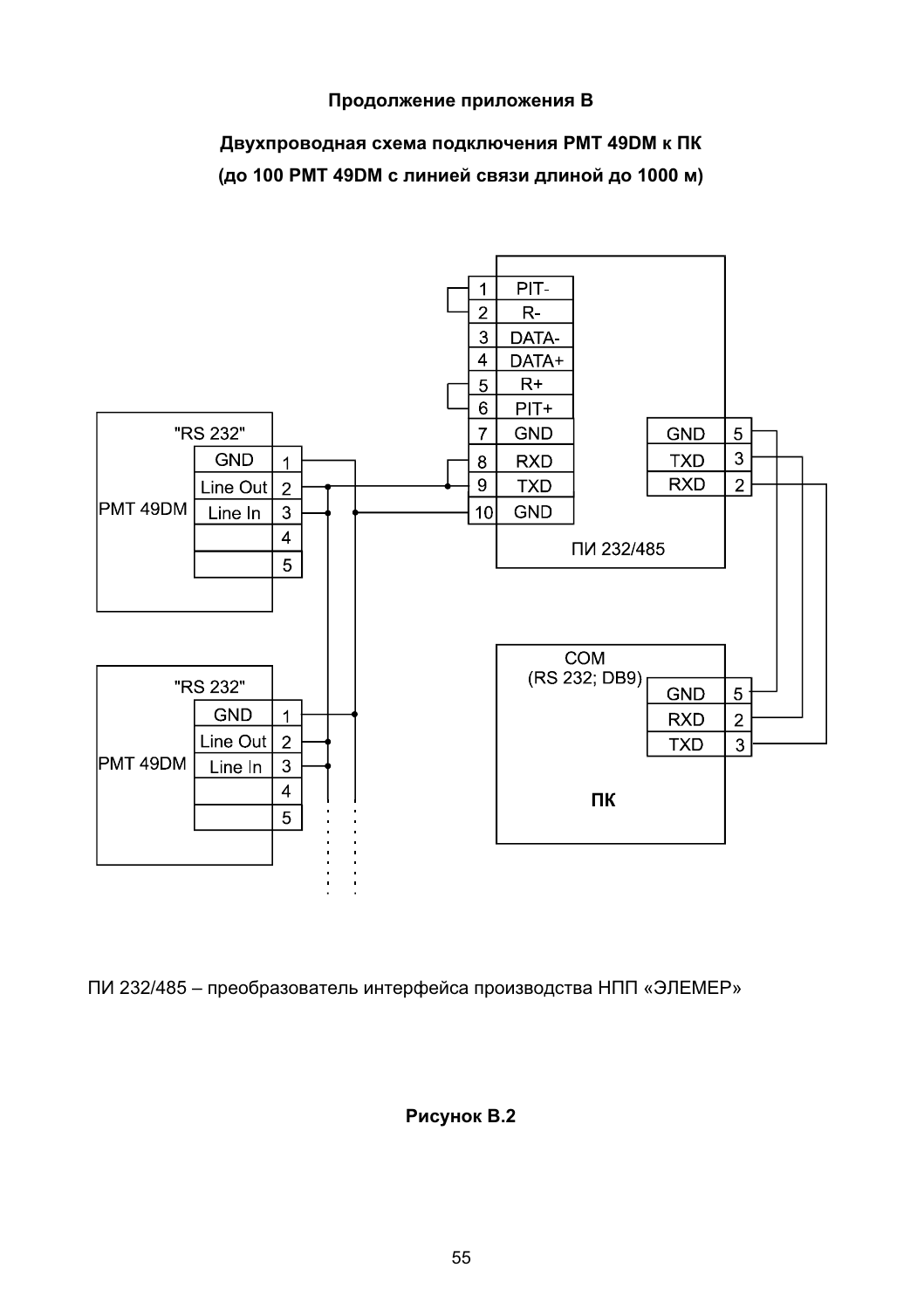#### Продолжение приложения В



#### Двухпроводная схема подключения РМТ 49DM с использованием преобразователя интерфейса RS 485 / RS 232 (до 32 РМТ 49DM с линией связи до 1000 м)

Рисунок В.3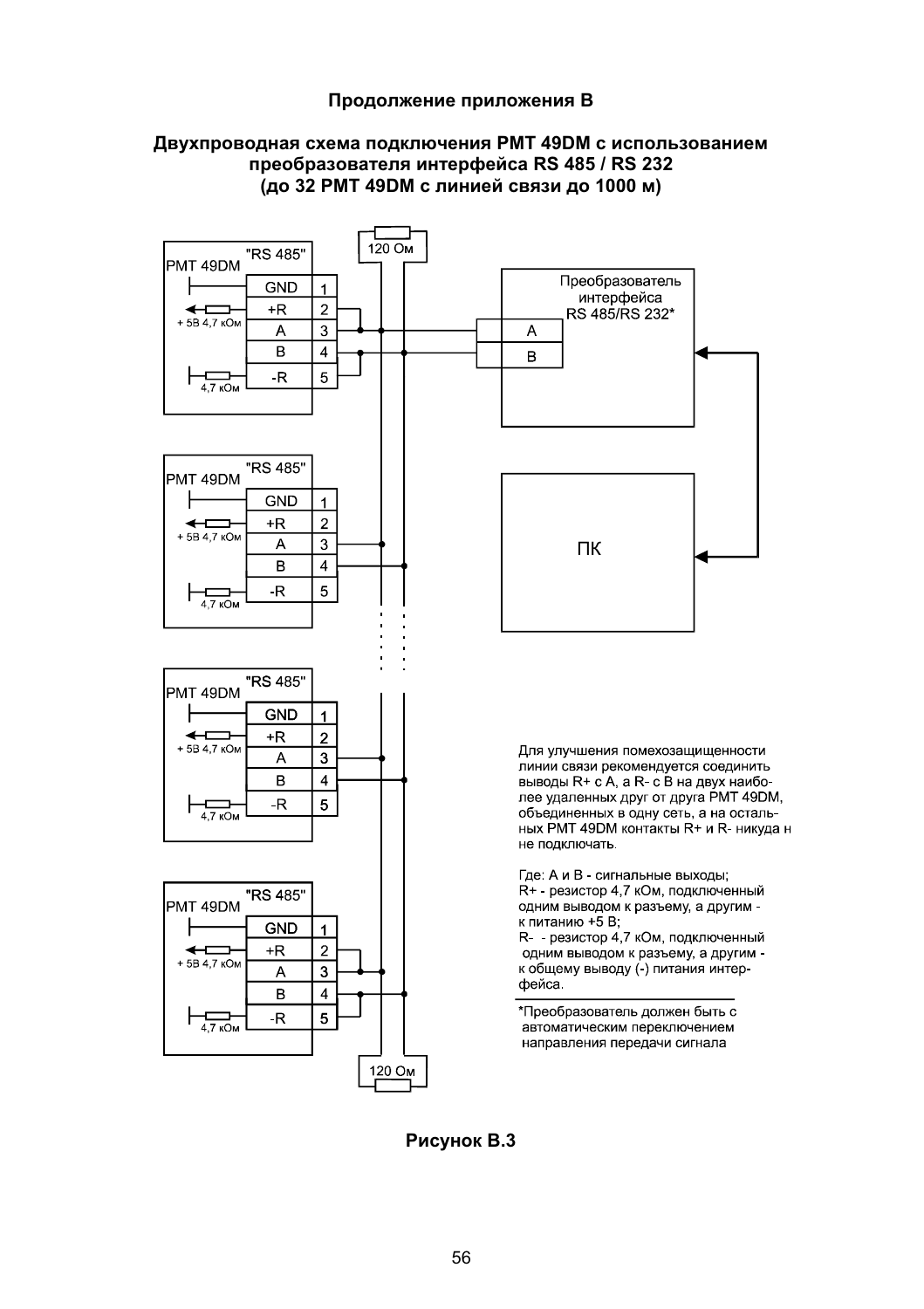# ПРИЛОЖЕНИЕ Г

# Параметры конфигурации PMT 49DM

Таблица Г.1

| Наименование                                                                                  | Условное<br>обозначе- | Заводская    | Номер измерительного<br>канала |   |   |
|-----------------------------------------------------------------------------------------------|-----------------------|--------------|--------------------------------|---|---|
| параметра                                                                                     | ние пара-<br>метра    | установка    | $\mathbf{1}$                   | 2 | 3 |
| Сетевой номер                                                                                 | Un                    | 1            |                                |   |   |
| Скорость передачи по последовательному порту<br>(кБит/с)                                      | Spd                   | 9.6          |                                |   |   |
| Время индикации (с) (только для PMT 49DM/3)                                                   | tind                  | 3            |                                |   |   |
| Пароль на конфигурацию                                                                        | <b>PScF</b>           | 0000         |                                |   |   |
| Пароль на редактирование уставок                                                              | PSU                   | 0000         |                                |   |   |
| Тип первичного преобразователя                                                                | dAt.n                 | t420         |                                |   |   |
| Тип компенсатора холодного спая                                                               | dAc.n                 | <b>Ptb</b>   |                                |   |   |
| Схема подключения ТС                                                                          | Lc.n                  | c3           |                                |   |   |
| Величина линейного смещения шкалы                                                             | dt.n                  | 0.0          |                                |   |   |
| Кол-во знаков после запятой по индикации                                                      | UF.n                  | $\mathbf{1}$ |                                |   |   |
| Количество измерений для усреднения                                                           | nS.n                  | 1            |                                |   |   |
| Минимальное значение диапазона индикации                                                      | dP1.n                 | 0.0          |                                |   |   |
| Максимальное значение диапазона индикации                                                     | dP2.n                 | 100.0        |                                |   |   |
| Функция извлечения квадратного корня                                                          | Sqr.n                 | 0            |                                |   |   |
| Функция линеаризации квадратного корня вблизи ну-<br>ля                                       | Sil.n                 | 0.0          |                                |   |   |
| Значение зоны возврата по срабатыванию уставок                                                | GSt.n                 | 0.5          |                                |   |   |
| Разрешение срабатывания уставок                                                               | EnU.n                 | 1            |                                |   |   |
| Состояние реле уставки I при обрыве входной цепи                                              | rLl.n                 | 0            |                                |   |   |
| Состояние реле уставки II при обрыве входной цепи                                             | rL2.n                 | 0            |                                |   |   |
| Состояние реле уставки III при обрыве входной цепи                                            | rL3.n                 | 1            |                                |   |   |
| Состояние реле уставки IV при обрыве входной цепи                                             | rL4.n                 | 1            |                                |   |   |
| Минимальное значение диапазона записи измеряе-<br>мой величины                                | PP <sub>1.n</sub>     | 0.0          |                                |   |   |
| Максимальное значение диапазона записи измеряе-<br>мой величины                               | PP2.n                 | 100.0        |                                |   |   |
| Калибровка сопротивления линии связи при измере-<br>нии сигналов от ТС по 2-х проводной схеме | CLr.n                 | 0.00         |                                |   |   |
| Калибровка сопротивления компенсатора холодного<br>спая при измерении ТП в 0 °С               | CLc.n                 | 100.0        |                                |   |   |
| Подстройка нижней границы записи на диаграммную<br>ленту                                      | PLo.n                 |              |                                |   |   |
| Подстройка верхней границы записи на диаграммную<br>ленту                                     | PHi.n                 |              |                                |   |   |
| Запись всех значений параметров в соответствии с<br>заводскими установками                    | rSt                   |              |                                |   |   |

Примечание - Индекс «\_\_\_\_. п» в условном обозначении параметра означает но-

мер измерительного канала (от 1 до 3).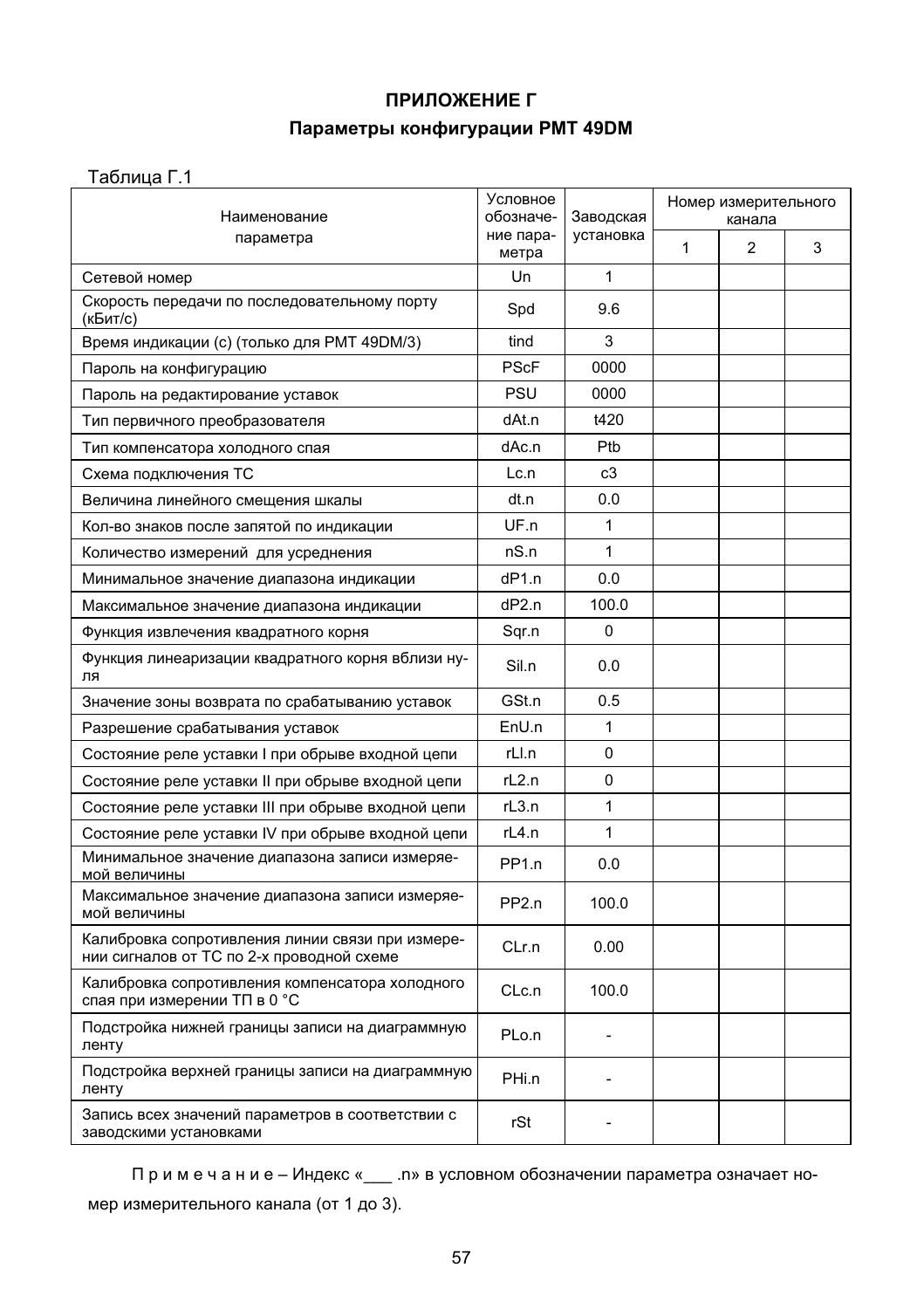## ПРИЛОЖЕНИЕ Д

#### Пример записи обозначения при заказе

#### **PMT 49DM**

## $PMT 49D$  x x x x x x 1 2 3 4 5 6 7

- 1. Тип прибора
- 2. Вид исполнения
- $3.$  Количество каналов: 1 или  $3.$
- 4. Тип интерфейса (по заказу): RS 232 или RS 485
- 5. Дополнительные стендовые испытания в течение 360 ч (индекс заказа 360П)
- 6. Госповерка (индекс заказа ГП)
- 7. Обозначение технических условий

# **ПРИМЕР ЗАКАЗА**

#### **Базовое исполнение**

 $PMT 49D - M - 3 - RS 232 - / - / - / - - TY 4226-011-13282997-04$  $\overline{1}$   $\overline{2}$   $\overline{3}$   $\overline{4}$   $\overline{5}$   $\overline{6}$   $\overline{7}$ 

## Исполнение с vчетом всех позиций формы заказа (специальное исполнение)

 $PMT 49D - M - 1 - RS 485 - 360T - TT - TY 4226-011-13282997-04$  $\frac{1}{2}$   $\frac{1}{2}$   $\frac{1}{3}$   $\frac{1}{4}$   $\frac{1}{5}$   $\frac{1}{6}$   $\frac{1}{7}$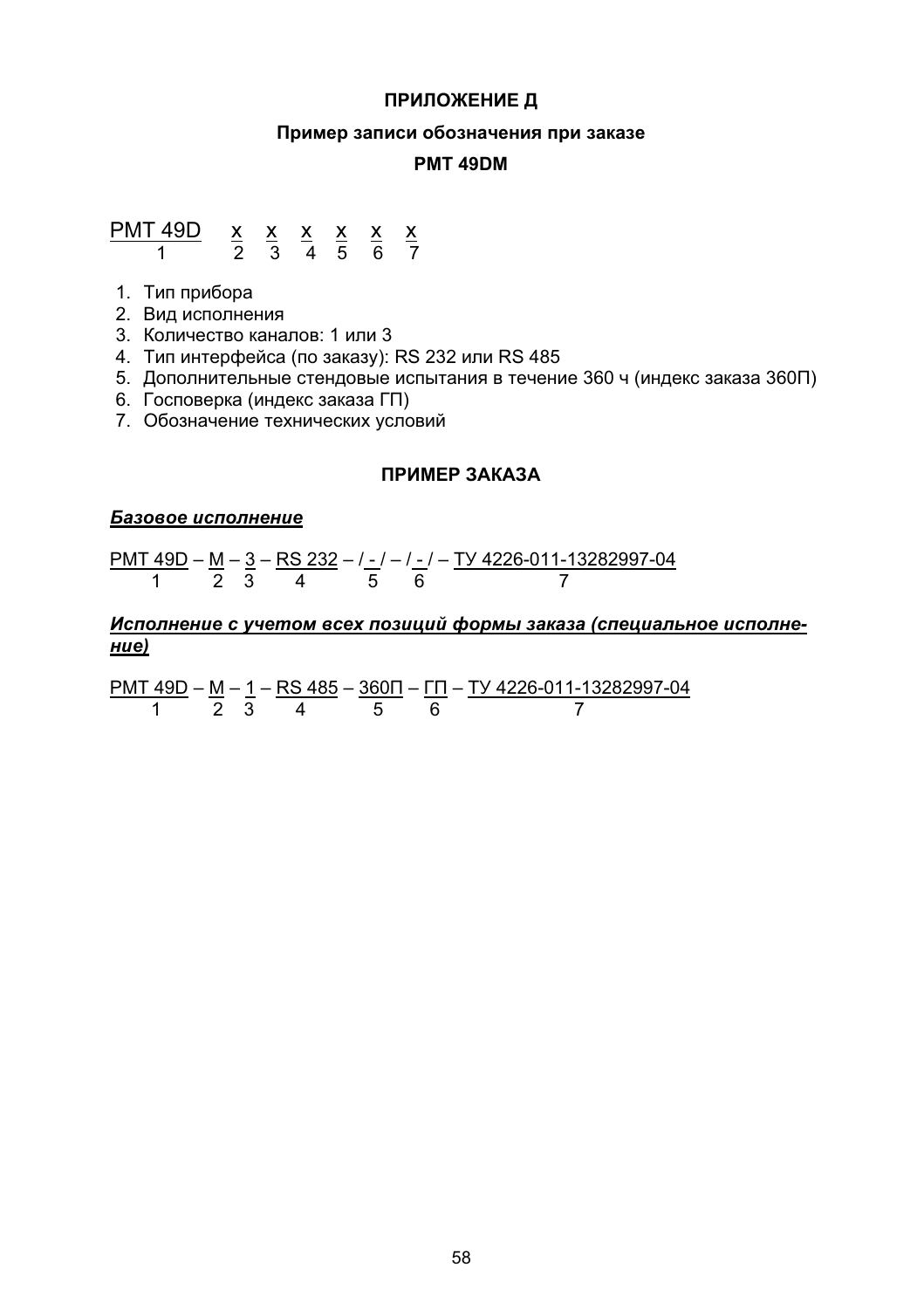# ОСОБЫЕ ОТМЕТКИ